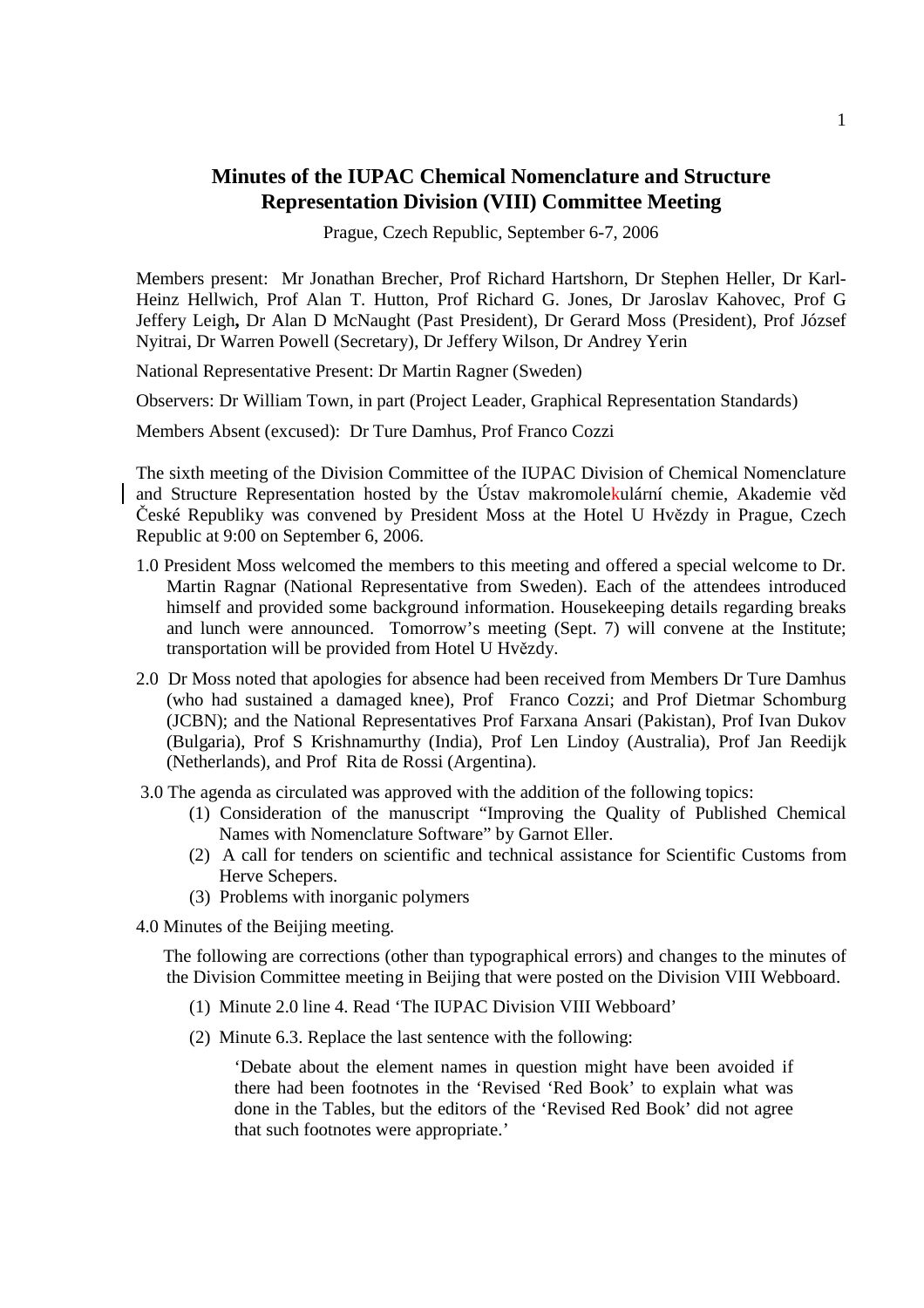- (3) Minute 7.1, line 27 Insert 'Dr Alan McNaught' after 'administrator'
- (4) Minute 7.1 lines 19-20, page 4. Change to 'the University of California at San Francisco 'ZINC' database (ZINC is an acronym and is not a commercial database) (UCSF ZINC) (3.3 million structures).'
- (5) Minute 7.6.4. Delete 'in this document and the document under item 7.6.5'
- (6) Minute 7.6.5. Read as follows:
	- '7.6.5 Terminology and Nomenclature of Macromolecules with Cyclic Structures (2000-082-1-800); Task Group Leader: W. Mormann

Dr Hellwich gave a rough overview of the scope of this document. He noted noted that there is still a problem of consistency with general terms in this document and the document under 7.6.4.

The subject is completed subject to approval by the task groups at this meeting.'

- (7) Minute 8.3, line 7. Change 'structure' to 'formula'.
- (8) Minute 8.6.3. Read as follows:
	- '8.6.3 Ambiguity in Names.

It was noted that there was a meeting at 4:00 p.m. today (August 14) in Hall 10 in the Beijing International Convention Center to discuss ambiguous terminology hindering trade. Dr K.-H. Hellwich attended. The meeting dealt with analytical terminology, in particular classification of traces of pollutants, i.e., purity of products. Similar problems may well occur with improper or ambiguous chemical names (see also minute  $8.6.4$ <sup>\*</sup>

(9) Minute 9.2 Read first sentence as follows:

'National Representatives 2006-2007. The current number of National Representatives is 9; we are allowed 10 for this biennium according to the special modification of the Division Rules (see Appendix IV) approved for the Budapest meeting (see minute 20.1 in the Budapest meeting).'

- (10) Minute 14.0 and following should be corrected to 15.0, 15.1-15.5, and minute 15.0 should be 16.0
- (11) Minute 15.5 (corrected): Add the following:

'There was discussion concerning the double Titular membership of Dr Damhaus in Division VIII and ICTNS.'

- (12) Appendix III. Following Dr Jeffery Wilson, change 'Systems' to 'Service
- (13) Appendix IV. In the heading, the date should be (8/13/05)
- (14) Appendix VII. Third entry from end: Add the name 'Kathrin-Maria Rov'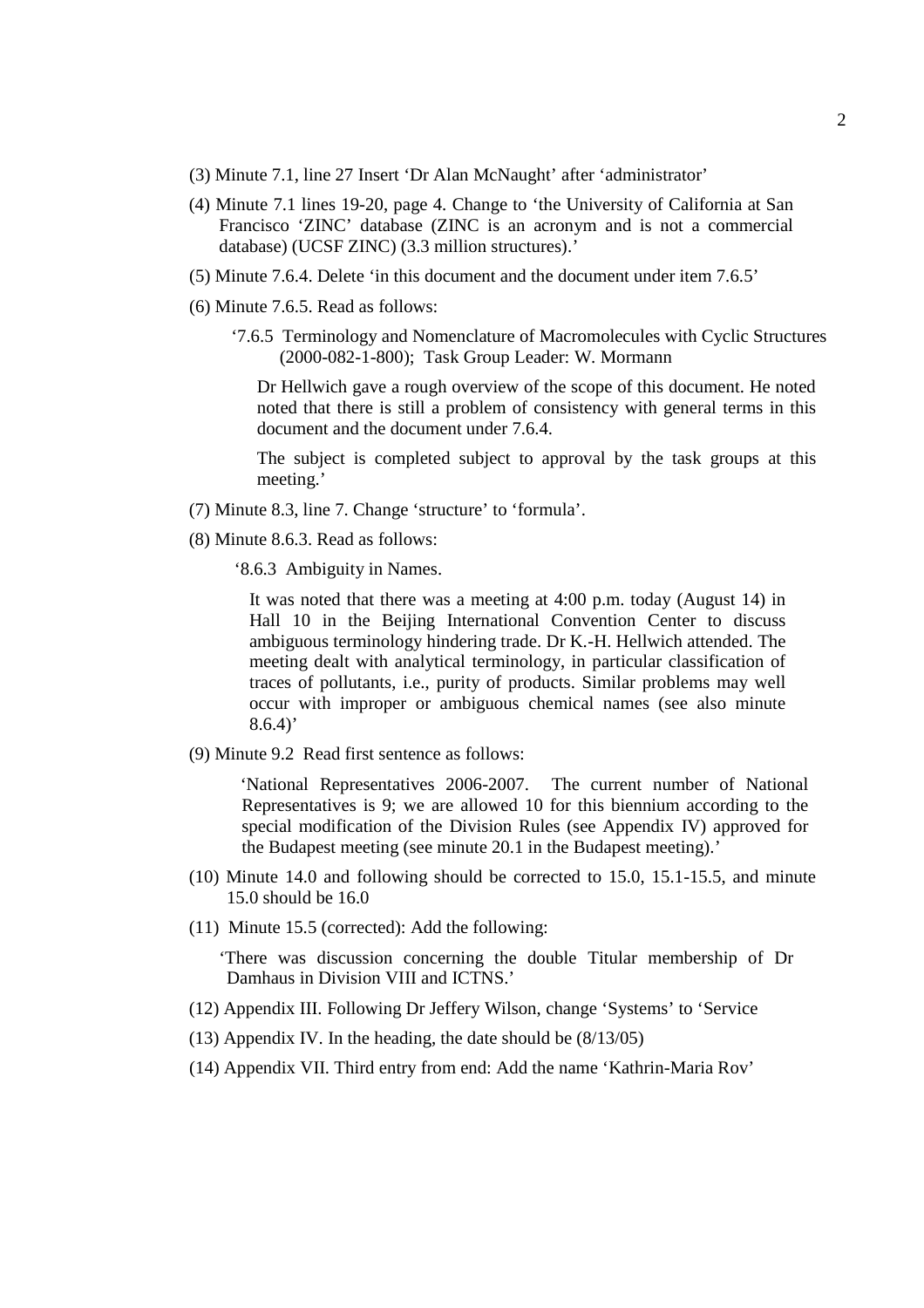The fully corrected minutes of the 2005 meeting of the Division Committee in Beijing are given as Appendix I. They will be submitted to Dr F. Meyers for posting on the IUPAC web site.

5.0 Matters arising from the Beijing minutes

As an example of publications by national organizations, Dr McNaught circulated a copy of the book "Signs, Symbols, and Systematics", published by the UK Association for Science Education in 2000.

6.0 Report of JCBN meeting in Bonn, May 13-14, 2006

Dr Moss and Dr McNaught reported on the meeting of JCBN held on May 13-14, 2005 in Bonn, Germany. A copy of the minutes is given in APPENDIX II. The following points were stressed.

- 6.1 A revision of "Nomenclature of Phosphorus-containing Compounds of Biochemical Importance, Recommendations 1976" is being formulated as a new project.
- 6.2 A document containing amendments to the existing "Nomenclature of Carbohydrates" is underway.
- 6.3 A proposal to unify the method of citation of substituents on nitrogen atoms in amino acids with that of carbohydrates is under discussion. Substitution of nitrogen atoms would be indicated by an on-line number preceding the italic letter *N* paralleling carbohydrate substitution on oxygen atoms, i.e. 2-*O*. Dr Hellwich reiterated his objection to this proposal on the basis that it conflicts with general organic nomenclature. Mr Brecher claimed that  $N^6$ -acetyllysine was less likely to cause problems than 6-*N*-acetyllysine and that the superscript system was more resilient than the carbohydrate system.

It was noted by Mr Brecher that, in his experience, the hyphenated format was more error prone.

The general feeling was that a very good case for a change to the carbohydrate system for *N*-substituents of amino acids must be made before Division VIII could agree to such a change. In addition, to recommend such a change would make search procedures more difficult because both forms would need to be included.

- 7.0 Publications since the 2005 meeting in Beijing
	- 7.1 The new edition of the "Nomenclature of Inorganic Chemistry" (the Red Book), Recommendations 2005, has been published by RSC publishing; it is priced at 50.00 GBP. Dr. Hellwich has written a review, for which see: "Mehr Systematik" in: *Nachr. Chem.*, 54(7/8), 807-808, 2006.

The authors received a few comments, one regarding the inconsistency in names derived from element names, for example, anionic iron as ferride but anionic antimony as antimonide; and another an inquiry about acid names.

Comments included: The advertising by RSC was disappointing. It was noted that publishers tend to advertise what they expect to sell well. A question was raised about what is in the contract with RSC about advertising. Perhaps the Publications Committee should look into advertising by the Secretariat. Dr Moss will investigate.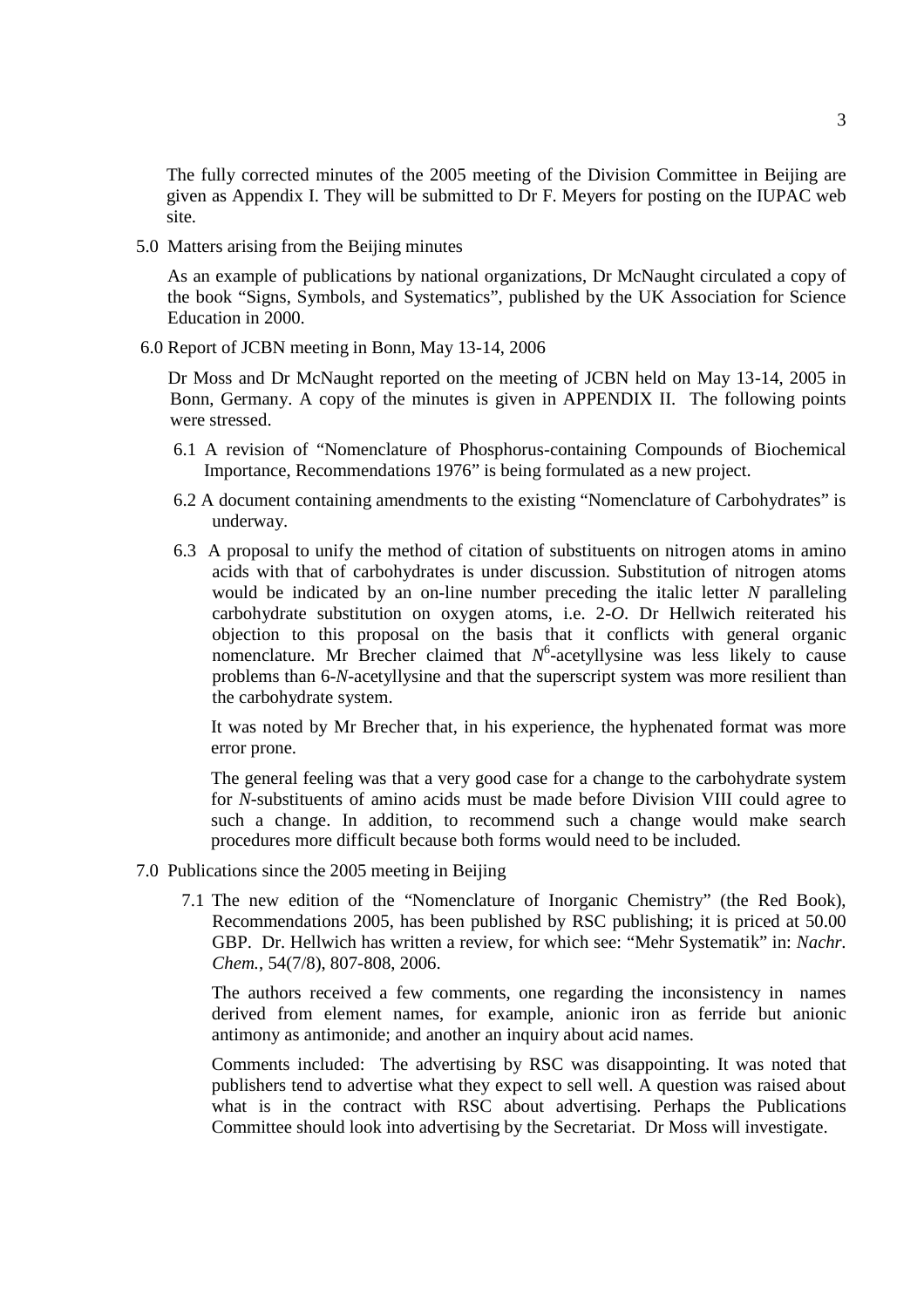- 7.2 A German translation of "Phane Nomenclature Part I. Phane Parent Names (IUPAC Recommendations 1998" has been published in *Angewante Chemie*, 118(23), 3967- 3984, 2006.
- 7.3 A German translation of "Phane Nomenclature Part II. Modification of the Degree of Hydrogenation and Substitution Derivatives of Phane Parent Hydrides (IUPAC Recommendations 2002" has been published in *Angewante Chemie*, 118 (35), 6023- 6033, 2006.
- 7.4 An Exercise Workbook on Stereochemistry in German by Dr Hellwich has been translated into English.
- 7.5 A general article describing InChI: "Chemical 'Naming' Method Unveiled, Free Software Converts Structures to Computable-Readable Representations", *Chem. Eng. News*, 83(34), 39-40, 2005.
- 8.0 Division VIII Projects
	- 8.1 IUPAC International Chemical Identifier (InChI) (2000-025-1-800). Dr McNaught and Dr Heller reported on the InChI project as recorded in APPENDIX III. A list of presentations by Steve Heller since August 2005 and a list of InChI takeups by software developers and database providers are also given there.

Two projects proposals, one for an extension and one for the creation of an IUPAC InChI fellowship have been combined into one proposal "IUPAC International Chemical Identifier (InChI): Extension of Protocol 1.0 (2006-001-1-800)

- 8.2 Preferred Names in the Nomenclature of Organic Chemistry (2001-043-1-800). Dr Powell reported the status of the P-names project as follows.
	- 8.2.1 Consideration of comments and revision of the public review draft (September, 2004) of the revised "Nomenclature of Organic Chemistry" continues. This is a very difficult process and involves constantly shifting views while trying to accommodate as many of the different opinions of reviewers as possible. It appears that Chapters 2, 3, and P-40-43 of Chapter 4 have been revised and edited. Questions are still evident about the distribution of material between Chapters 1 and 5. Chapters 6, 7, 8, 9, and 10 have been revised by Prof Favre, but not fully reviewed or edited. Appendix 1 ('a' prefixes) has been revised; Appendix 2 (substituent groups) will be revised while editing Chapters 6-10; and a new Appendix is planned summarizing the status of retained names. Prof Favre has estimated that the book should be completely edited by September, 2007. However, this will depend on many factors.
	- 8.2.2 Several documents were distributed to Committee members for their review and comment, namely: (1) a new subsection, P-31.1.3.2 dealing with naming cyclic cumulenes; (2) a revision of P-16.3.2 covering 'bis-' vs, 'di-' and P-16.4.1 on enclosing marks, both in response to comments; (3) comments from Prof. Favre on material from P-16.3, P-16.4.1, and P-13.5.2; (4) an example needing for multiple *N* locants comparing on-line numbers with superscript numbers along with arguments for the latter from Dr Hellwich; (5) a proposed outline for revising the current P-44.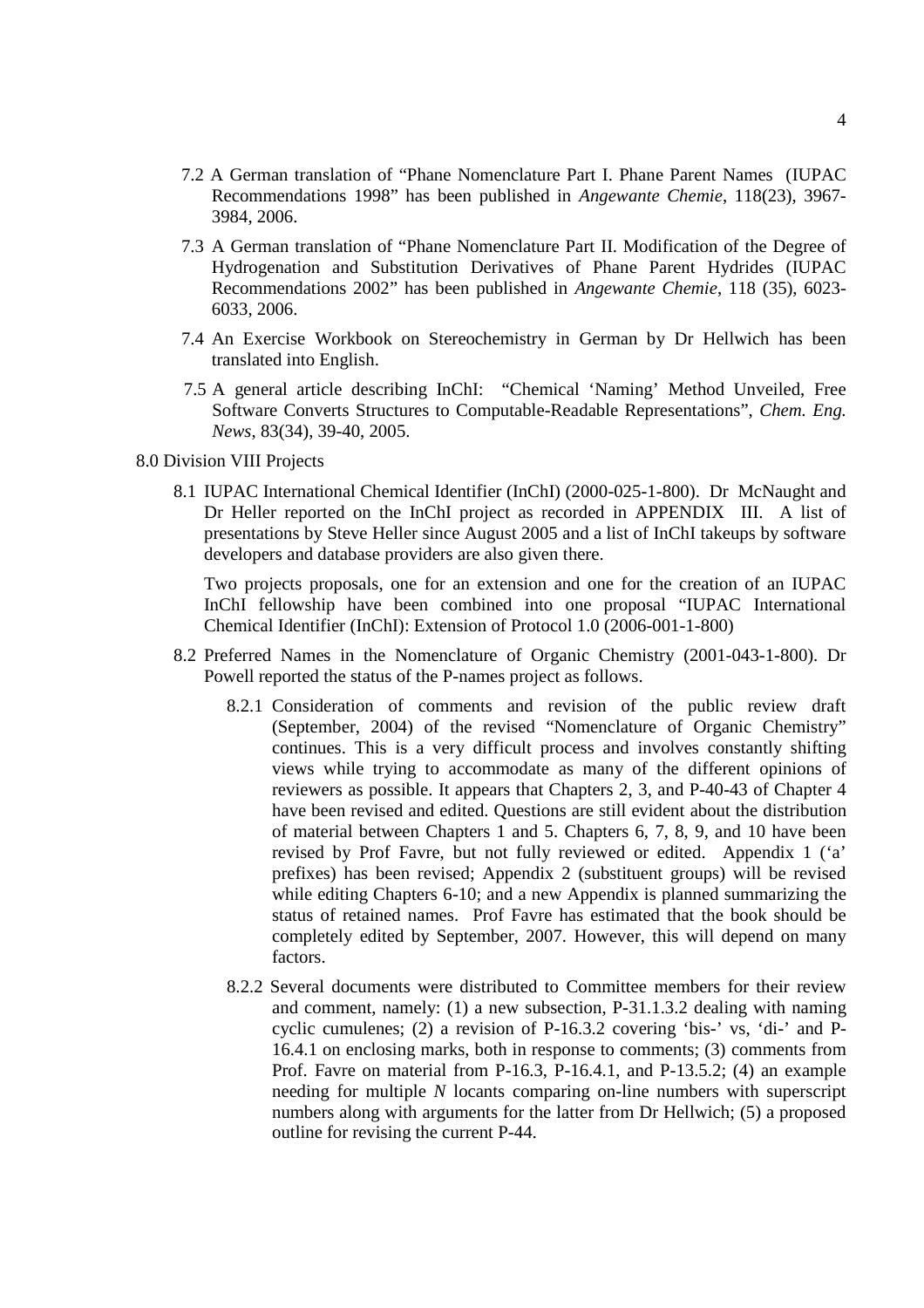- 8.2.3 Concern was expressed about the slow progress in completing the project (it was scheduled to be finished in 2003. Dr Powell responded that the slow progress could be attributed to the fact that because of only two working group members, often disagreements are difficult to resolve. It was suggested that revised subsections should be posted on the webboard so as to gain input from a number of sources.
- 8.2.4 Dr McNaught noted that the 'Executive Committee', consisting of the President, Past President, and the Secretary, had met earlier and had suggested that the President, Dr Moss, be constituted as an administrator of the project. This proposal was supported by the Division Committee members. Dr Moss was to convey this decision to Dr Favre. Dr Powell suggested that Dr McNaught should continue as an ex-officio member of the working group.
- 8.2.5 P-14.7 Adducts. This new section was drafted recommending a space at each end of the 'em' dash between the names of components. This was done because of a fear that an 'em' dash might be through to be a misstyped hyphen. After some discussion the sense of the Committee was that such spaces were not necessary.
- 8.2.6 P-44. The Committee in general agreed with the proposed outline for dividing this subsection into two parts, P-44 becoming "Seniority order for parent structures" and P-45 as "Selection of Preferred IUPAC Names". This parallels the CAS procedure and emphasised that there can only be one parent structure in a compound on which several names can be based. It was also agreed that selection criteria dealing with nonstandard bonding numbers should be included as selection criteria for parent hydrides, but that selection criteria involving isotopic labeling and stereochemical configuration should be considered separately following other criteria for selection of preferred IUPAC names.
- 8.3 Rotaxanes (2002-007-1-800). Dr Yerin reported that the document "Nomenclature of Rotaxanes" has been submitted for review and the working group is awaiting comments. It was noted that since each of the component of the rotaxane name have their own separate set of locants, the addition of enclosing marks for the complete name might result in a series of enclosing marks that do not coincide with the nesting order for enclosing marks. An explanation should be included or a rule added to define the enclosing marks to be used. A suggestion to use angle brackets  $(\langle \rangle)$  did not find favor.
- 8.4 Extension of IUPAC Rules of Stereodescriptors to Coordination Numbers 7-12 (2003- 025-1). Prof Leigh reported that a Technical Report based on the final report of the project "Representation of Coordination Polyhedra and the Extension of Current Methodology" submitted last year in Beijing (see minute 7.5 of the minutes of the Division Committee in Beijing). It is to follow the normal review process for Technical Reports.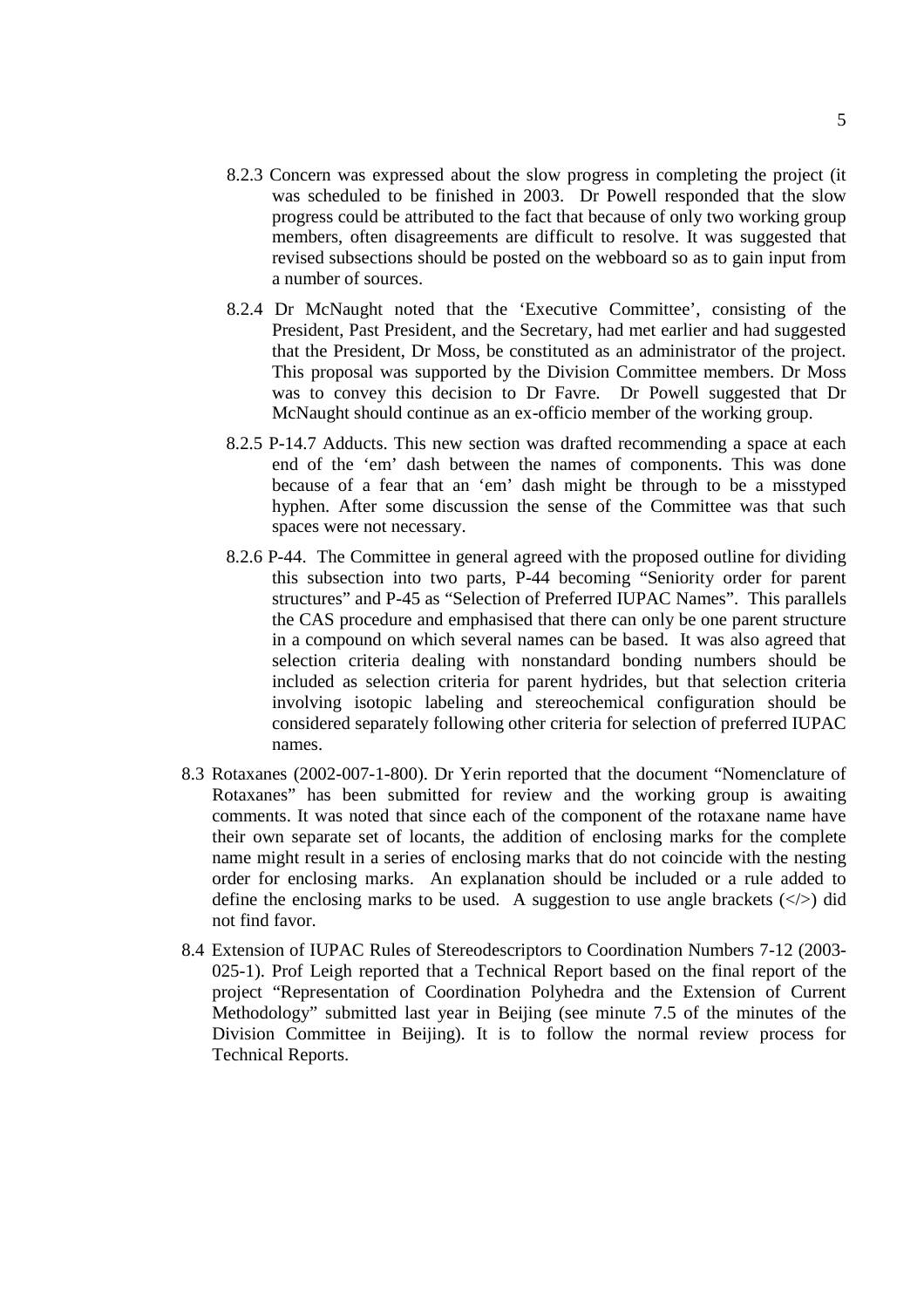#### 8.5 Macromolecular projects

8.5.1 Source-Based Nomenclature of Single-Strand Organic Polymers (2003-042- 1-800). Prof Jones submitted the following report based on the minutes of the meeting of the Division IV Subcommittee of Polymer Terminology held in Rio de Janeiro, July 11-14, 2006.

The title of the project was changed from *Linear Polymers* to *Single Strand Polymers*. After long discussions that occur periodically on this subject it was stated that names should be used according to the presently recommended organic nomenclature whenever possible. It was also (again) stated that this is not always possible in the nomenclature systems for polymers (*e.g.,* sometimes additional adjectives or notes are required). "Deeply incorrect" although still frequently used names should be explicitly and strongly discouraged. Therefore, a list of not recommended but still allowed trivial names should be provided. Dr. Kahovec volunteered to deal with this task. In principle user-friendly names should remain allowed as far as possible and there should be guidelines for the limited use of trivial names within the proposed source-based nomenclature of single strand polymers/copolymers. Everybody was encouraged to submit corresponding comments and proposals to Prof Kitayama not later than by the end of September so that a revised draft can be prepared by the end of this year.

8.5.2 Nomenclature and Graphic Representations for Chemically Modified Polymers 1999-051-1-800 (2006-006-1-400). Prof Jones submitted the following report based on the minutes of the meeting of the Division IV Subcommittee of Polymer Terminology held in Rio de Janeiro, July 11-14, 2006.

A list of 9 points of discussion had been distributed and discussed by the Working Group and agreement on the individual items has been achieved such that a revised version can be provided for the Working Group by the end of September and a new draft presented to the Subcommittee by March 2007. It was noted that the document has made good progress since the Beijing meeting for which the Working Group leader is to be complimented.

Division IV contributed \$4000 for an extension to the project. It is now a Division VIII project and it should be funded by Division VIII.

- 8.5.3 Nomenclature for (Macromolecular) Rotaxanes. Dr Yerin noted that this project is still on hold pending the completion of the document "Nomenclature of Rotaxanes (2002-007-1-800), for which see minute 8.3.
- 8.5.4 Terminology and Structure-Based Nomenclature of Dendritic and Hyperbranched Polymers (2000-081-1-800). Dr Kahovec noted that a draft was completed several years ago but several problems still need to be resolved. It was divided into two parts, one dealing with dendritic polymers and a second with hyperbranched polymers. The funding ran out in 2002. An application for an extension was submitted in 2003.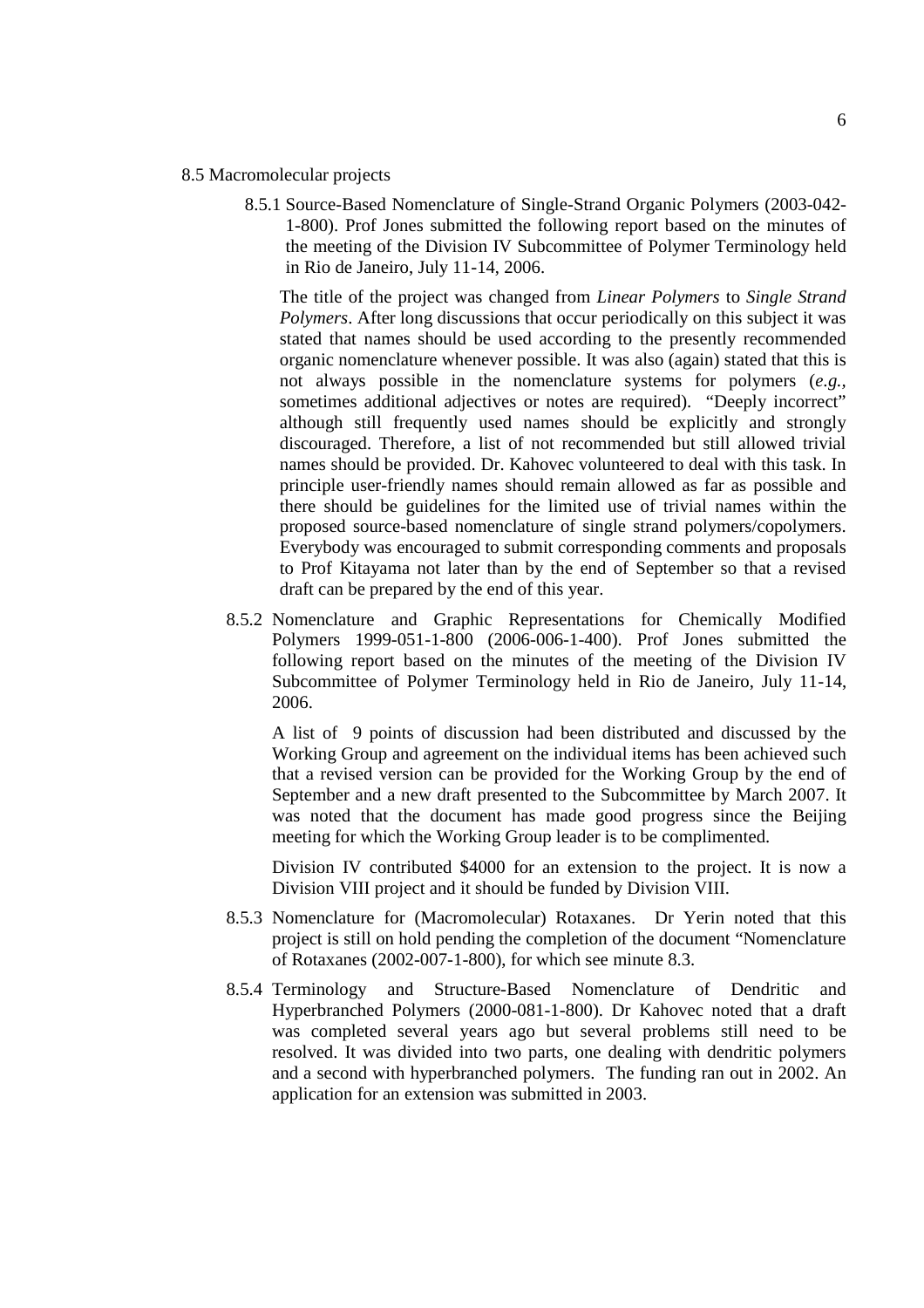8.5.5 Structure-Based Nomenclature for Cyclic Macromolecules (2001-082-1-800, extension 2004-046-1-800). Dr Hellwich submitted the following report on this project formerly called "Terminology and Nomenclature of Macromolecules with Cyclic Structures".

After the meeting in Beijing 2005 during which a few proposals were made, a new Draft was prepared by Prof W. Mormann and Dr K.-H. Hellwich which was sent to the members of the Subcommittee on Macromolecular Terminology on August 24, 2005; comments were received by Dr Ted Wilks. Thereafter the document was sent (on September 29, 2005) to 12 experts, five of which responded. Comments were discussed in a meeting of Prof Mormann and Dr Hellwich on February 28, 2006 in Altenstadt, Germany. Those comments which were appropriate have then been incorporated into a new draft. In detail the following changes were made:

- 1. The definition of "cyclic macromolecule" (CM-1.7) has been changed and a note has been added to the definition of "macrocycle" (CM-1.9).
- 2. The proposal of using "pluricyclic" instead of "polycyclic" was discussed. The decision was not to adopt this proposal. A corresponding note has been added.
- 3. Also the suggestion for a unified orientation of formulae, i.e. to generally place the subunit of highest seniority in its upper left part and proceed clockwise with naming, has been dealt with in an additional note to example 8.
- 4. A proposal by Prof Tezuka to change the nomenclature in such a way that the user can easily recognise the overall topology from the name was refused after a short discussion because this is, in general, not possible in structure-based nomenclature. A paragraph has been added in the introduction explaining that topology is not an explicit topic in structure-based nomenclature, although it is inherently contained in a structure-based name, and giving reference to publications on topology by Prof Tezuka.

This revised draft reflecting the comments of the experts was then sent to Prof Jones on March 7, 2006. Comments by him (linguistic, formal and contentrelated) were received on April 10, 2006 and dealt with in a further meeting of Prof W. Mormann and Dr K.-H. Hellwich on June 12, 2006 in Siegen, Germany. The major resulting change is the addition of the three definitions of "spiro compound", "spiro macromolecule" and "spiro union" (CM-1.16 to CM-1.18) to the glossary. No further comments on this new draft have been obtained during the meeting of the Subcommittee on Macromolecular Terminology in Rio de Janeiro (July 11 – 14, 2006). The document is therefore ready for ICTNS and Public Review.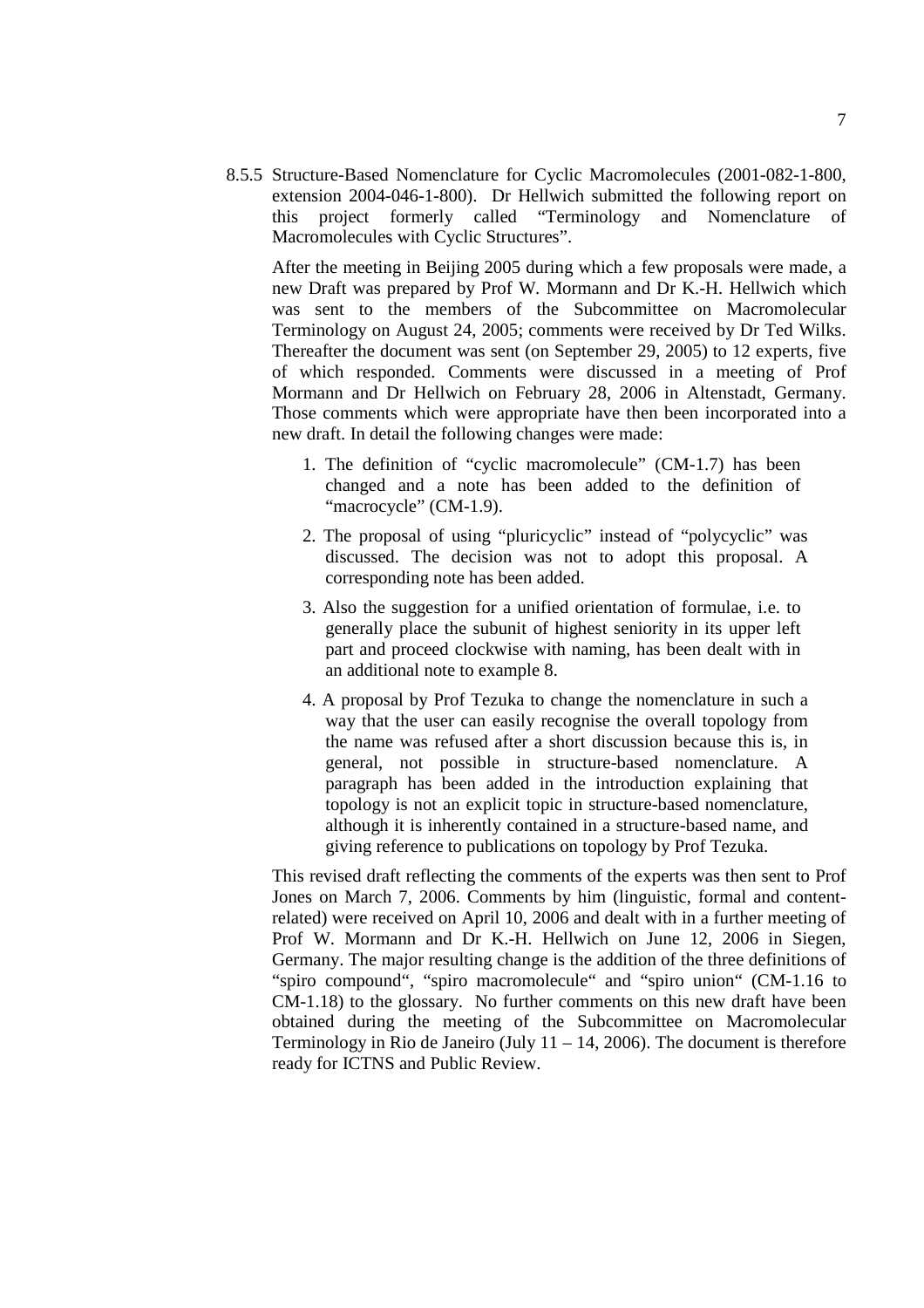- 8.6 Cyclic Peptides (2004-024-1-800). Dr Moss reported that there has been little progress in moving this document forward from its public and IDTNS review stage. It was mentioned that the method used by CAS should be incorporated.
- 8.7 Graphical representation standards (2003-045-1-800). Mr Jonathan Brecher provided the following report on the status of projects dealing with graphical representation of chemical structures.
	- 8.7.1 The report "Graphical Representation of Stereochemical Configuration (IUPAC Recommendations 2006)" will appear in the October issue of PAC.
	- 8.7.2 A revised draft of "Graphical Representation Standards for Chemical Structure Diagrams (IUPAC Recommendations 2007) was discussed at the Project Groups meeting here in Prague. It should be ready for the review process by the end of the year (2006).
	- 8.7.3 The question of whether to include recommendations for drawing macromolecular structures was raised. This could be a reason for extending the basic project. The existing macromolecular document does need to be revised.
	- 8.8 Nomenclature of phosphorus containing compounds of biochemical importance (2006- 019-1-800). As noted above in minute 6.1 this project was only recently approved as a project. A draft is almost ready for review.
- 8.9 Comparison of procedures for naming hydro derivatives of fused ring systems.

The document entitled "A Comparison of Nondetachable Hydro Prefixes (IUPAC), Added Hydrogen (CAS), and Indicated Hydrogen (Beilstein), in Expressing Substitutive Suffixes" prepared several years ago as recommendations by the IUPAC Commission on Nomenclature of Organic Chemistry, but currently planned as a technical report was sent to Dr Wilson and Dr Hellwich for a final check of the CAS and 'Beilstein' names that are cited.

Dr Hellwich suggested that the approach currently recommended in the new revised Blue Book be added. This has been done. However, this could affect publication as a technical report, since new material is now present which will precede publication of the revised Blue Book. The revised document will be sent to Prof Herold, Secretary of IDTNS, for evaluation and a recommendation.

- 9.0 Future Projects
	- 9.1 2nd edition of *Principles and Practices of Chemical Nomenclature, A Guide to IUPAC Recommendations* , 1998. Dr Leigh prepared a project proposal which was reviewed and revised to reduce the total cost. Project meetings are planned for January, 2007; August, 2007; August, 2008; and a final meeting in January, 2009. It was noted that the new revised Blue Book and the several macromolecular documents need to be closer to completion.
	- 9.2 Preferred names for inorganic compounds Prof Hartshorn reported that a meeting of a project team was held in Copenhagen, Denmark on April 12-13, 2006. The minutes of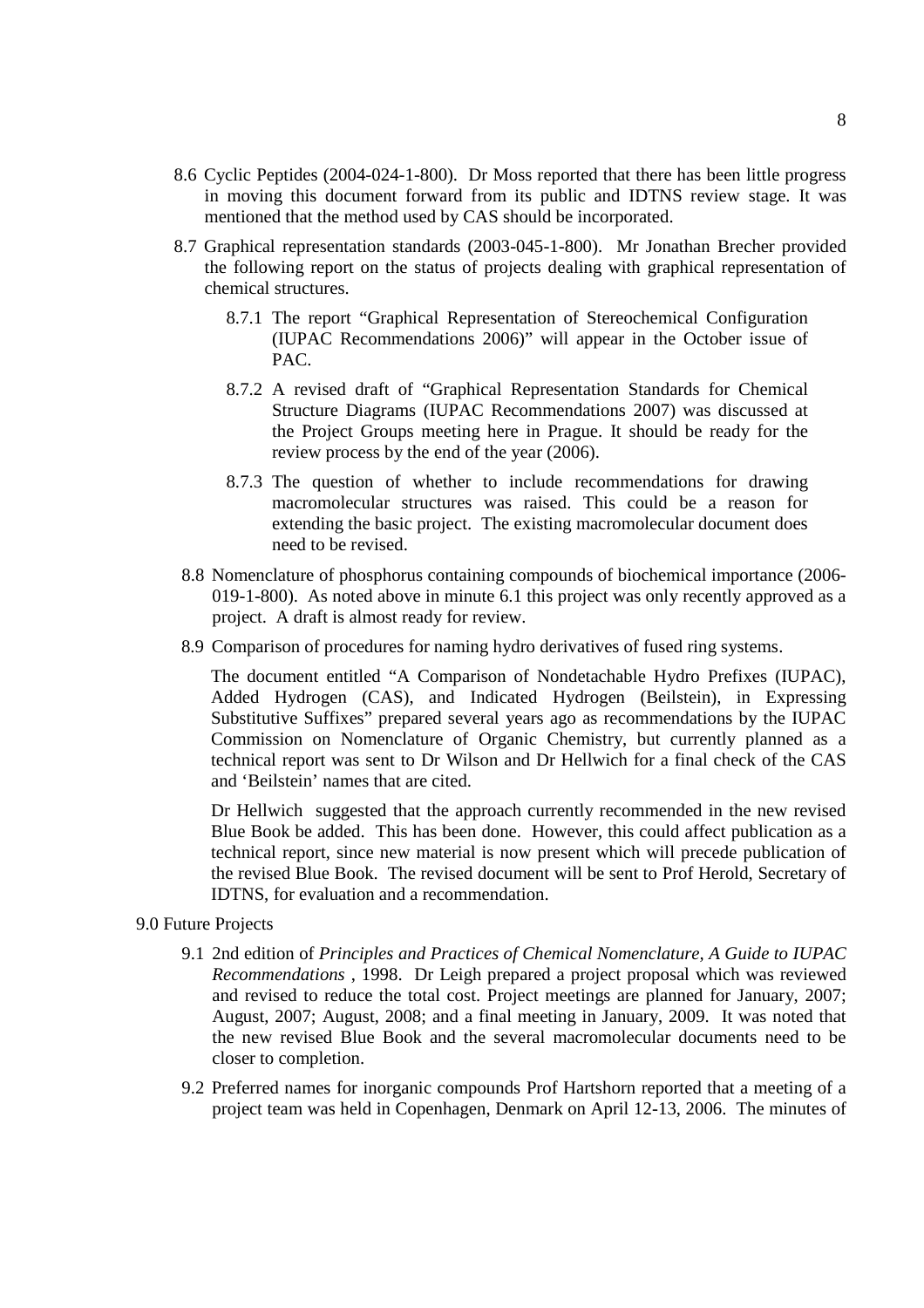this meeting are given as APPENDIX IV. As a result of this meeting, a project proposal was developed and submitted for review.

- 9.3 Preferred structure-based names for macromolecules. Prof Jones reported that there has been no mention of such a project in the Subcommittee on Macromolecular Terminology in Division IV. However, it would appear that the main requirement of such a project would be to use PIN names for constitutional repeating units. Prof Jones and Dr Kahovec will discuss this matter here in Prague.
- 9.4 Metallacycles. Prof Hutton reported that one of the topics that came up during the meeting for the inorganic PINs project in Copenhagen (see minute 9.2 above) was the oft-proposed project on "Nomenclature of Metallacycles". Minute 8.2 of the Beijing minutes noted that Dr McNaught was to write to Prof Kaesz to determine the status of the project. Dr McNaught reported that no reply came from Prof Kaesz. Dr Powell had put together a draft project proposal, but nothing further has been done. Version 2 (a revised version of version 1.5) of a draft entitled "Nomenclature of Metallacycles of the Transition Metals" dated June 25, 2001 authored by Prof Kaesz, Dr James Casey, Prof Favre, and Prof Yamamoto. Dr Powell and Prof Hutton have discussed this matter here in Prague and Prof Hutton agreed to prepare a new draft project proposal.
- 9.5. Boron nomenclature. Dr McNaught has been attempting to get someone interested in leading such a project. Interest had been expressed from members of the organizing committee of the International Boron Symposia and there was correspondence with several potential participants in a nomenclature project, but when it became apparent how much work might be involved, interest rapidly declined.
- 9.6 Other projects
	- 9.6.1 Interest has been expressed in a project on inorganic polymers, essentially a revision of Chapter II.7 (Regular Single-strand and Quasi Single-strand Inorganic and Coordination Polymers) of Red Book II.
	- 9.6.2 Nomenclature of calixerenes. This was originally included in a broad project along with rotaxanes.
	- 9.6.3 A single book on stereochemistry, which was a former project of organic stereochemistry has been subsumed into Chapter 9 of the revised Blue Book.
- 10.0 Membership
	- 10.1 The Committee paused to honor Prof J. Rigaudy, Titular member of the Commission on Nomenclature of Organic Chemistry from 1967-1981 and its Chairman 1977- 1981, who died in December, 2005. Prof Rigaudy was largely responsible for the development of the nomenclature for isotopically modified organic compounds and instrumental in the early preparation of the 1993 Guide to the Nomenclature of Organic Compounds.
	- 10.2 The membership of the Committee was evaluated in preparation for elections in 2007. The terms of five regular Titular members will expire, but all can be renewed: Dr Damhaus, Prof Hartshorn, Dr Kahovec, Prof Nytrai, and Dr Yerin. Dr McNaught's term as Past-President will expire and Dr Powell will resign as Secretary in 2007.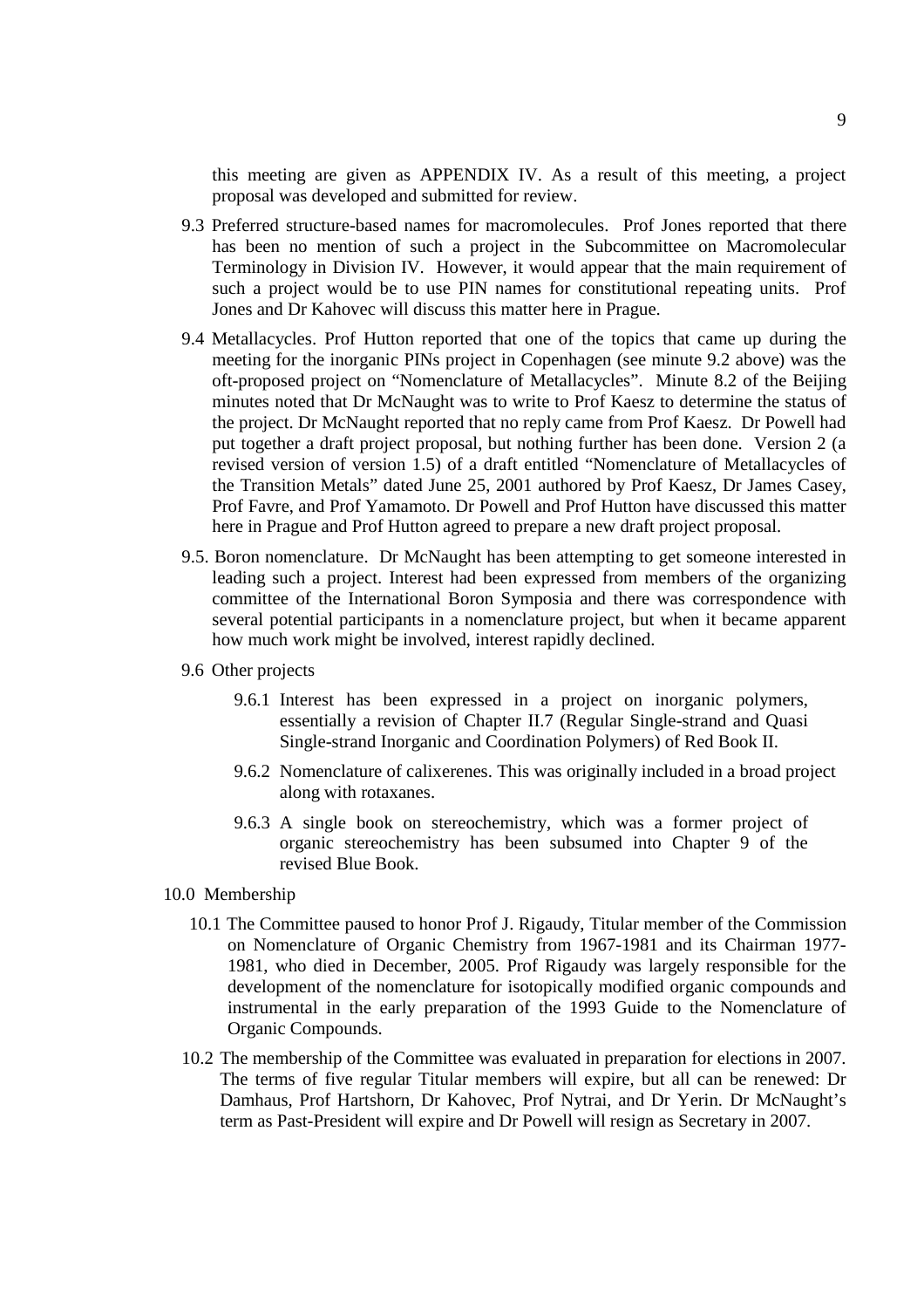There are no Associate Members terms expiring in 2007.

Because there will not be a Past-President after 2007, a Vice-President should be elected in order to have an Executive Committee with three Officers.

- 10.3 Nominating Committee. By Division Rules, the nominating committee consists of five members with no more than two members from the existing Division Committee and the other three chosen from outside IUPAC on the basis of the breadth of their expertise. The Division President will not be a member of the Nominating Committee. The names Prof Jim Bull, Dr David Martinson, and Prof Robert Stepto were suggested as the three NON-Division members of the Nomenating Committee with Prof Jim Bull as Chairman. Dr McNaught and Dr Kahovec were suggested as Division members.
- 10.4 Several suggestions for consideration by the Nominating Committee were put forward. Dr Damhus was suggested.as a potential candidate for Secretary. Prof J Reediyk, Prof Kitayama, and Prof Nordlander were suggested as potential members of the Division Committee.
- 10.5 National Representatives. All must be renewed or replaced every two years.
- 10.6 Advisory Subcommittee. The membership should be reviewed every two years. Between now and the meeting in Turin, each member should be asked whether or not they are still interested in serving on the Subcommittee.

Past members of the Division Committee should be included on the Subcommittee, if it is their desire to do so. Members of the Division IV subcommittee on Macromolecular Terminology should be approached regarding membership on the Division VIII Advisory Subcommittee. Are there persons with interests in biochemistry, for example, Dr Marcus Ennis and Dr Kiril Degtyarenko that would serve as members of the Advisory Subcommittee?

- 10.7We need to be always on the lookout for persons interested in nomenclature. National Adhering Organizations should be encouraged to suggest names for any type of membership; these names should be passed on to the Nominating Committee. The Advisory Subcommittee should be asked for suggestions for membership at any level.
- 11.0 Election procedures. Prof Leigh renewed his recommendation to have a broader base for elections. Members of the Advisory Subcommittee should be involved.
- 12.0 Publicity
	- 12.1 Projects must have a plan for publicizing their outcome. The InChI project is a good example. Dr Heller gives talks around the world (see minute 8.1 and Appendix II).
	- 12.2 Book Reviews (see book review by Dr Hellwich, minute 7.1). The main question raised here is who has the responsibility to send books to reviewers.
	- 12.3. There is a section in CI called "Up for discussion" that can provide a place for short articles promoting Division VIII activities or discussing nomenclature questions and problems. See, for example, the article "What is Butadiene?" by Dr Hellwich in the March/April 2006 issue, which notes the importance for authors to be precise in their nomenclature.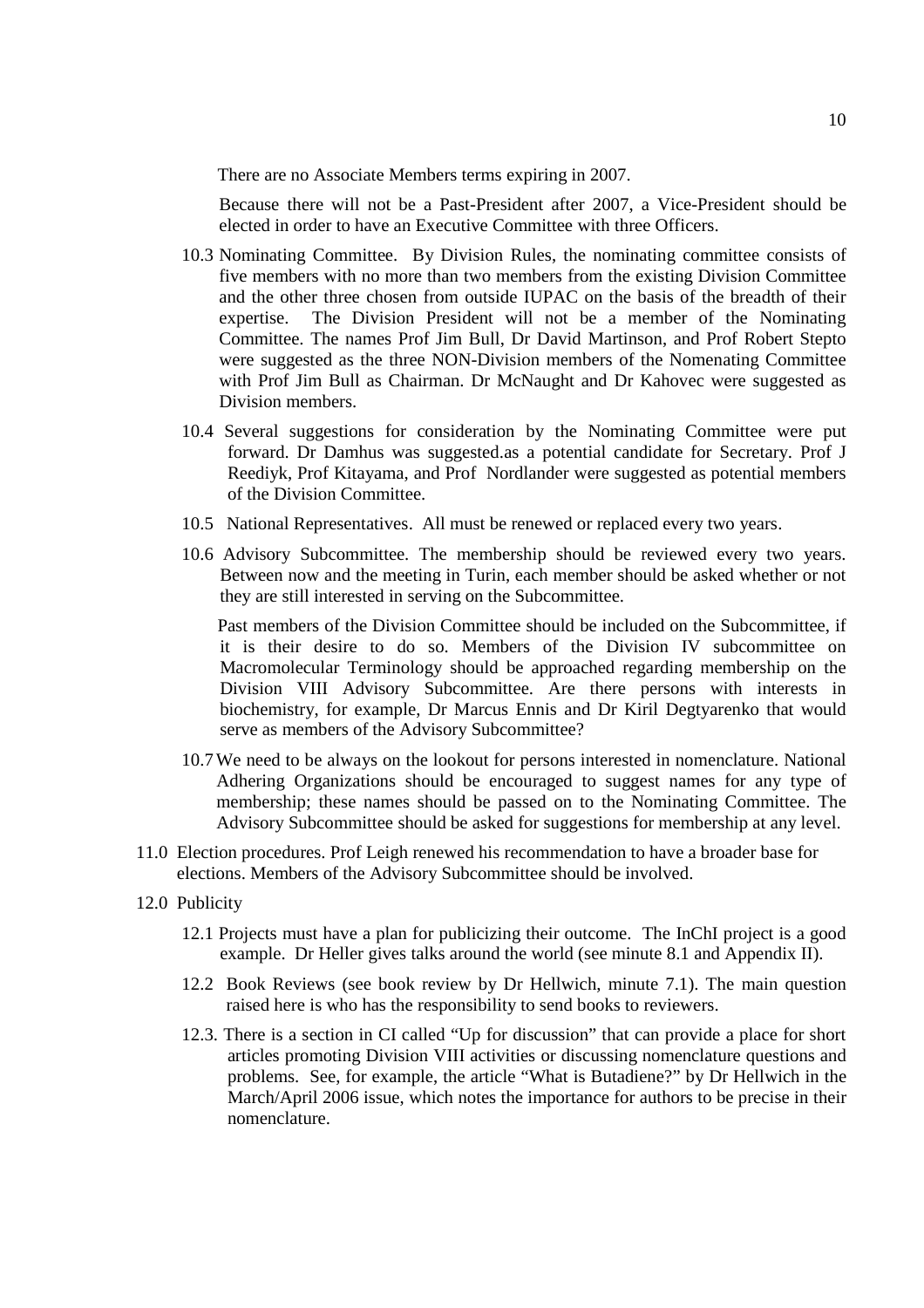#### 12.4 Translations:

12.4.1 German translations. Since 2002 the journal *Angewandte Chemie* (*Angew. Chem*.) has been publishing translations of IUPAC Recommendations and Technical Reports into German.

Four translations appeared in 2005 (For translations published earlier, see Appendix VII to the minutes of the Beijing Division Committee meeting).

#### **Gerrit Schüürmann**

Modellierung der Lebensdauer und Abbaubarkeit organischer Verbindungen in Luft, Boden und Wasser, *Angew. Chem*. **2005**, *117, Nr. 5*, 834 – 845

Original: *Pure Appl. Chem*. **73**, 1331 – 1348 (2001)

#### **Dietmar Schomburg**

Nomenklatur der Lignane und Neolignane, *Angew. Chem*. **2005**, *117, Nr. 15*, 2339 – 2351; **2006**, *118, Nr. 23*, 3983 Original: *Pure Appl. Chem*. **72**, 1493 – 1523 (2000)

#### **Carlo Thilgen**

Nomenklatur der Fullerene C60-*I*<sup>h</sup> und C70-*D*5h(6) , *Angew. Chem*. **2005**, *117, Nr. 31*, 5065 – 5108 Original: *Pure Appl. Chem*. **74**, 629 – 695 (2002)

#### **Hans Schick,\* Karl-Heinz Hellwich,\* Kathrin-Maria Roy**

Überarbeiteter Abschnitt F: Naturstoffe und verwandte Verbindungen, *Angew. Chem*. **2005**, *117, Nr. 47*, 7985 – 8014; Erratum: **2006**, *118, Nr. 23*, 3983

Original: *Pure Appl. Chem*. **71**, 587 – 643 (1999); **76**, 1283 – 1292 (2004)

By the end of 2006 four further translations will have been published, three sets of recommendations and one technical report. Note the new German term for Phane Nomenclature (Phannomenklatur)

#### **Werner Steck,\* Karl Cammann**

Harmonisierter Leitfaden für die Validierung von Analysenmethoden durch Einzellaboratorien, *Angew. Chem*. **2006**, *118, Nr. 12*, 2019 – 2034 Original: *Pure Appl. Chem*. **74**, 835 – 855 (2002)

#### **Karl-Heinz Hellwich\***

Phannomenklatur Teil I: Phanstammnamen, *Angew. Chem*. **2006**, *118, Nr. 23*, 3967 – 3984 Original: *Pure Appl. Chem*. **70**, 1513 – 1545 (1998)

#### **Karl-Heinz Hellwich,\* Kerstin Ibrom**

Phannomenklatur Teil II: Änderung des Hydrierungsgrades und Substitutionsderivate von Phanstammverbindungen, *Angew. Chem*. **2006**, 118 (35), 6023-6033, 2006. Original: *Pure Appl. Chem*. **74**, 809 – 834 (2002)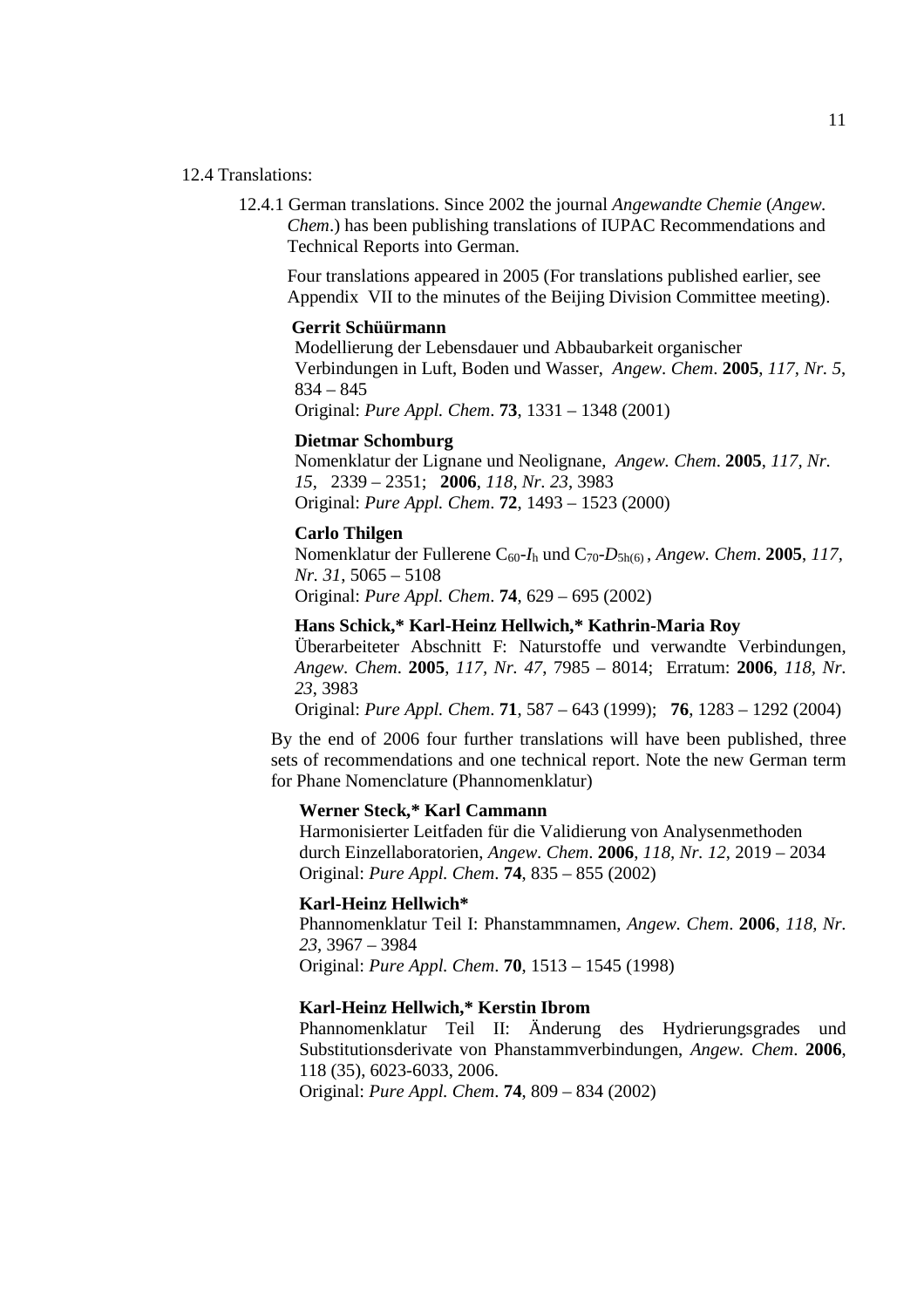#### **Heiko Leuken**

A Technical Report: Praktische Anleitung zur Messung und Interpretation magnetischer Eigenschaften, A*ngew. Chem*. **2006**, *118, Nr. 47*, 8233 – 8240.

Original: *Pure Appl. Chem*. **2005**, 77, 497-511

- 12.4.2 We should write to National Adhering Organizations to encourage translations of IUPAC documents.
- 12.5 IUPAC and IUBMB nomenclature web site. Dr. Moss distributed statistics on his web site and Queen Mary College. They are reproduced in APPENDIX V.
- 12.6 IUPAC web site. The Division VIII webboard on the RSC site will be maintained until the new IUPAC webboard site is operational.
- 13.0 Reports from other committees
	- 13.1 Committee on Chemistry Education (CCE). This Committee coordinates the educational activities of IUPAC and monitors educational activities throughout the world.

Prof Hartshorn reported that the Committee met in Seoul, South Korea in early August, but that he had not been able to attend and minutes of that meeting had yet to be circulated. Ideas for Division VIII projects of interest to CCE might include a tutorial on graphical representation of chemical structures. It would be valuable to know exactly who CCE communicates with. This might be an avenue for publicity for Division VIII activities.

- 13.2 Committee on Printed and Electronic Publications (CPEP). Dr Heller reported on the meeting of CPEP in Berlin, in July, 2006 as follows:
	- 13.2.1 The transfer of the IUPAC web site server from a commercial provider to FIZ CHEMIE Berlin, is the sole responsibility of the IUPAC task force. This transfer went so smoothly that the CPEP committee especially gave thanks to the colleagues in Prague who did the work; the group of Bohumir Valter, Mila Nic and Beda Kosata who organized the transfer. The committee also expressed its appreciation to FIZ CHEMIE Berlin who provided the hardware and will maintain the system.

The IUPAC website appears to be for use by IUPAC members and not for the general public. The URLs of current pdf files will not change. Dr. Moss reiterated that we should be sure that statistics like he keeps can be obtained from the IUPAC website.

13.2.2. For future web site plans it was decided to improve the tool kits and the navigational functions of the IUPAC server and as well bit by bit to include all IUPAC relevant sites. CPEP, along with David Black (IUPAC Secretary General) again indicated it was unhappy that the transfer of IUPAC content from the Gerry Moss web site was not yet implemented. It was noted that Dr Black had not approached Dr Moss about this matter.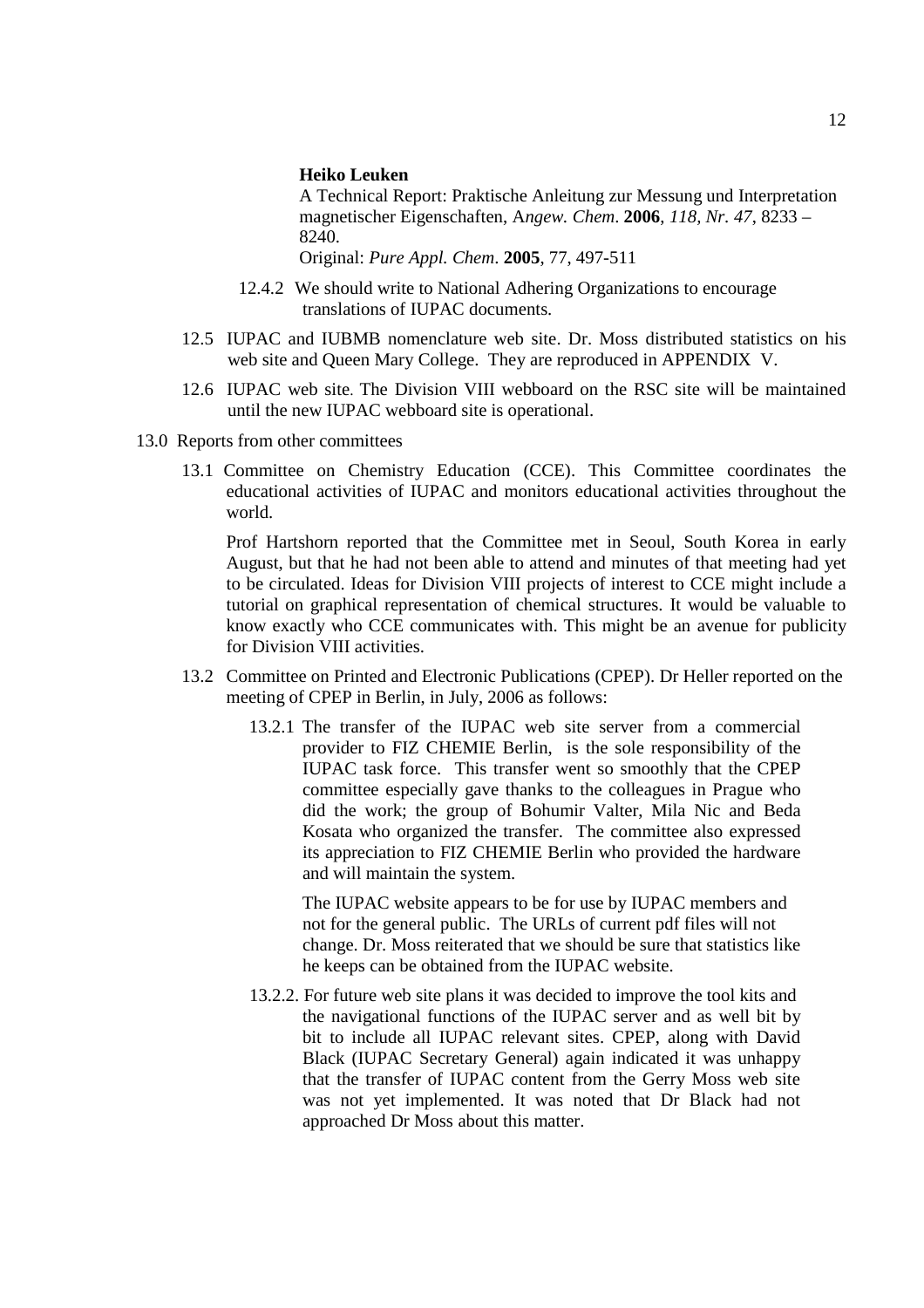13.2.3. The policy of mirror sides will be kept, to insure that the content of this server can be read without problems, everywhere on this world.

Questions about monitoring and checking the results of updating mirror sites were mentioned. Is CPEP or the Secretariat to oversee the content? The CPEP's Chairman. should be contacted about these question.

- 13.2.4. Another topic of interest that was discussed is the standardization of multimedia or teaching materials for long-term preservation.
- 13.2.5. The current and future developments of the InChI International Chemical Identifier - was discussed, including the possibility of extended InChI to handle chemical reactions. All CPEP members expressed their pleasure as the rapid rate of adoption of InChI by the commercial, government, and academic world.
- 13.2.6. An ad-hoc committee of 5-6 people, at the request of the IUPAC President, is being established by the Secretary General to look into the issue of how databases can best be established and disseminated via the IUPAC web site and other mechanisms. This committee was created as a result of numerous Division presidents indicating the need for such an effort, citing the atmospheric chemistry, solubility, and stability constants databases as two examples that need to be examined. It was felt that input from database user groups like the Analytical and Physical Divisions was very much needed at this time.

Division VIII is not really involved with this issue, since it does not deal with databases.

- 13.2.7 Comments included a request for CPEP to discuss the issue of advertising with respect to the new edition of the Red Book and future book revisions. We, Division VIII must decide what we expect from CPEP or from RSC about book publishing, and what is our responsibility.
- 13.3 Committee on Chemistry and Industry (COCI ). COCI is the focus for issues of importance to the global chemical industry. Dr McNaught noted that the most recent meeting was held in Chicago, July 20-21, 2006.
- 13.4 PAC Editorial Advisory Board. The inaugural meeting of the reconstituted PAC Editorial Advisory Board (suspended since 1999) was held August 19, 2005 in Beijing. Dr McNaught noted that there was nothing of importance to Division VIII to report at this time.

Based on his experience with publication of the graphical configuration paper, Mr Brecher expressed his displeasure with the publication process. It took six months for this document to go through the process and was out for review three different times.

Dr Powell noted a similar experience with the paper on numbering of fullerenes.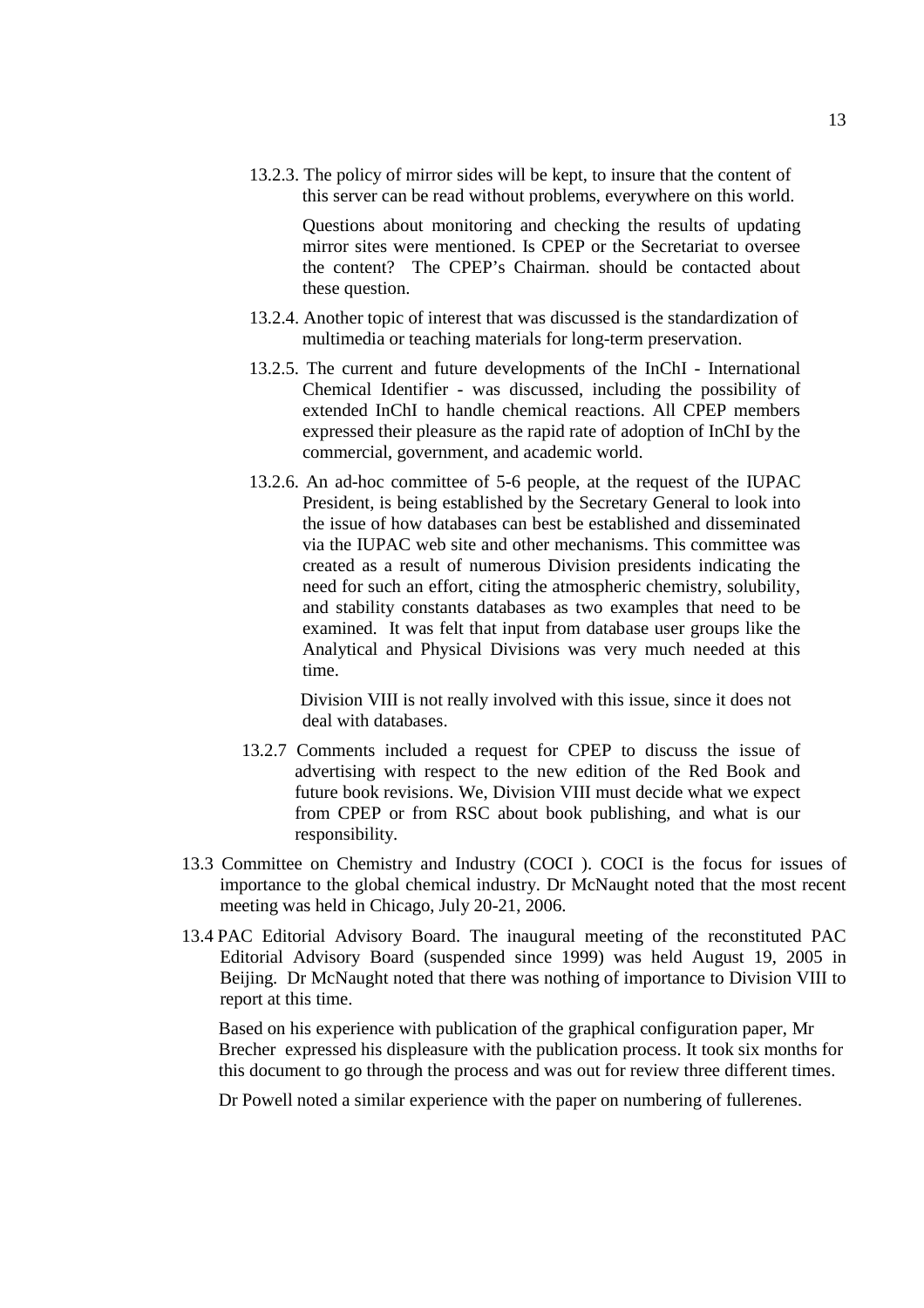13.5 Interdivisional Committee on Terminology, Nomenclature, and Symbols (ICTNS).

The purpose of ICTNS is to maintain quality of IUPAC recommendations with respect to nomenclature and symbols. Dr McNaught noted that ICTNS has three members from Division VIII to represent nomenclature matters, Dr McNaught, Dr Damhus, and Prof Nyitrai who represents Division VIII. Dr J. Kahovec represents Division IV.

- 14.0 Other business
	- 14.1 Dr Garnot Eller sent to us a manuscript entitled "Improving the Quality of Published Chemical Names with Nomenclature Software" for consideration as a publication. Discussion indicated that it should not be published as a PAC article. It was suggested that a two page article in CI with web backup with results. Dr Moss will write to Dr Eller.
	- 14.2 A call from Dr Herve Schepers of the European Union asking for scientific and technical assistance for Scientific Customs. It was agreed that this was not something that Division VIII could become involved with, but his request could be circulated to individual members and the Advisory Subcommittee.
	- 14.3. Dr Hellwich asked for advice on how to deal with requests for IUPAC names that he receives. In answer, it was noted that IUPAC (Division VIII) has no obligation to respond. For the future, the Secretariat should be asked how to deal with questions directed to Division VIII on the IUPAC website.
	- 14.4 Difference between rule and recommendations. Recommendations better reflect the status of IUAC rules and are without any power of enforcement.
- 15.0 Future meetings: The next meeting of the Division Committee will be at the General Assembly in Turin, Italy, August 4-12. There are no current plans for a meeting in 2008. In 2009, the General Assembly will be in Glasgow, Scotland, August 1-9.

Respectfully submitted: Warren H. Powell, Secretary, January 3, 2007

Approved: Gerald P. Moss, President, January 10, 2007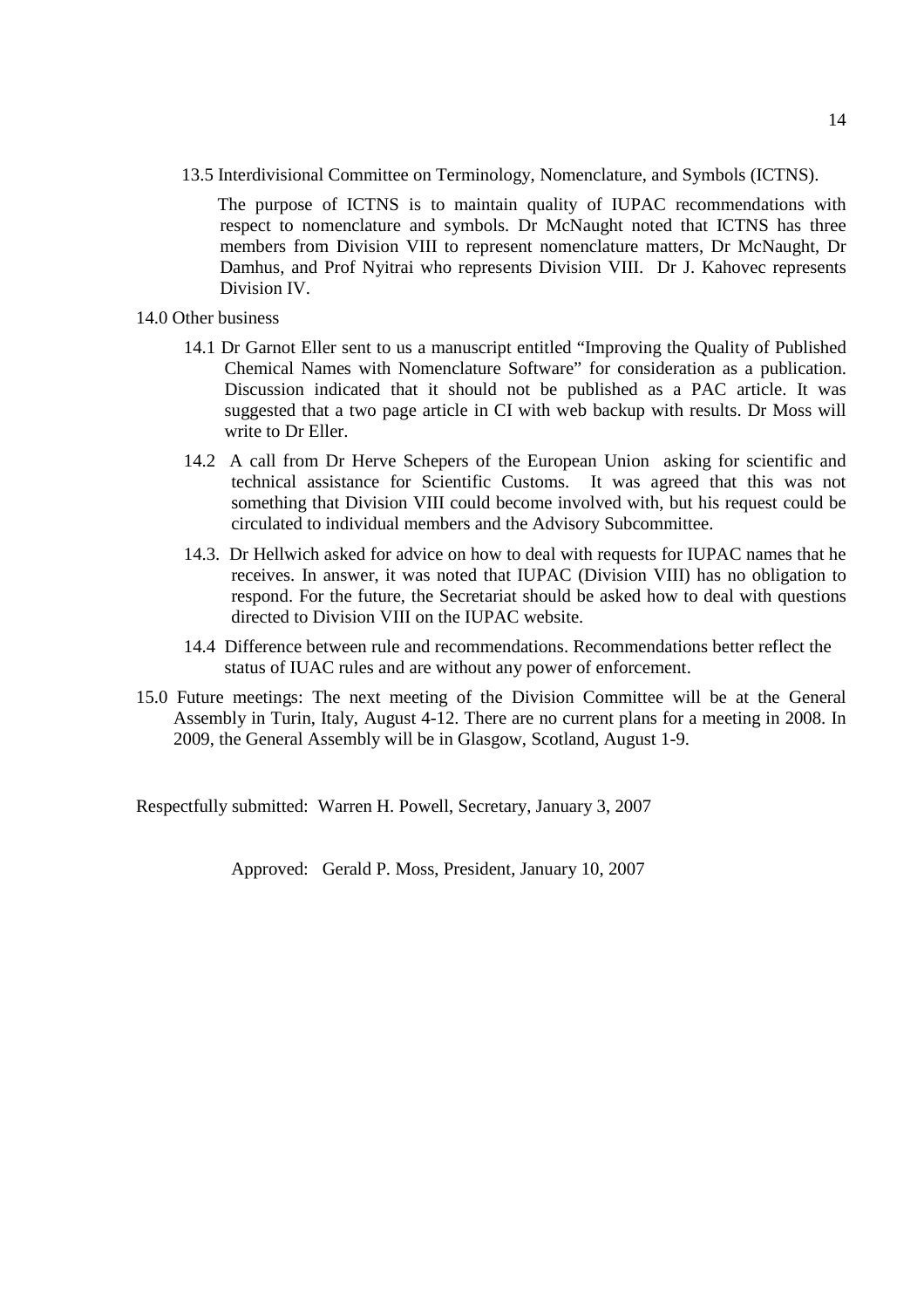## **APPENDIX I**

# **Minutes of the IUPAC Chemical Nomenclature and Structure Representation Division (VIII) Committee Meeting**

Beijing, China, August 13-14, 2005

Members present: Mr Jonathan Brecher, Dr Ture Damhus, Prof Richard Hartshorn, Dr Stephen Heller, Dr Michael Hess**,** Dr Jaroslav Kahovec, Prof G Jeffery Leigh**,** Dr Alan McNaught (President), Dr Gerard Moss, Prof József Nyitrai, Dr Warren Powell (Secretary), Dr Matthew Toussant, Dr Andrey Yerin

Representatives from other IUPAC bodies present: Prof David StC Black (IUPAC Secretary General)

National Representatives Present: Prof Jan Reedijk (Netherlands), Dr Paolo Righi (Italy)

Observers: Dr David Barden (RSC Young Observer), Dr Karl-Heinz Hellwich (elected Titular Member for 2006), Dr William Town, in part (Project Leader, Graphical Representation Standards)

Members Absent (excused): Prof Herbert Kaesz, Prof Dr Alexander J. Lawson, Dr Antony Williams

The fifth meeting of the Division Committee of the IUPAC Division of Chemical Nomenclature and Structure Representation at the Beijing International Convention Center was convened by President McNaught at 9:00 a.m. on Saturday, August 13, 2005.

- 1.0 President McNaught welcomed the members to this meeting and offered a special welcome to the National Representatives, Prof Jan Reedijk (Netherlands) and Dr Paolo Righi (Italy): to Dr David Barden, a Young Observer from the Royal Society of Chemistry; and to Dr Karl-Heinz Hellwich, an elected Titular Member for 2006. He also noted that Prof Herbert Kaesz, Prof Dr Alexander J. Lawson, and Dr Antony Williams would be unable to be with us. It was noted that Prof David Black, the IUPAC Secretary General, would be visiting during the meetings and that Dr Peter Atkins, Chairman of the IUPAC Committee on Chemical Education, would join our meeting at some point. Each of the attendees introduced himself and provided some background information. Housekeeping details regarding breaks and lunch were announced.
- 2.0 The agenda as circulated was approved with the addition of the following topics:

Cross representation on other international bodies (minute 13.0). Elections (minute 9.5) Translations of IUPAC recommendations (minute 14.0) The IUPAC Division VIII Webboard (hosted by RSC) (minute 13.2)

3.0 The minutes of the Division Committee Meeting in Budapest, Hungary on August 30-31, 2004 as posted at:

http://www.rsc.org/IUPAC8/attachments/DivisionCommitteeMinutesBudapestFinal.rtf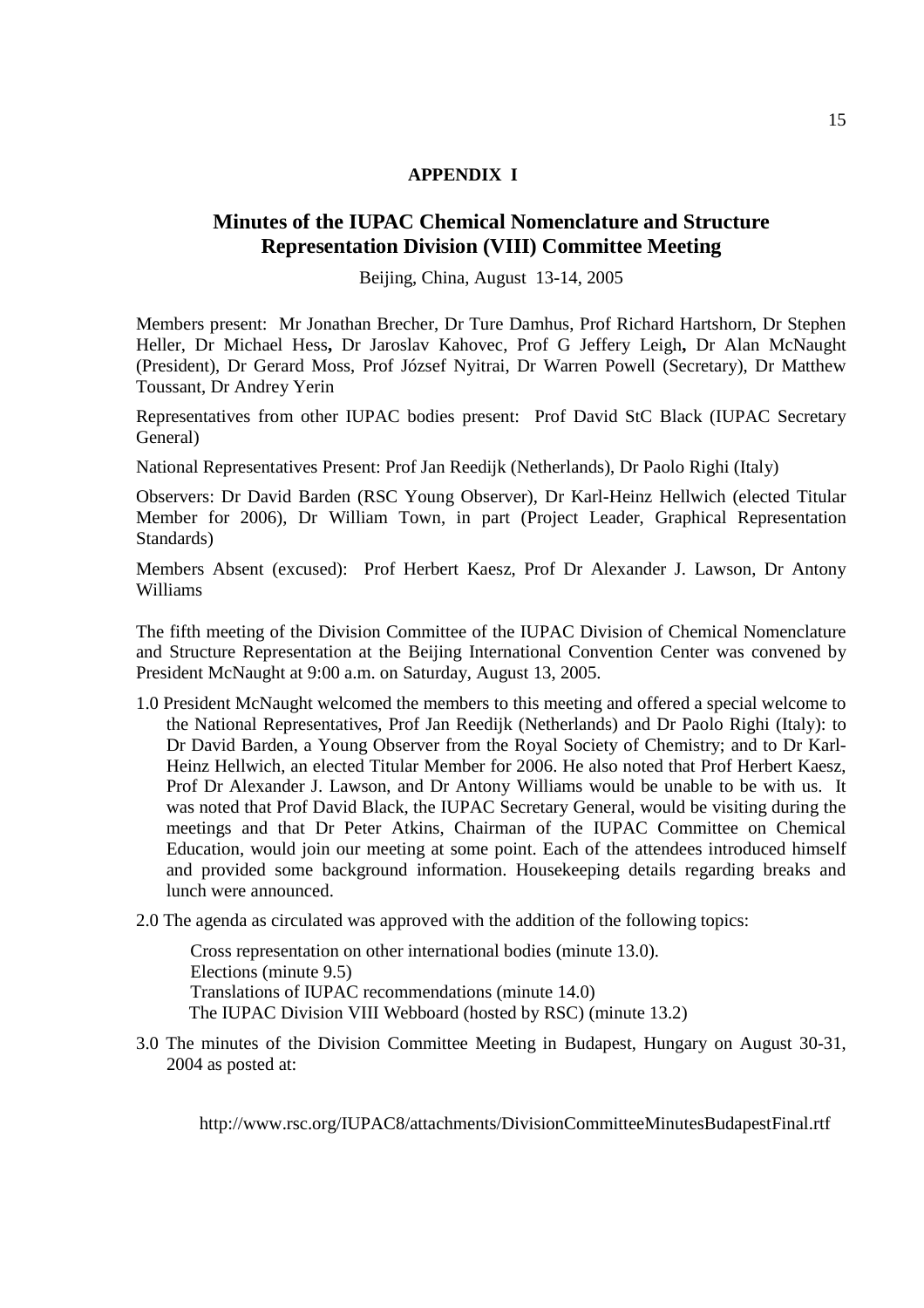http://www.rsc.org/IUPAC8/attachments/DivisionCommitteeMinutesBudapestFinal.pdf

were approved with the following correction.

- 3.1 Item 7.3 (2) should read "Dr Damhus submitted examples to try to coordinate the use of the multiplicative prefixes 'di, tri, ...' vs. 'bis, tris, ...' between the revised Blue Book and the soon to be published Red Book.
- 4.0. Matters arising from the Budapest minutes.
	- 4.1. It was noted that the document 'Graphical Representation of Stereochemical Configuration' uses 'not acceptable' rather than 'unacceptable' as given in item 17.0 of the Budapest minutes. It was agreed that this usage should be retained.
- 5.0. Report from the meeting of the IUPAC-IUBMB Joint Commission on Biochemical Nomenclature (JCBN) in Columbia, Missouri on April 30th and May 1st 2005.

The minutes of the meeting of the Nomenclature Committee of IUBMB (NC-IUBMB) and the IUPAC-IUBMB Joint Commission on Biochemical Nomenclature (JCBN) held in Columbia, MO, USA on April 30-May 1, 2005 may be found at:

Dr Moss noted that the meeting in Columbia, MO was concerned mostly with enzymes.

Dr McNaught reported that the enzyme information database BRENDA now uses InChI.

Developing projects in IUPAC-IUBMB that will require IUPAC approval:

- (1) An addendum to the 1996 carbohydrate nomenclature, to include areas not well covered in that document.
- (2) A revision of the old JCBN document on Phosphorus-Containing Compounds of Biochemical Importance (*Eur. J. Biochem.* **1977**, *79*, 1-9; Biochemical Nomenclature and Related Documents, 1992, pp. 256-265)
- (3) Compilation of a list of biochemical compounds that are not a part of any other IUPAC-IUBMB documents and for which advice is needed.

Membership: Prof Dietmar Schomburg was appointed as Chairman (funded by IUBMB) and Prof Sinéad Boyce reappointed as Secretary (funded by IUBMB). Prof Richard Cammack will serve as Past Chairman and Treasurer. Prof J. F. G. Vliegenthart (IUBMB) and Dr Gerry Moss (IUPAC) were reappointed to four-year terms. The Division VIII Committee endorsed these appointments.

- 6.0 Publications since the 2004 meeting in Budapest:
	- 6.1 Numbering of Fullerenes, *Pure Appl. Chem*, **2005**, *77*, 801-923:

There were 200 reprints of this publication sent to Dr Powell. This seems far to many in this age when copies are so readily available on line. This needs to be discussed by the Publications Committee.

6.2 "International chemical identifier goes online", *Chem. World*, **2005**, *6*, 7: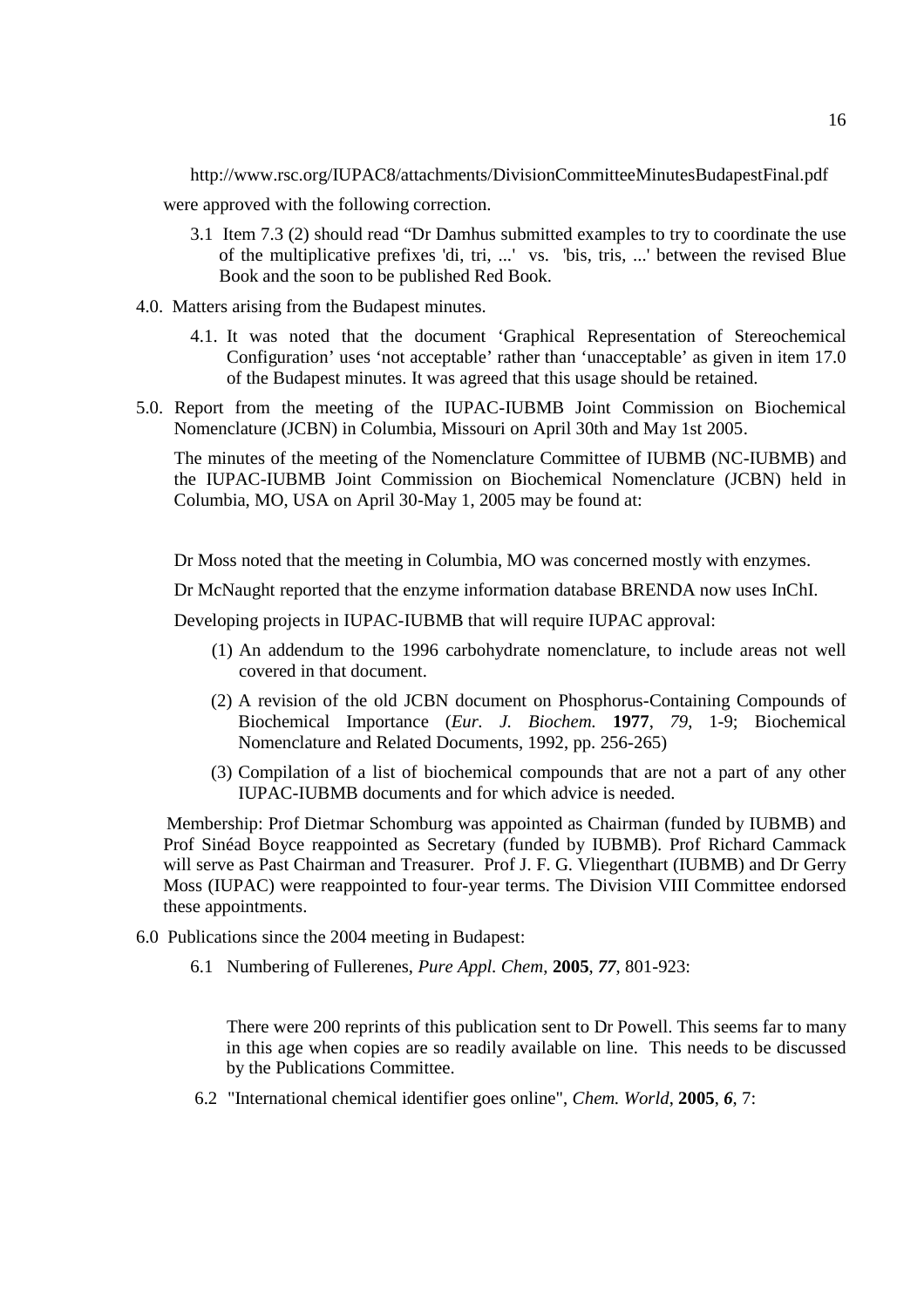6.3 In the July-August issue of *Chem. Int.* there is an article about the treatment of element names in the new edition of the "Red Book" by P. Goya and P. Román specifically titled "Wolfram vs. Tungsten", along with a reply from Dr Ture Damhus on behalf of the editors of the 2005 "Red Book". This may be found at:

http://www.iupac.org/publications/ci/2005/2704/ud\_goya.html

It was noted that there are numerous differences in naming and/or spelling of element names for nationalities other than English. Debate about the element names in question might have been avoided if there had been footnotes in the 'Revised 'Red Book' to explain what was done in the Tables, but the editors of the 'Revised Red Book' did not agree that such footnotes were appropriate.

#### 7.0 Division VIII Projects:

#### 7.1 IUPAC International Chemical Identifier (InChI) (Dr Steve Heller)

The IUPAC International Chemical Identifier (InChI) is a protocol for converting a chemical structure (connection table) to a unique, predictable ASCII character string. Version 1.0 of the Identifier released in April 2005 expresses chemical structures in a standard machine-readable format, in terms of atomic connectivity, tautomeric state, isotopes, stereochemistry, and electronic charge. It deals with neutral and ionic welldefined, covalently-bonded organic molecules, and also with inorganic, organometallic and coordination compounds. Software, documentation, source code, and licensing conditions are available from the IUPAC website at:

http://www.iupac.org/inchi

An InChI frequently asked questions (FAQ) by Nick Day (Unilever Centre for Molecular Informatics, Cambridge University) is available from:

http://wwmm.ch.cam.ac.uk/inchifaq/

A full publication of the InChI protocol probably will appear in a NIST journal within the next year.

A new project, titled "IUPAC International Chemical Identifier (InChI) Promotion and Extension (2004-039-1-800)" has been established to promote the use of the Identifier throughout the chemical information community; to extend its applicability to include polymeric structures; to explore the need for other extensions, including the ability to handle Markush structures; and to include information on other attributes, such as phases and excited states. For additional information see:

http://www.iupac.org/projects/2004/2004-039-1-800.html http://webboard.rsc.org:8088/~INCHI-L

It was suggested that InChI be publicized outside of information circles.

To enable development of InChI facilities and applications in an Open Source context, a project to encompass this work has been registered with SourceForge.net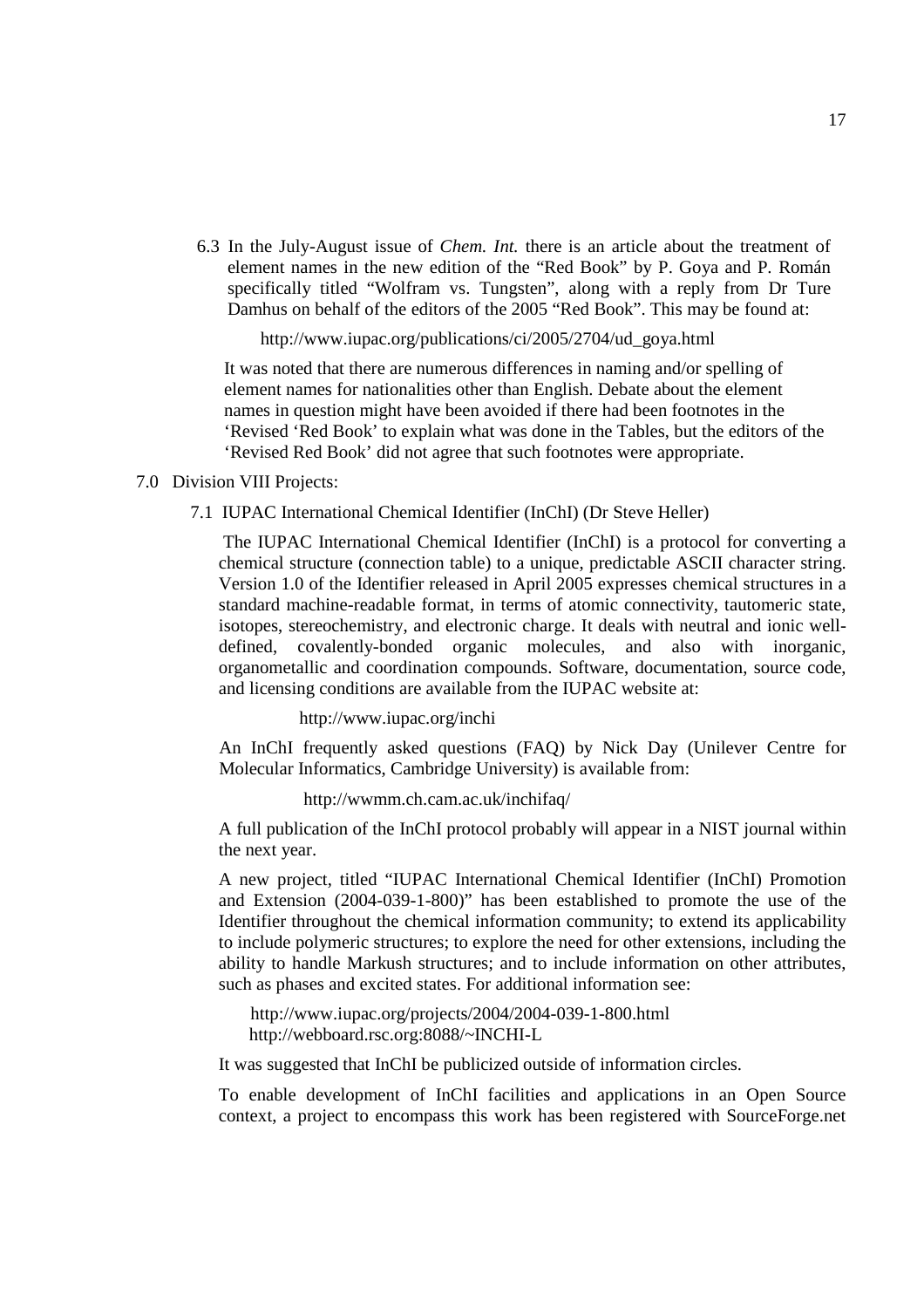(see http://sourceforge.net/projects/inchi); anyone wishing to participate should contact the project administrator, Dr Alan McNaught (mcnaughta@rsc.org) or the IUPAC Secretariat (secretariat@iupac.org). To receive and discuss proposals for InChI enhancements, an Internet listserver has also been established; anyone wishing to participate in these discussions should contact Dr Alan McNaught (mcnaughta@rsc.org).

There are two problems that must be recognized. One is related to chemistry, i.e., how the structure is drawn, for example, tautomers. The other is interpretation by the chemist. An InChI cannot be derived if the structure cannot be accurately drawn or can be represented as a molfile; InChI is based on molfile. InChI must support many formats, included disconnected diagrams. It is necessary to be able to verify that the output from an InChI is the same as the input.

Although in principle publishers could probably derive InChIs more easily than authors, publishers may not be willing to take on the extra work and may leave the responsibility for InChI generation to the authors.

In May, 2005, ACD Labs announced that they would be fully implementing the InChI protocol into their structure drawing program ACD/ChemSketch. U.S. Patent Office is interested in InChI. The European Patent Office expressed interest one and a half years ago, but nothing has developed yet.

CAS is looking into various formats and doesn't see InChI being used in its products today. Beilstein is considering InChI and seems to like it, but management has yet to be convinced.

InChI has been adopted by the National Institute of Standards and Technology (NIST)(150,000 structures); the National Institutes of Health/National Centre for Biotechnology Information (NIH/NCBI)/PubChem (3 million+ structures; the National Cancer Institute (NCI) Database (23 million+ structures; the Environmental Protection Agency Distributed Structure-Searchable Toxicity (EPA DSSTox) Database (1450 structures); the Kyoto Encyclopedia of Genes and Genomes (KEGG) Database (9584 structures); the University of California at San Francisco ZINC (ZINC is the acronym for ZINC is not a commercial database) (UCSF ZINC) (3.3 million structures).

InChIs can be searched in Google.

A list of talks about InChI given in 2005 appears in Appendix I. After they are actually given they will be available on Dr Steve Heller's website (http://www. hellers.com/steve/pub-talks/)

Appendix II gives a list of InChI references and/or publications.

7.2 Preferred names in the nomenclature of organic compounds: new Blue Book (Dr Warren Powell)

The revised "Nomenclature of Organic Chemistry", a more comprehensive set of recommendations than has ever been attempted previously and which contains recommendations for selecting preferred IUPAC names (PINs), was submitted for public and ICTNS review last fall. The deadline for comments was set at March 31,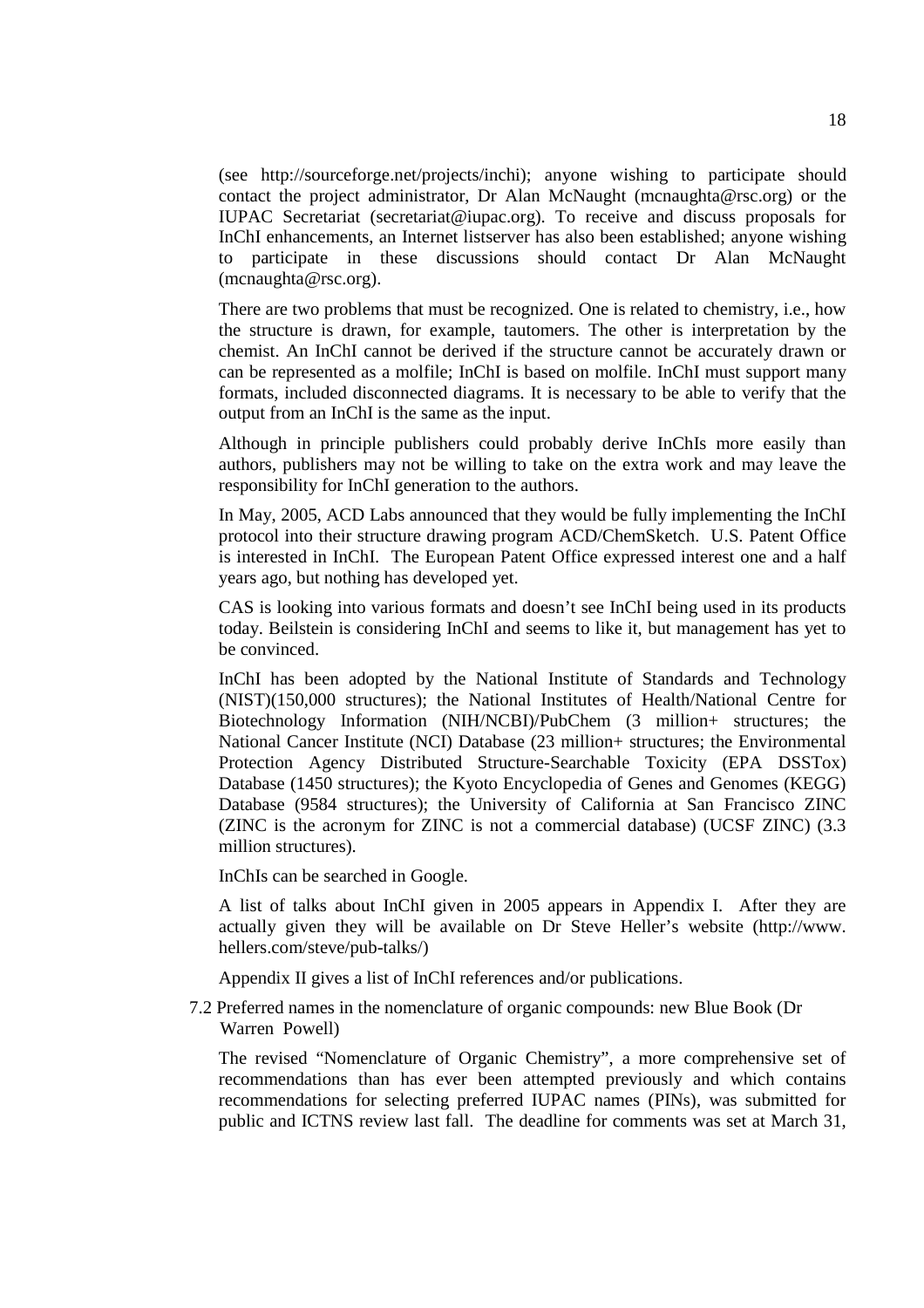2005. A number of comments and suggestions were submitted to the Division's Webboard before the deadline, dealing with topics such as proper use of 'di-', "tri-", etc. *vs*. "bis-", "tris-", etc: enclosing marks, amine oxides, acid esters, compound locants, adducts. Consideration of these items was started immediately, i.e., before the deadline for comments. Comprehensive sets of comments were received from U. Buenzli-Trepp, and G. Eller. Comments or other contributions were also received from G. Moss, T. Damhus, E. Godly, J. Brecher, L. Maat, J. Nyitrai, K-H. Hellwich, R. Sayle, R. Cammack, J. Wilson, A. Yerin, R. H. de Rossi, J. Reedijk, B. Herold, H. Schepers, J. Kahovec, A. Senning, H. Dixon, H. Gottlieb, L. Salvetella, M. Ennis, R. Hartshorn, and P. Mata.

Prof Favre, Dr Powell, and Dr McNaught met in Boston April 25-28, 2005 to evaluate all the comments received to date and to prepare for appropriate revisions to the September, 2004 manuscript.

At the present time, Chapter 1 has been revised (sections on multiplicative nomenclature, functional class nomenclature, and adducts are not yet incorporated) and Chapters 2, 9, and 10 have been revised. Major revisions are still to be incorporated in Chapters 3-6. Comments on Chapters 7-8 have still to be evaluated. There are enough significant revisions to the manuscript that it may be necessary to undergo further reviews. A real problem is how to do reviews of such an extensive manuscript thoroughly, but efficiently. There are few people willing to tackle the entire work. Perhaps it could be divided among several reviewers, but this raises questions of consistency between sections.

7.3 Nomenclature of inorganic chemistry: revision of the Red Book (Dr Ture Damhus)

The task group for revision of "Nomenclature of Inorganic Chemistry" (the Red Book) is waiting for a second page proof after which Prof N. Connelly will prepare the index. There will not be time to review the index as was suggested in Budapest. It was noted that the index to the 1990 edition as prepared by Blackwell Science was deemed not adequate by a number of readers. Dr Hellwich volunteered to look over the index if it would fit into his available time.

7.4 Rotaxanes (Project 2002-007-1-800; Dr Andrey Yerin)

Comments and proposals sent via e-mail by Edward Wilks and Jaroslav Kahovec were considered at a meeting of the project group in Budapest (August 2004). Since several comments complained that the document is very difficult for chemists not so experienced in nomenclature, it was decided to separate the document into two different parts: (1) general rotaxane nomenclature and (2) designation of configuration in rotaxanes. Because of this general change most topics had to be reformulated.

The next version of the document (Version D) was distributed to the project group members at the beginning of July, 2005. Approval of Version D and consideration of comments from Dr Metanomski are scheduled for the Beijing meeting of the project group on August 10, 2005, after which the document can be made available for public review.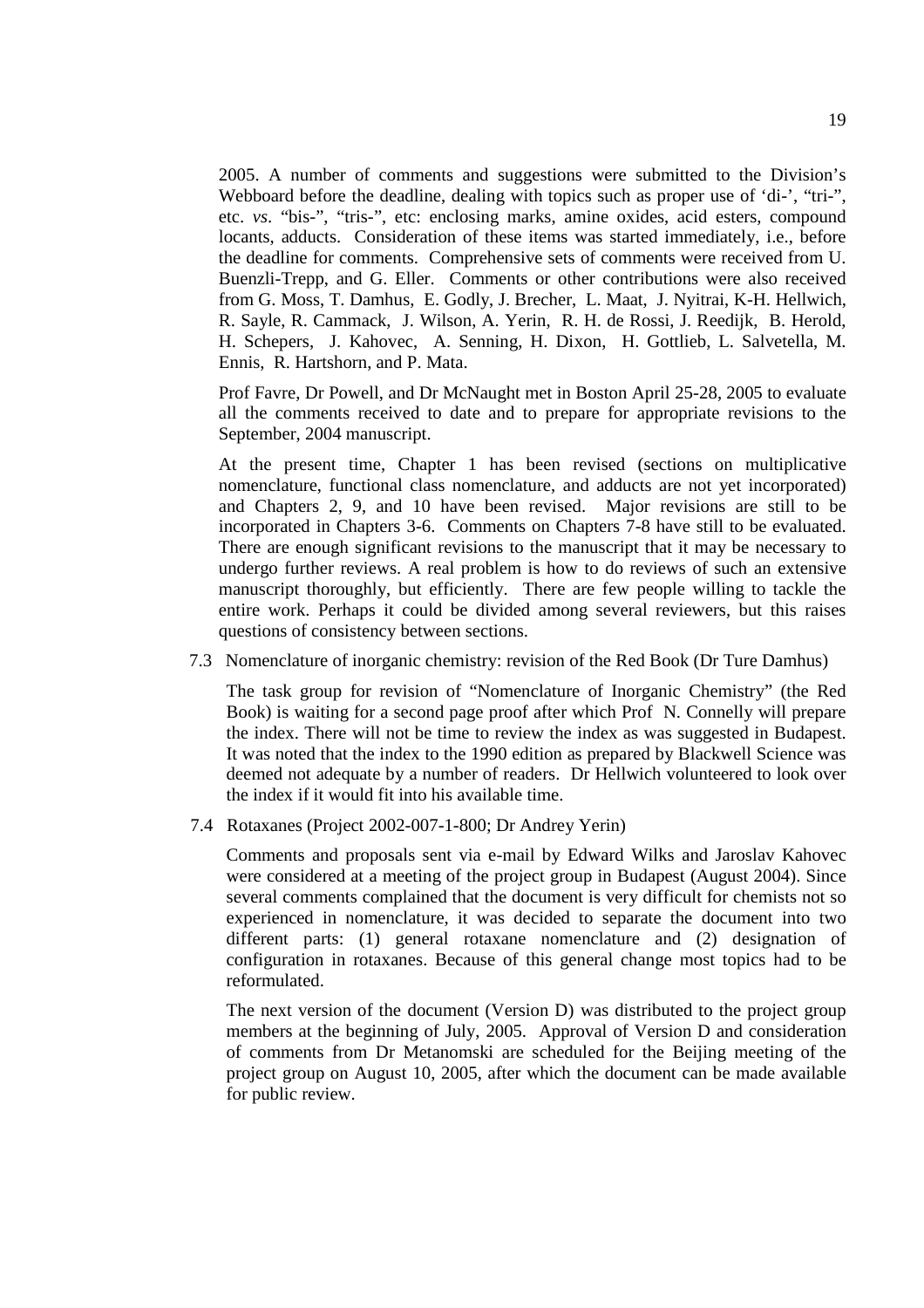Assuming that all main terms and procedures of rotaxane nomenclature are covered by this project, the preparation of a new draft document on Nomenclature for Macromolecular Rotaxanes is planned (see minute 7.6.3)

7.5 Extension of IUPAC rules for stereodescriptors to coordination numbers 7-12 (Project 2003-025-1; Prof G. Jeffery Leigh)

A project task group was established in Budapest to evaluate procedures for describing geometry of coordination polyhedra with coordination numbers 7 through 12. A final report of this project can be found on the Division VIII webboard under General messages.

http//www.webboard.rsc.org/IUPACVIII

A Technical Report based on this report is in preparation.

The main problem in describing the stereochemistry of coordination polyhedra is recognition of a discrete polyhedron because of distortion. This problem becomes more difficult as the number of coordination sites increases. The report recommends that IUPAC endorse the method of Dr T. E. Sloan, et. al., for all recognized coordination numbers up to and including coordination number 7 and be extended to include specific examples that are deemed reliable for coordination numbers 8 and 9.

7.6 Macromolecular projects (with Division IV)

A general progress report from Michael Hess can be found at:

The next edition of the "Compendium of Macromolecular Nomenclature" should be published next year. Dr Metanomski and Dr Wilks are giving it a final check. It is a compilation of already published material and will not be subjected to the full formal review processes. It was noted that the names in the older chapters are not in conformity with the 1993 Guide to IUPAC Nomenclature of Organic Compounds.

A feasibility study of a project on abbreviations is being considered.

7.6.1 Source-Based nomenclature of Single-Strand Organic Polymers (2003-042-1-800) Task group Leader: T. Kitayama

This is an ongoing project.

7.6.2 Source Based Nomenclature for Modified Polymer Molecules (1999-051-1-800) Task Group Leader: T. Kitayama

This is an ongoing project.

7.6.3 Nomenclature for (Macromolecular) Rotaxanes (2000-037-1-800) Task Group Leader: A. Yerin

Work on the document "Nomenclature for Macromolecular Rotaxanes" was stopped at the Ottawa meeting in 2003 because of the project "Nomenclature for Rotaxanes" (2002-007-1-800) which was devised to develop general principles for nomenclature of rotaxanes not containing macromolecular units. Now that this latter project is almost finished and all main principles of rotaxane nomenclature are agreed, the work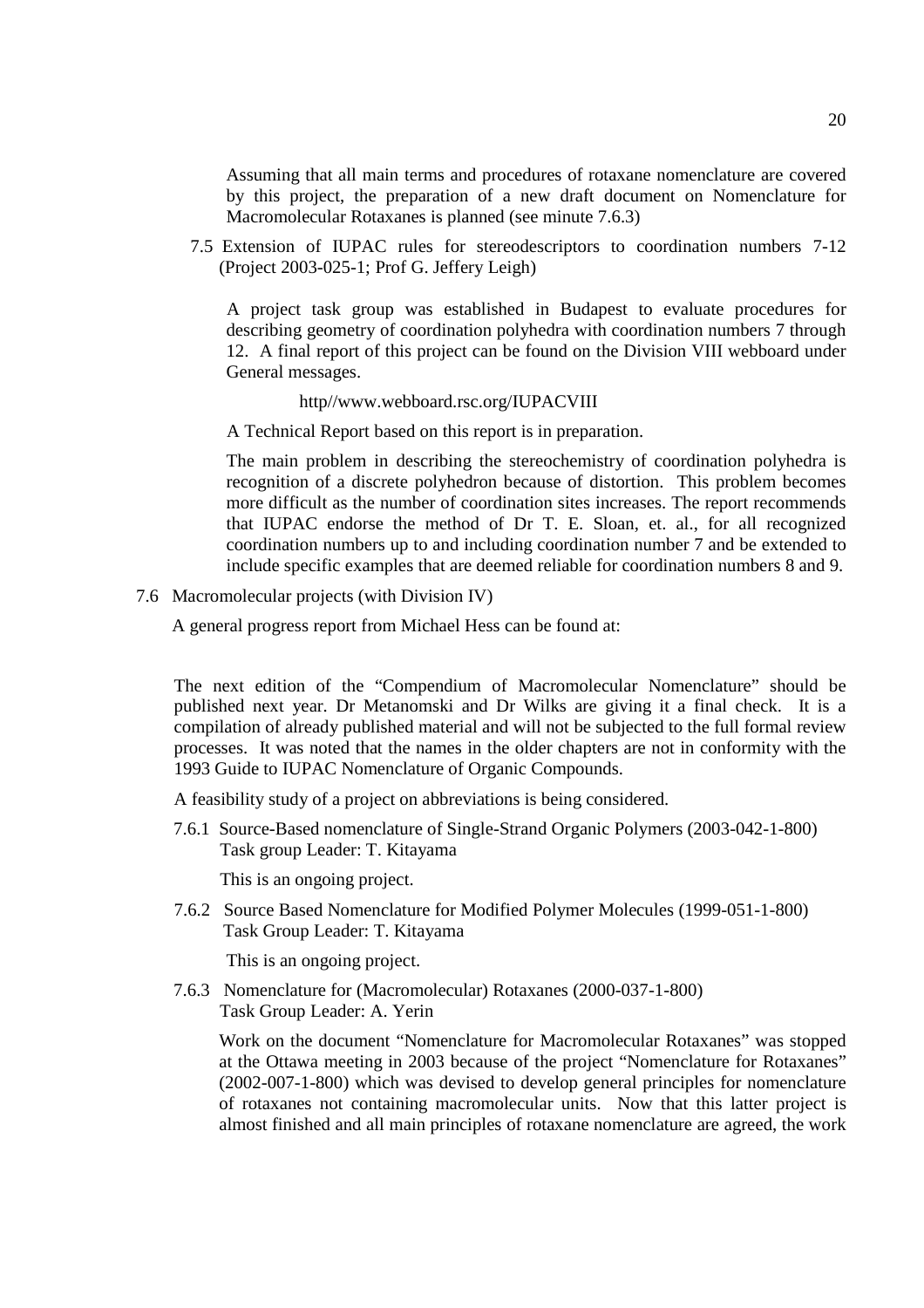on recommendations for nomenclature of rotaxanes containing macromolecular units can continue. All changes necessary to follow the developed principles for naming low molecular mass rotaxanes will applied.

The latest available draft of Nomenclature for Macromolecular Rotaxanes is dated 2003 and includes comments sent for the meeting of the task group in Ottawa. As all main definitions are already included in the low molecular mass rotaxanes document, the 2003 draft on macromolecular rotaxane nomenclature can be reduced and will deal only with the macromolecular parts of rotaxane nomenclature.

Discussion of the work needed to finish the recommendations for macromolecular rotaxane nomenclature is scheduled for the meeting of the rotaxane project group (2002-007-1-800) here in Beijing on August  $10^{th}$  2005; consultation with Division IV is needed.

7.6.4 Terminology and Structure-Based Nomenclature of Dendritic and Hyperbranched Polymers (2000-081-1-800); Task Group Leader: J. Kahovec

The next steps will be expert review followed by public and ICTNS review. A list of reviewers is still needed.

7.6.5 Terminology and Nomenclature of Macromolecules with Cyclic Structures (2000- 082-1-800); Task Group Leader: W. Mormann

Dr. Hellwich gave a rough overview of the scope of this document. He noted noted that there is still a problem of consistency with general terms in this document and the document under 7.6.4.

The subject is completed subject to approval by the task groups at this meeting.

7.7 Cyclic peptides (Dr Gerard Moss)

The document "Nomenclature of Cyclic Peptides (Recommendations, 2004)" has been through both public and ICTNS review. Several issues, mostly of a biochemical nature, need to be settled. The main problem is the use of the term 'cyclo' in a way that is not consistent with its use in natural products nomenclature. Publication will probably occur later in 2005.

7.8 Graphical representation standards for chemical structure diagrams (Dr Jonathan Brecher)

Since the meeting of the Division Committee in Budapest (2004), the comprehensive set of recommendations "Graphical Representation of Configuration" recently completed public and ICTNS review. Feedback from external reviewers and ICTNS members was very useful but did not contain fundamental criticisms. A small number of remaining issues were discussed and resolved during the meeting of the project task group here in Beijing. It is expected that these recommendations will be ready for publication very soon, once the conclusions reached by the project task group are transcribed into the final document.

The project task group has also started work on the second part of its responsibility, i.e., a document containing recommendations for all other (non-stereochemical) aspects of graphical structure representation. Significant work has been completed on that document titled "Graphical Representation Standards for Chemical Structure Diagrams"; it is already one-third longer than the document on recommendations for configuration discussed above.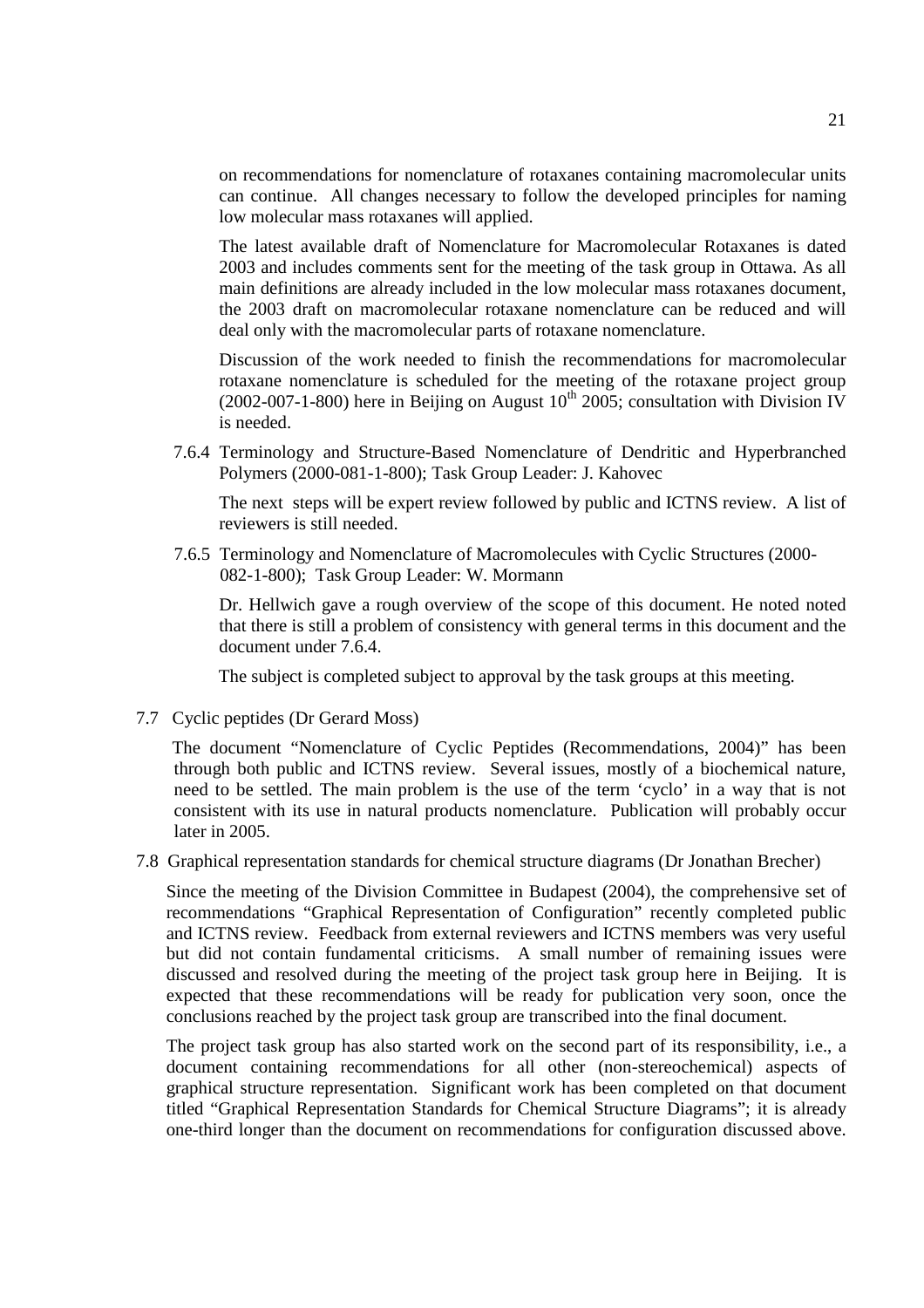Some of the remaining issues slated for inclusion in this document were discussed by the project task group in Beijing, but others remain to be considered. It is hoped that this document will be ready for public and ICTNS review during the first half of 2006.

In light of rapid progress in both of these areas, it has proven too difficult to keep the html version of the two documents syncronized with the pdf version. Accordingly, the html version that was formerly posted at angelfire.com is no longer available. The pdf version is being circulated among members of the working party periodically as changes are made, and could be provided to other interested parties if there is concern about the loss of the html version.

7.9 Comparison of procedures for naming hydro derivatives of fused ring systems (Dr Warren Powell)

As noted in minutes of the meeting of the Division Committee in Budapest (minute 7.11) the document entitled "A Comparison of Nondetachable Hydro Prefixes (IUPAC), Added Hydrogen (CAS), and Indicated Hydrogen (Beilstein), in Expressing Substitutive Suffixes" prepared several years ago as recommendations by the IUPAC Commission on Nomenclature of Organic Chemistry, but now planned as a technical report, was sent to Dr Karl-Heinz Hellwich and Dr Jeffrey Wilson for review of the respective Beilstein and CAS procedures. Their comments and corrections have been received but have not yet been incorporated into the document.

It was noted that an example reflecting this comparison should be added to the new Blue Book in an appropriate Section. It was also noted that Beilstein's AUTONOM will attempt to follow the IUPAC recommendations. However, at present Autonom favors the functional group over indicated hydrogen for numbering. Dr Hellwich will check this out.

Although not yet public, the URL for this document is:

http://www.chem.qmul.ac.uk./iupac/misc/hydro.html

- 8.0 Future Projects
	- 8.1 Preferred names for inorganic compounds (Dr Ture Damhus)

A meeting of those who had expressed an interest to Dr Damhus in a project to develop preferred names for inorganic compounds was held in Budapest. The report of this meeting is given as Appendix III. Because of commitments to the revised Red Book, to ICTNS, and other projects, Dr Damhus was unable to prepare a project proposal and will not be able to lead such a project. Hence, a steering group consisting of Prof R. Hartshorn, Prof J. Reedijk, Prof J. Leigh, and Dr T. Damhus was formed to develop a proposal for work on preferred names for inorganic compounds. A place and time for a meeting was to be discussed.

8.2 Metallacycles (Warren Powell)

A project proposal is being developed by Prof. H. Kaesz and Dr W. Powell based primarily on a previous report by Prof H. Kaesz, Mr J. Casey, Prof H. Favre, and Prof Y. Yamamoto entitled "Nomenclature of Metallacycles of the Transition Metals**"** dated June 25, 2001. It was noted that Dr A. Hutton and Prof E. Nordlander should be a part of this project. The scope of the project was said to be too broad; the 'ocene' type of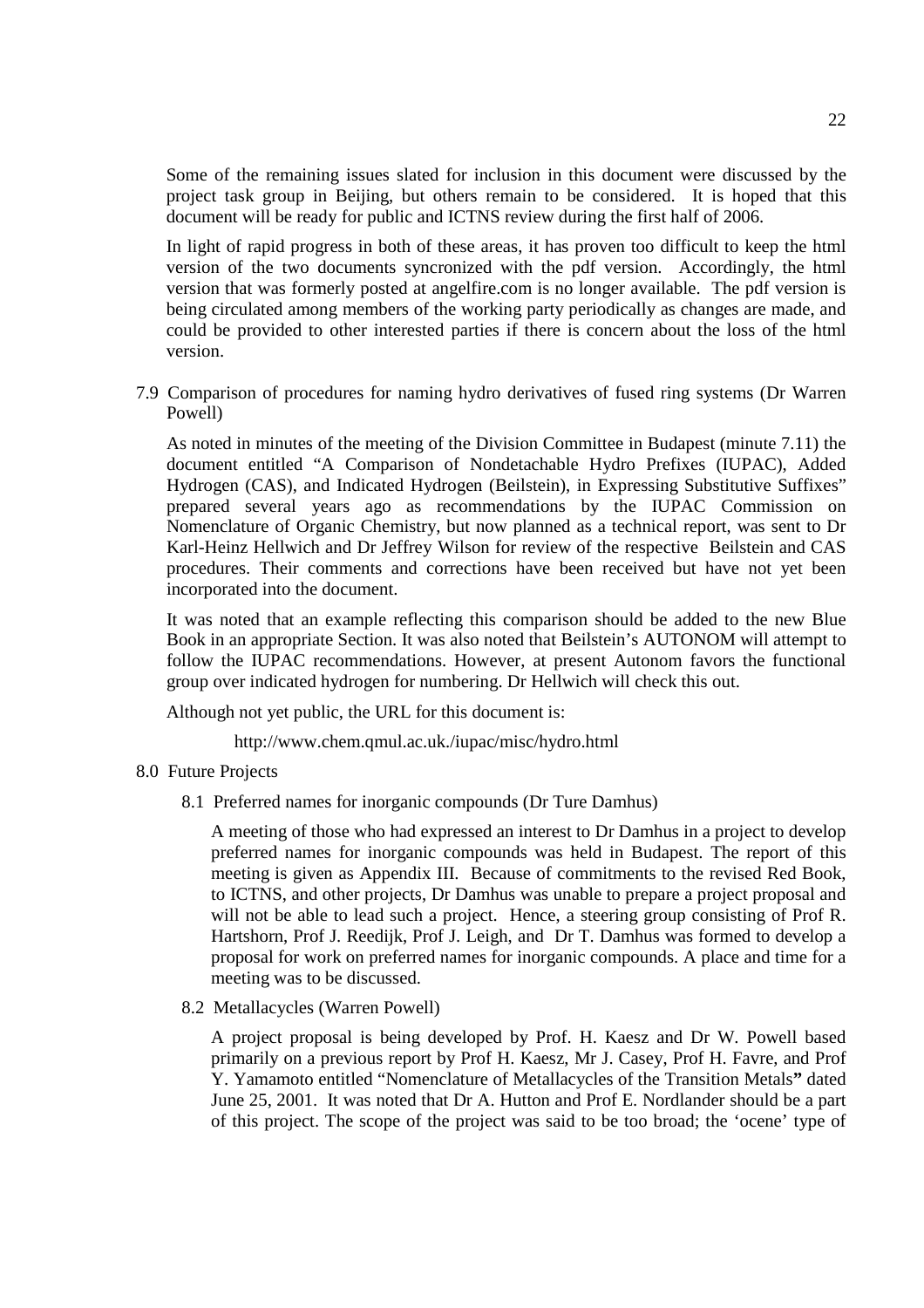compound should not be included but should be a separate project. Dr McNaught would write to Prof. H. Kaesz about this.

8.3 Adducts (Dr Warren Powell/Dr Ture Damhus)

In response to requests mainly from the project group for the revised Red Book, consideration has been given to adding a subsection to the new Blue Book to deal with addition compounds, other than those involving boron compounds as given in Section P-68.1. A proposed subsection (P-14.7) can be found on the Webboard:

#### http//www.webboard.rsc.org/IUPACVIII

For inorganic compounds, the revised Red Book recommends that the name be based on the order of citation of components in the formula, which is based first on the increasing number of each component and then alphabetically.

Although the 'inorganic' method may work for inorganic compounds, there can be problems when applied to organic compounds. The proposed subsection P-14.7 orders the components according to the hierarchy used in organic nomenclature as given in subsection P-41 of the new Blue Book. This method is very similar to the 'compd. with' method used by CAS. Hierarchical arrangement permits similar names for compounds differing only in the ratio of components.

It was noted that the method used in organic recommendations involving the use of parenthetical element symbols connected by a long dash to indicate a coordinate bond between the named elements should be contrasted with the method of coordination compounds; the latter seemed much more rational and easier to apply.

It was recommended that Meisenheimer complexes be removed from the proposed subsection P-14.7.

It was agreed that further consideration of this subject be carried out by a small group consisting of Dr K-H. Hellwich, Dr A. Yerin, Dr T. Damhus, and Dr W. Powell.

8.4 Preferred structure-based names for macromolecules

As soon as the final draft of the new Blue Book is finished, it will be necessary to evaluate its consequences for macromolecular nomenclature with a view to preferred structure-based names for macromolecules.

8.5 Boron nomenclature

Correspondence with Dr John Kennedy has indicated that he does not wish to lead a project on boron nomenclature. It was suggested to send a representative to the next IUPAC Boron Conference to try to find interest.

- 8.6 Other future projects
	- 8.6.1 A second edition of the book "Principles and Practices of Chemical Nomenclature, A Guide to IUPAC Recommendations" published in 1998, authored by G. J. Leigh, H. A. Favre, and W. V. Metanomski.

[Secretary's note: Subsequent to the meeting, it was learned that according to the Secretariat's records, Blackwell has sold 1369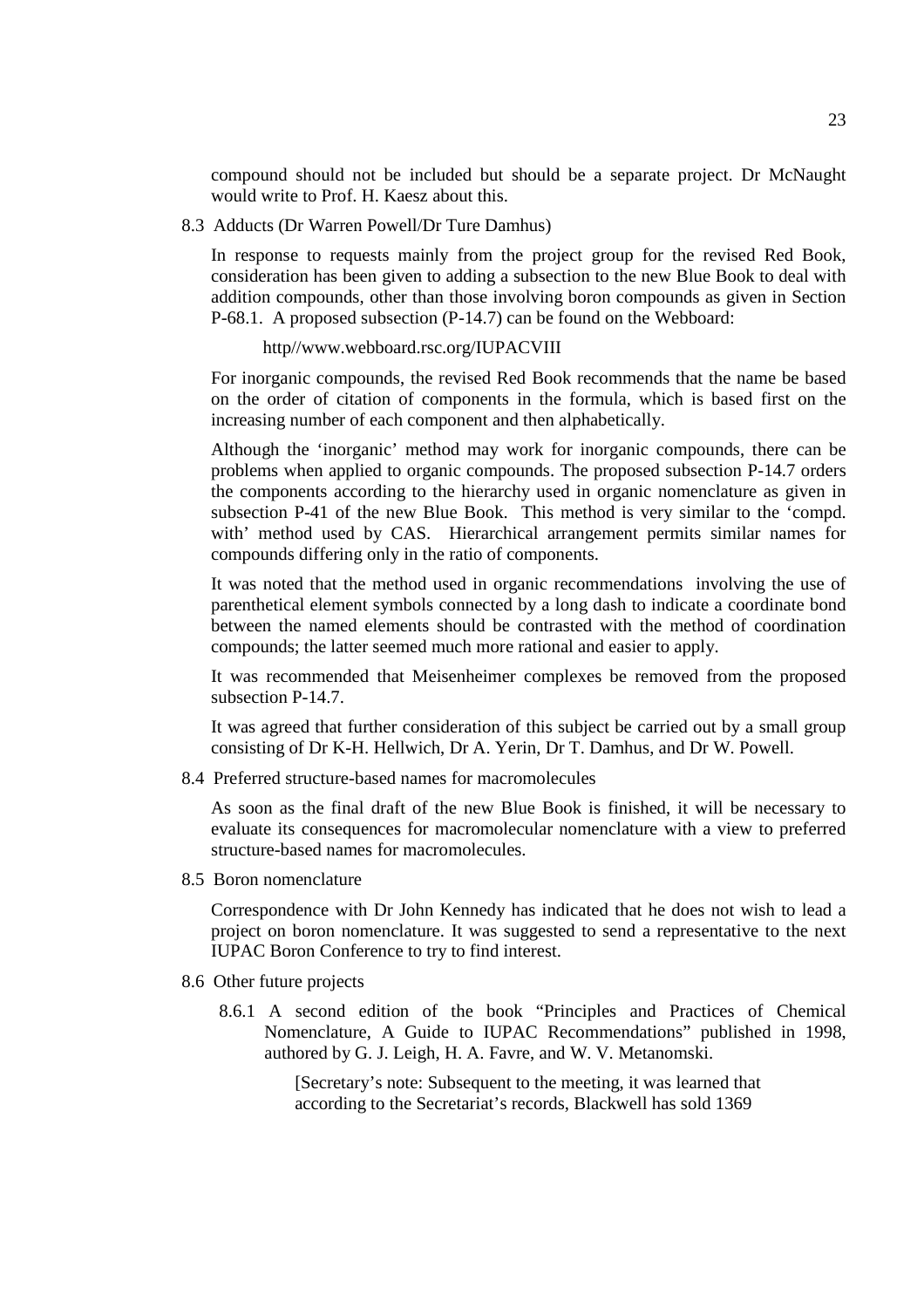copies and the Secretariat has sold 116 for a total of 1485 copies. The list price is USD 30. There are 16 copies left in stock. About 20 copies have been given away over the years at conferences, etc.]

Prof G. J. Leigh is willing to organize such a project. Planning should take a year with actual work starting in 2006. Dr Hellwich volunteered to be involved. Suggestions as to content should be sent to Prof Leigh.

Content should include an emphasis on decoding names as well as coding them. Perhaps a list of abandoned trivial or common names and their systematic equivalents should be included. A historical introduction might be included.

8.6.2 Stereochemical nomenclature.

Chapter 9 in the new Blue Book describes, in detail, the use of descriptors in names. Description of configuration in coordination complexes with higher coordination numbers has been studied (see minute 7.5). Perhaps it is time for a full discussion of the principles of stereochemical nomenclature for both organic and coordination structures in a separate book.

Dr K.-H. Hellwich has proposed a project on conformation stereochemistry, but so far there has been no interest expressed.

The need to revisit stereochemical terminology should be examined.

8.6.3 Ambiguity in Names.

It was noted that there was a meeting at 4:00 p.m. today (August 14) in Hall 10 in the Beijing International Convention Center to discuss ambiguous terminology hindering trade. Dr K.-H. Hellwich attended. The meeting dealt with analytical terminology, in particular classification of traces of pollutants, i.e., purity of products. Similar problems may well occur with improper or ambiguous chemical names (see also minute 8.6.4)

- 8.6.4 Problems of those dealing with chemical names who know nothing about chemistry or nomenclature. Dr David Barden noted that Aldrich was used as an "authority" on nomenclature by at least some laboratories.
- 9.0 Committee Membership
	- 9.1 Election of Titular Members has been completed. Dr G. P. Moss will continue as a Titular Member and assume the office of President. Dr A. D. McNaught will continue as a Titular Member and assume the position of Past-President. Dr W. H. Powell was elected for a further two-year term as a Titular member and Secretary. Drs Steve Heller and K.-H. Hellwich were elected as Titular Members for four year terms.

The complete list of Titular Members is thus as follows:

Dr Gerry Moss (President) Dr Warren Powell (Secretary) Dr Alan McNaught (Past President) Dr Ture Damhus Prof Richard Hartshorn Dr Steve Heller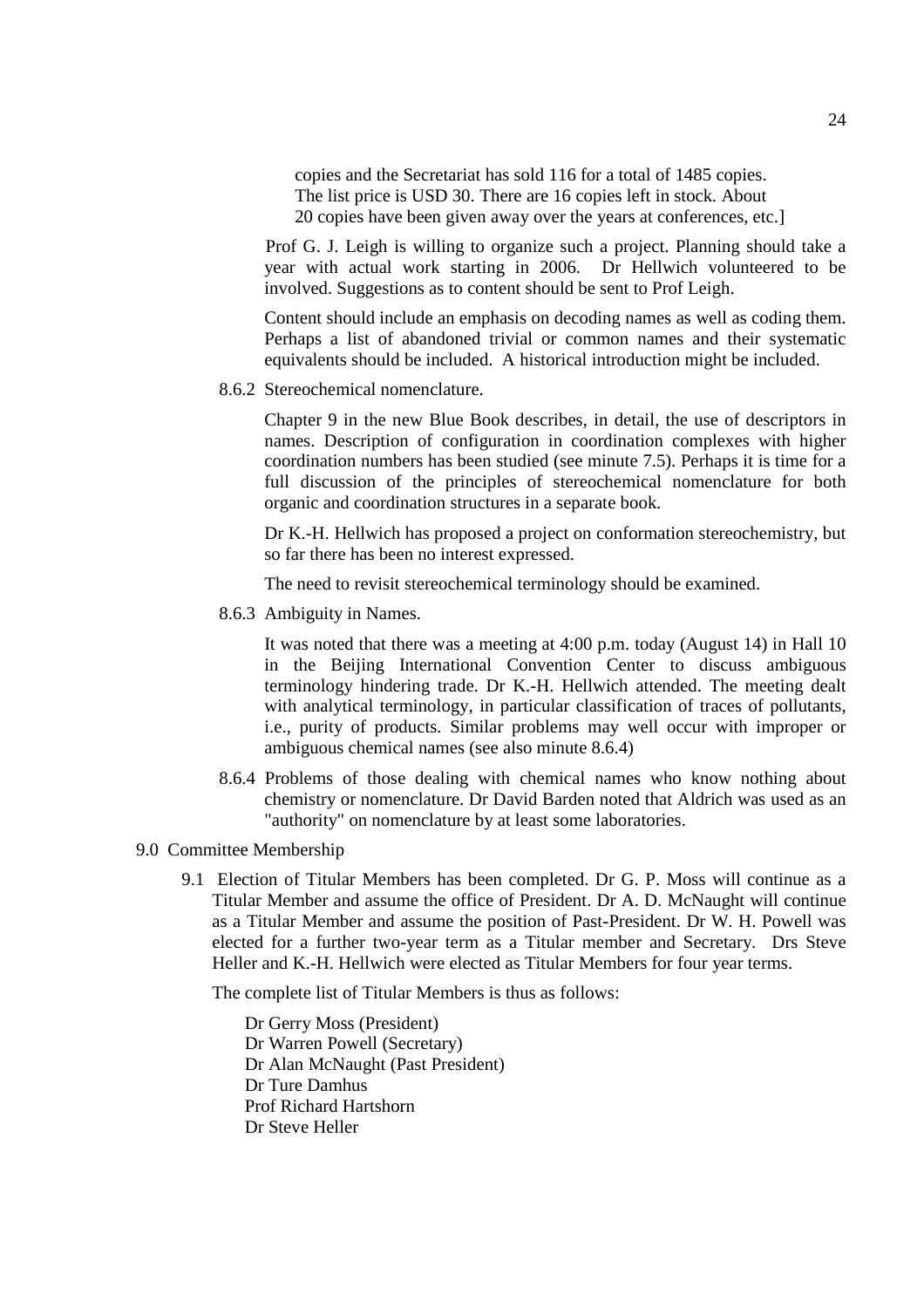Dr Karl-Heinz Hellwich Dr Jaroslav Kahovec Prof Jozsef Nyitrai Dr Andrey Yerin

9.1 Associate Members 2006-2007. The following was approved by the Division Committee in Beijing.

Mr Jonathan Brecher and Prof. G. J. Leigh will continue as Associate Members. Prof R. G. Jones, Dr J. Wilson, Dr A. T. Hutton, and Prof. F Cozzi were nominated as Associate Members and will be contacted concerning their willingness to accept this position. Assuming that the above four will accept their positions, the complete list of Associate Members will be as follows:

Mr Jonathan Brecher Prof Franco Cozzi Dr Alan T. Hutton Prof Richard G. Jones Prof. G. Jeffery Leigh Dr Jeff Wilson

9.2 National Representatives 2006-2007. The current number of National Representatives is 9; we are allowed 10 for this biennium according to the special modification of the Division Rules (see Appendix V) approved for the Budapest meeting (see minute 20.1 in the Budapest meeting). Three current National representatives cannot be reappointed as they have reached their maximum years of service. The National representative from Argentina, Prof Rita Hoyos de Rossi, cannot be reappointed because Argentina has not paid its dues. Five National Adhering Organizations have nominated representatives. Hence, we have the following new National Representatives:

Prof Ivan Dukov (Bulgaria) Prof S S Krishnamurthy (India) Prof Youngkyo Do (Korea) Dr Farzana Ansari (Pakistan) Prof Martin Putala (Slovakia)

The list of reappointed National Representatives for 2005-2007 is as follows.

Prof Len Lindoy (Australia) Dr Martin Ragnar (Sweden) Prof Jan Reedijk (Netherlands) Dr Paolo Righi (Italy)

[Secretary's note: Subsequent to the meeting it was learned that Argentina has paid its dues and therefore Prof Rita Hoyos de Rossi will be the National Representative from Argentina for 2005-2007]

9.3 Vice-President: procedure for election

It was agreed that the Division Committee should always retain three officers, President, Secretary, and Past President OR President, Secretary, and Vice-President.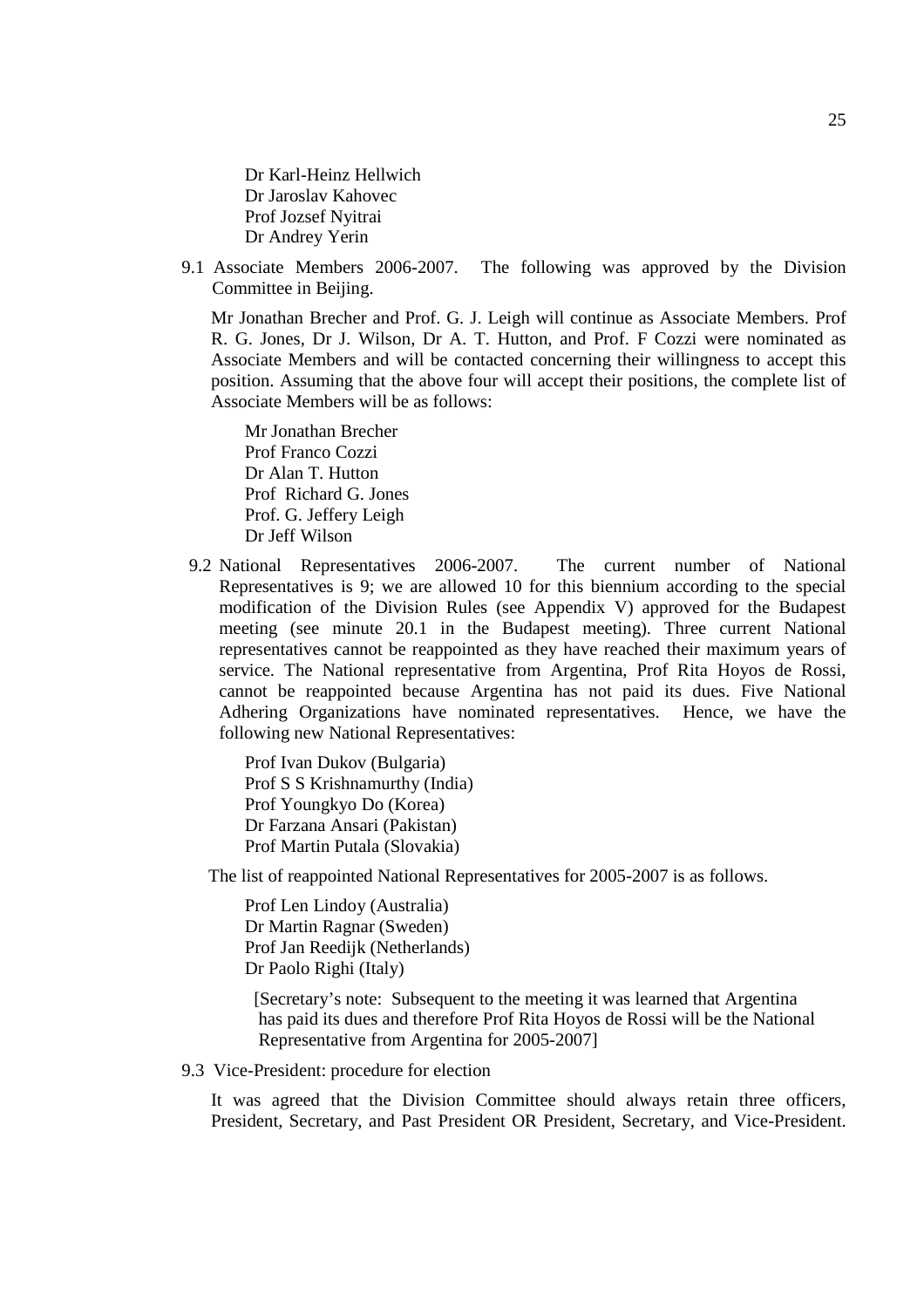Since we have the office of Past-President this year, an election of a Vice-President is not urgent and should be further considered at next year's meeting

9.4 Advisory Subcommittee 2006-2007. The current list of members of the Division VIII Advisory Subcommittee is given in Appendix IV. The following were nominated as new members. They will be contacted to be sure that they are interested in joining the Advisory Subcommittee.

Mr Thomas E. Sloan Dr Robert Temme Dr Kirill Degtyarenko Dr Harry Gottlieb Dr Elisabeth Weber

9.5 Election procedure

Because the procedure used for the Division VIII elections this year had been questioned, it was felt necessary that it be reviewed. The procedure for Division Elections is included as items 4-6 of the Division Rules of the Chemical Nomenclature and Structure Representation Division given in Appendix V.

Dr G. J. Leigh explained his objections to the procedure used for the 2005 elections and Dr G. P. Moss, who was the Chairman of the Nominating Committee for the 2005 elections, detailed the procedure that was used.

It was noted that there were necessary differences for Division VIII Committee elections from other Divisions, mainly which in addition to geographical constraints, the Division VIII Committee must possess acceptable knowledge of the whole range of nomenclature and cognate disciplines.

It was agreed to have a full discussion about the nominating procedure at the Division VIII meeting next year. The following suggestions were offered.

- Be more active in encouraging applications for the "young observers" program.
- Have data on the members whose terms are expiring available before the meeting in Prague.
- Provide more candidates for consideration.

#### 10.0 Publicity

A publicity plan to be implemented when the new Red and Blue Books become available as noted in the Budapest minutes was still to be prepared. Publicity for the IUPAC colour books by RSC will no doubt be no more than that provided for other books published by RSC. Dr A. McNaught will try to generate a plan for publicity. Previous minutes contain lists of suggestions for methods of publicizing the work of Division VIII.

ACS Career Workshops had been successfully run in collaboration with other IUPAC Divisions but don't seem appropriate for Division VIII.

Other suggestions for publicity included:

- (1) Build ways to highlight nomenclature matters in the new IUPAC website.
- (2) Press releases about new colour books or new editions of nomenclature manuals.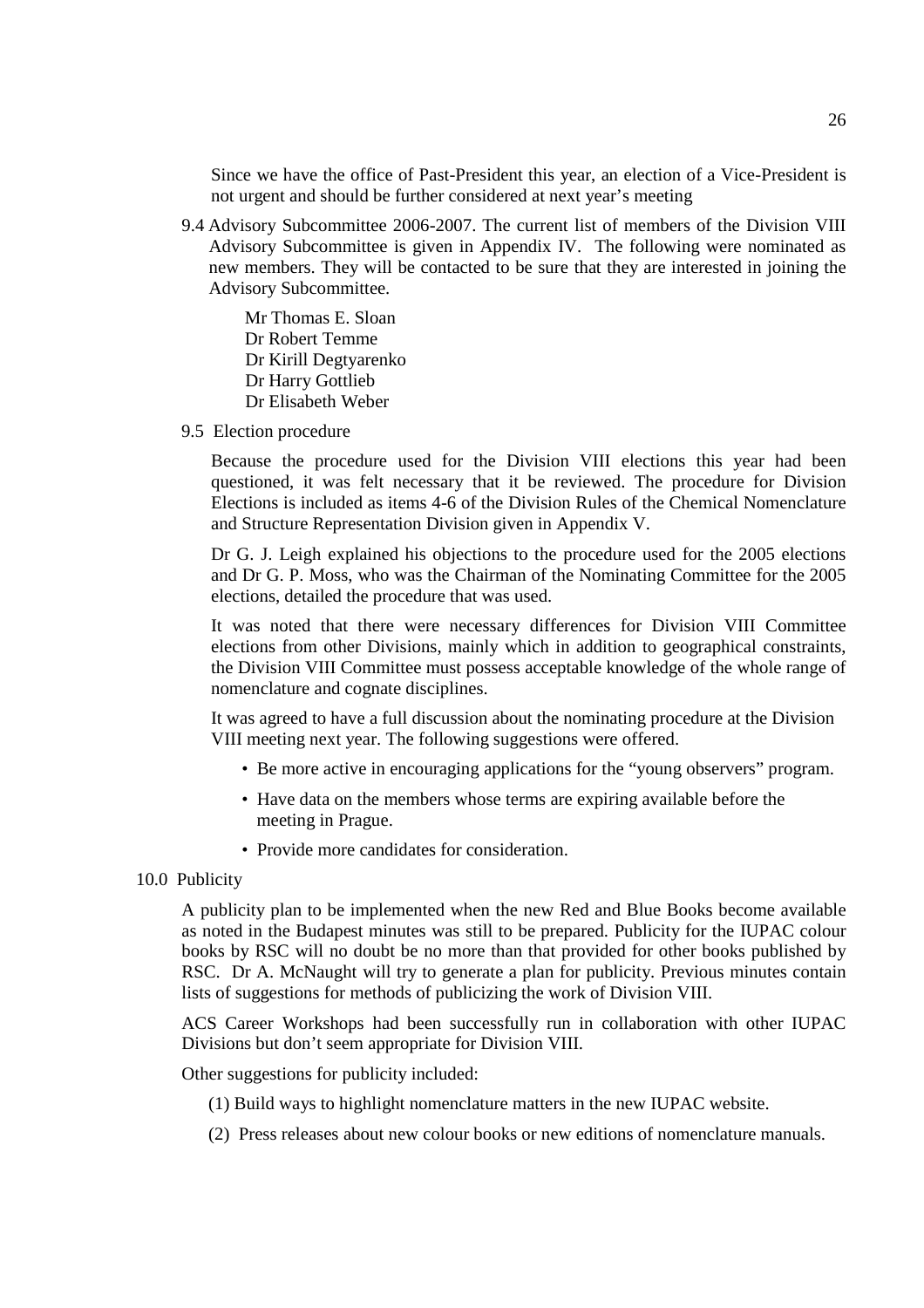- (3) New book announcements in chemistry journals.
- (4) Book reviews
- (5) Publications on nomenclature problems and pitfalls.
- (6) Letters and/or notes on nomenclature matters in journals.
- 11.0 Article for Chemistry International

Dr F. Meyers has requested a one page report on what Division VIII accomplished here in Beijing for publication in *Chemistry International* this fall.

12.0 Report from the Committee on Printed and Electronic Publications (Dr Steve Heller)

The IUPAC website is moving from Research Triangle Park (RTP) to the Fachinformationszentrum (FIZ) Berlin which is donating two servers to IUPAC. The move will occur in a three-step migration and duplicate sites will coexist for a while before the move is complete. The purpose of developing a new IUPAC website is to incorporate the Division VIII Webboard (now located on the RSC website) and the IUPAC and IUBMB Nomenclature Web Site (now located at Queen Mary College of the University of London and managed by Dr G. Moss). The work is being done under contract by a group in Prague. The Prague group has converted the IUPAC website to XML. Development of the IUPAC website is a major objective of CPEP.

- 13.0 IUPAC and IUBMB Nomenclature Web Site (Queen Mary, University of London)(Dr Gerry Moss)
	- 13.1. Access statistics. The statistics on the use of the website are given in Appendix VI.
	- 13.2. There have been problems with the old software used for the RSC website during the past year which affected the Division VIII webboard. New software has been installed.
	- 13.3 Relationship with the IUPAC web site, and plans for the future.

The new IUPAC website must be developed before the IUPAC and IUBMB Nomenclature Web Site at Queen Mary can be incorporated. Dr Moss wants to be able to develop statistics from the IUPAC website just as he does now from the IUPAC/IUBMB website.

The mirror sites for the IUPAC/IUBMB website are not necessarily kept up-to-date.

14.0 Translations

Dr K.-H. Hellwich noted that *Angewandte Chemie* has had a policy to translate IUPAC Recommendations into German, but this has turned out to be a large task. A group of translators is needed to do this. A list of German translations of IUPAC recommendations is given in Appendix VII. Translations are quite valuable as many corrections and necessary modifications to the official IUPAC English publication may emerge. These corrections can be made to the online version but a printed correction or corrigenda may be necessary as well. This has already happened with the 1993 Guide to Nomenclature of Organic Compounds and with Natural Products (revised Section F of the 1979 Organic Recommendations); in both cases printed corrections have been published. And it is happening with both publications on fullerene nomenclature.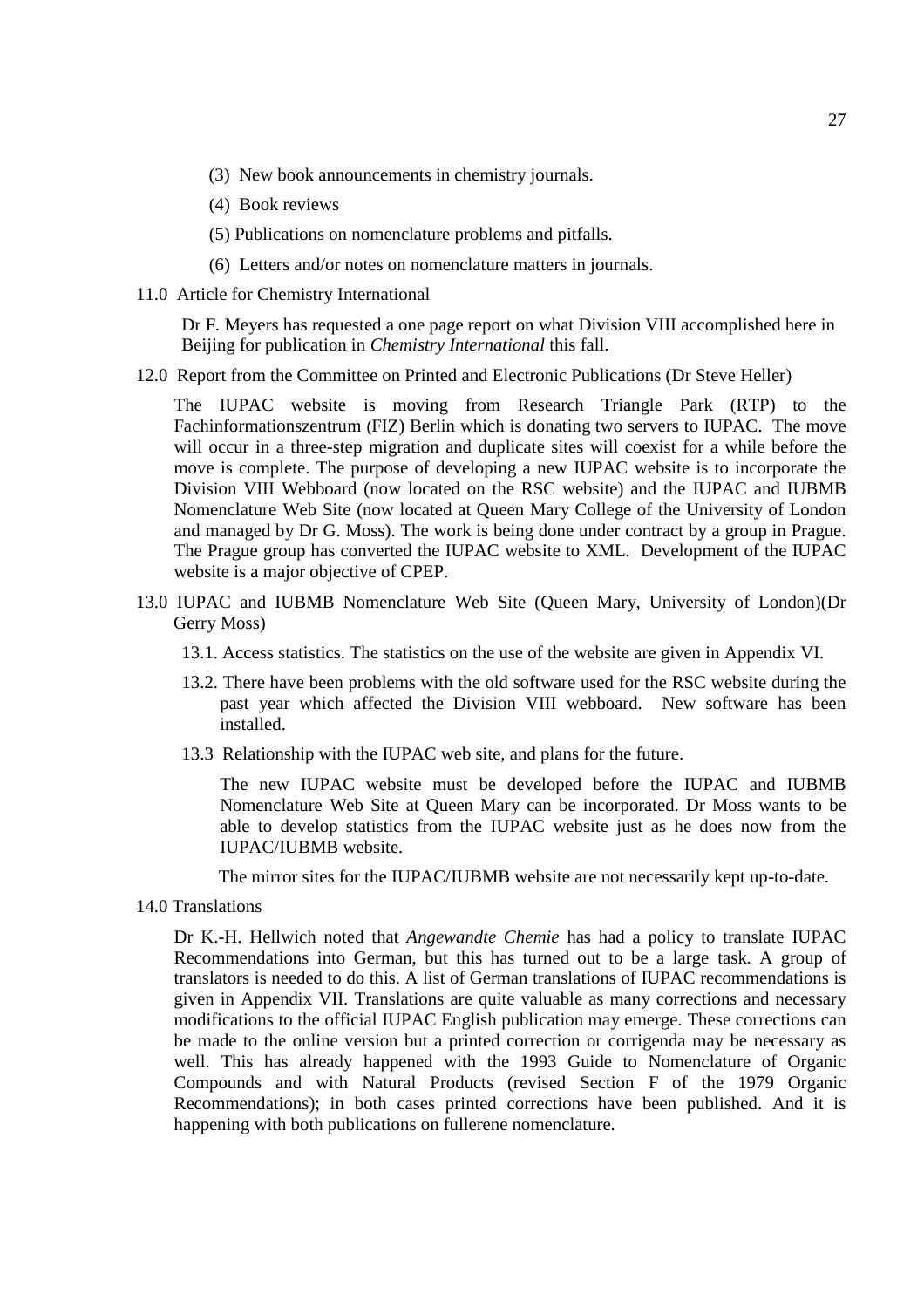Project groups need to be very diligent in proofing their publications to minimize corrections and editorial modifications.

The Division must alert National Adhering Organizations (NAO's) about the publication of nomenclature recommendations and ask if translations are likely. NAO's should be encouraged to translate nomenclature recommendations. The difference between translations and interpretations must be recognized. Translations need approval by the appropriate NAO.

It was suggested that a publication for *Chem. Int.* about translations could be useful.

- 15.0 Cross representation from the Division VIII Committee to other IUPAC Committees
	- 15.1 Committee on Chemistry Education (CCE). Dr T. Damhus will attend the meeting of CCE here in Beijing this year. Prof R. Hartshorn will be Division VIII's representative starting next year.
	- 15.2 Committee on Printed and Electronic Publications (CPEP). As a member of CPEP, Dr S. Heller will serve as Division VIII's representative
	- 15.3 Committee on Chemistry and Industry (COCI ). At present Division VIII does not have a representative on this committee. Dr A. McNaught will attend this committee's meeting this year here in Beijing and will attend its meeting next year if no one else is willing.
	- 15.4 PAC Editorial Board. Dr A. McNaught will attend the meeting of this committee this year here in Beijing and will carry on to succeeding years if appropriate.
	- 15.5 Interdivisional Committee on Terminology, Nomenclature, and Symbols (ICTNS). Dr A. McNaught will replace Dr W. V. Metanomski as a Titular Member. Prof J. Nyitrai will be Division VIII's representative. Prof J Kahovec currently represents Division IV (Macromolecular Chemistry). Dr T. Damhus remains as a Titular Member. There was discussion concerning the double Titular membership of T Damhus in Division VIII and ICTNS.
- 16.0 Next meeting

Dr. J. Kahovec invited the Division VIII Committee to meet next year (2006) at the Institute of Macromolecular Chemistry in Prague. The proposed schedule was to have meetings of Project Task Groups on September 4-5, 2006 and the meeting of the Division Committee on September 6-7, 2006. These dates must still be confirmed by Dr Kahovec.

Respectfully Submitted: Warren H. Powell (Secretary) 11/25/05

Accepted: Alan D. NcNaught (President) 11/30/05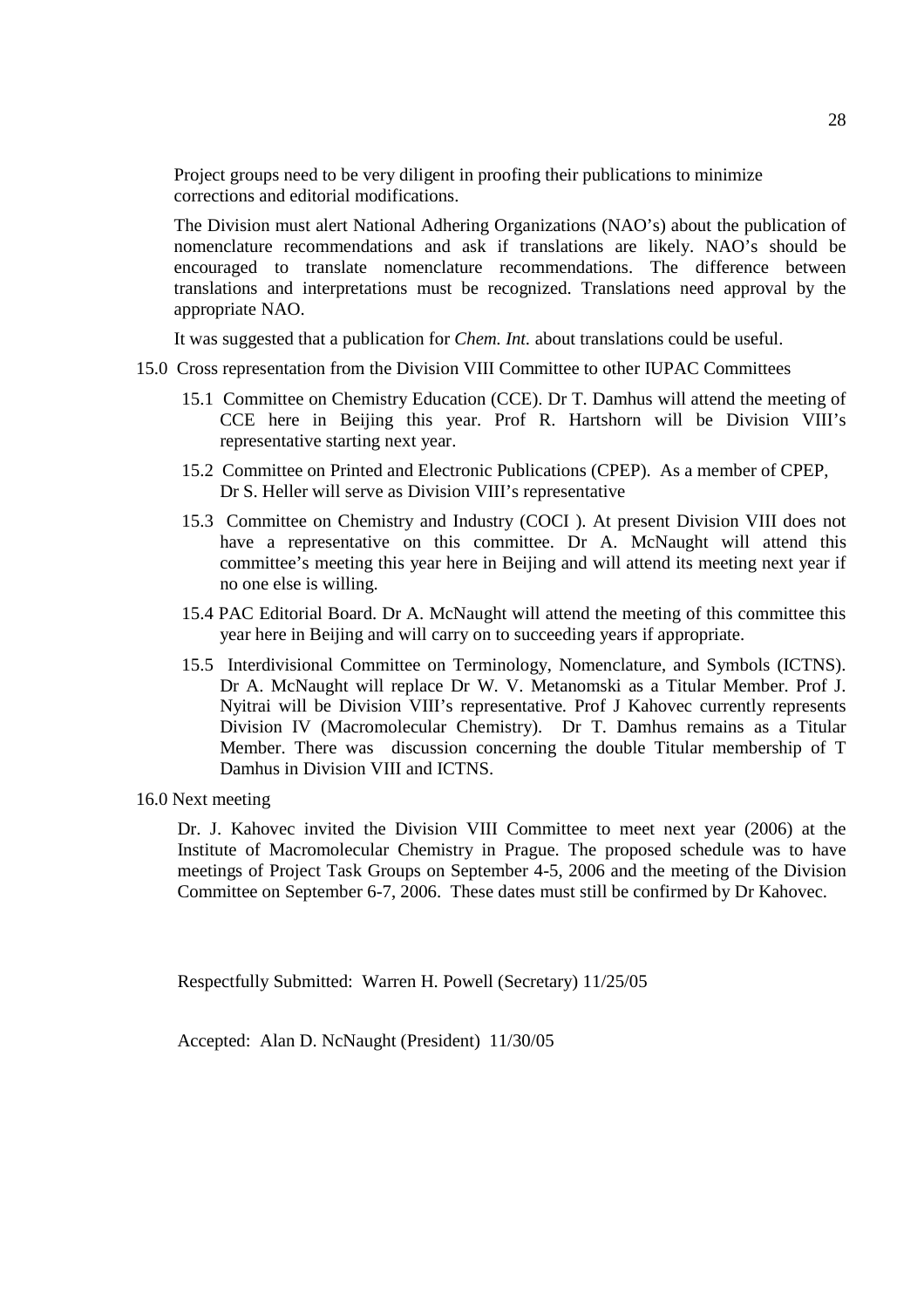# **APPENDIX II**

# **Nomenclature Committee of IUBMB (NC-IUBMB) and IUPAC-IUBMB Joint Commission on Biochemical Nomenclature (JCBN)**

# **Minutes of the Annual NC-IUBMB and JCBN Meeting Bonn, Germany, May 13-14, 2006**

# **Attendees:**

**NC-IUBMB and JCBN** Richard Cammack (London, UK) Keith Tipton (Dublin, Ireland) Hans Vliegenthart (Utrecht, The Netherlands)

# **NC-IUBMB**

Dietmar Schomburg, Chairman (Cologne, Germany) Helen Berman (Piscataway, NJ, USA)‡ Minoru Kanehisa (Kyoto, Japan)

## **JCBN**

Sinéad Boyce, Secretary (Dublin, Ireland) Gerard Moss (London, UK)

## **Others**

Rolf Apweiler (Hinxton, UK) Associate Member of NC-IUBMB Hal Dixon (Cambridge, UK) <br>
Derek Horton (Washington, DC, USA) Associate Member of NC-IUBMB Derek Horton (Washington, DC, USA) Toni Kazic (Columbia, MO, USA) Associate Member of NC-IUBMB Alan McNaught (Cambridge, UK) Associate Member of JCBN Donald Nicholson (Leeds, UK) Associate Member of NC-IUBMB Kristian Axelsen (Copenhagen, Denmark) Observer Ture Damhus (Copenhagen, Denmark) Observer (IUPAC: ICTNS, Division VIII Committee) Karl-Heinz Hellwich (Frankfurt, Germany) Observer<br>Sabine Kuhn (Columbus, OH. USA) Observer Sabine Kuhn (Columbus, OH, USA) Ida Schomburg (Cologne, Germany) Observer

‡Attended meeting on May 13 only

# **1. Welcome and Apologies**

Apologies were received from Athel Cornish-Bowden, Alan Chester, Charles Cantor and Arnost Kotyk. Schomburg welcomed the Committees to the meeting and apologized for the change of venue from Cologne to Bonn.

# **2. Approval of Agenda**

The agenda was approved without modification.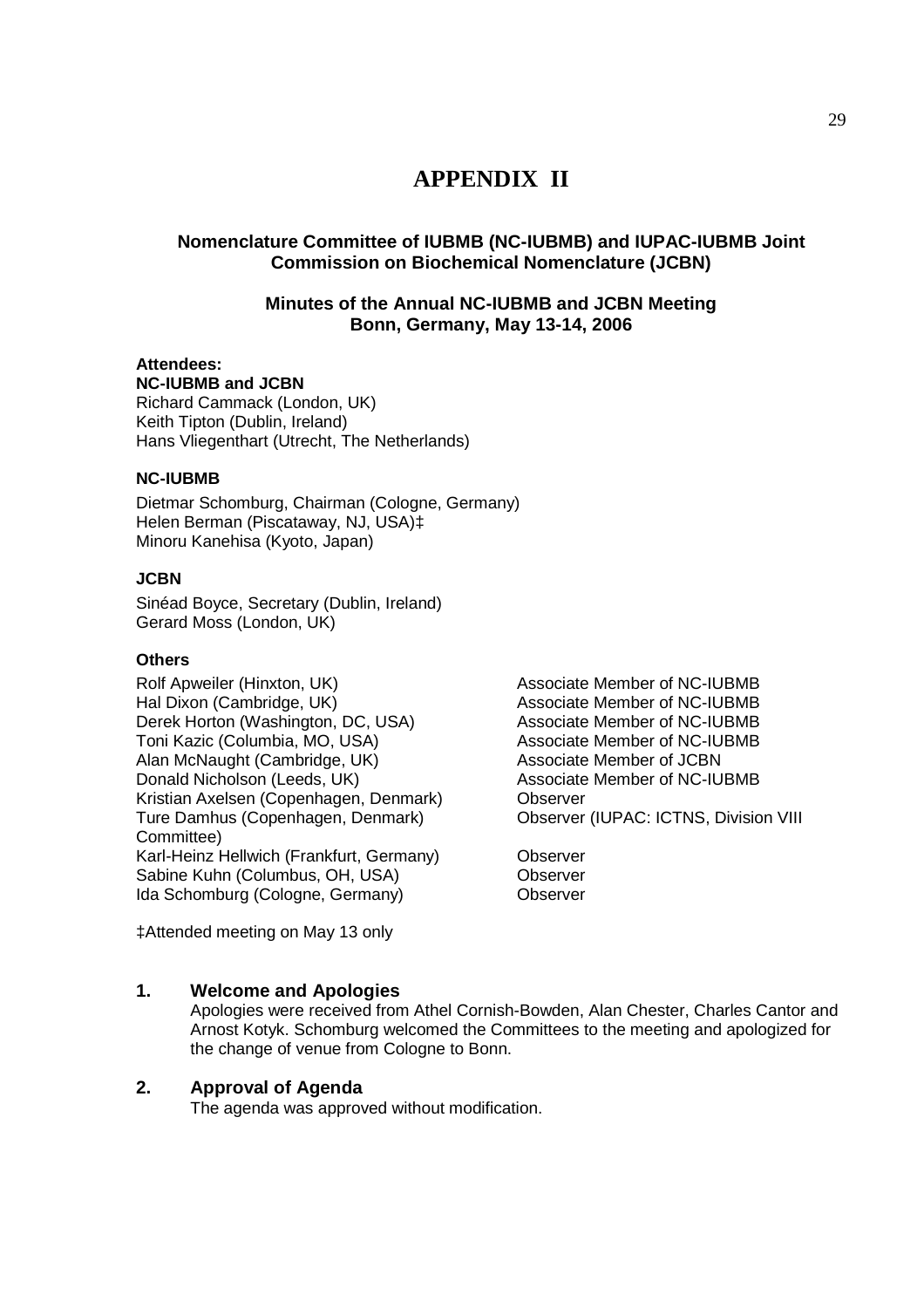# **3. Minutes of the Columbia Meeting, May 2005**

These were approved as a record of the proceedings of the Columbia meeting.

# **4. Matters Arising**

There were no matters arising other than those listed in the current agenda.

#### **5. Reports**

#### **5.1 Chairman's Report (Schomburg)**

Schomburg reported that he became Chairman in January of this year and that there were a number of things that he wanted to improve. Our responsibilities can be divided into two broad areas: general biochemical nomenclature, which comprises proteins, nucleic acids, carbohydrates and other molecules of biological interest (including steroids/terpenoids and alkaloids) and the classification of enzymes, comprising new classes/subclasses/sub-subclasses/entries and the correcting/updating of existing enzyme entries.

Schomburg said that we have been active in some of these areas, but not all. Enzyme classification has always been the main activity of the Committees but we should also cover the other areas of responsibility. He reported that there have been dramatic changes in recent years regarding the use of the enzyme-classification system, as illustrated by the following results of Google searches.

| <b>Search terms</b>        | <b>Hits (Pages)</b> |
|----------------------------|---------------------|
| 'EC number' alone          | 2,300,000           |
| 'EC number' AND "Pathway"  | 755,000             |
| 'EC number' AND 'genome'   | 987,000             |
| 'EC number' AND 'disease'  | 693,000             |
| 'EC number' AND 'kinetics' | 9,000               |

The number of hits when EC number is combined with the terms 'pathway', 'genome' and 'disease' provides an insight into the way that the importance of EC numbers has increased over recent years. The Environmental Protection Agency (EPA) also is considering the use of EC numbers as one of the prime methods of identification. Unique identifiers are essential to find relevant information in the literature, property and pathway databases. EC numbers are now used for a large variety of different tasks, including genome annotation, pathway reconstruction, systems biology etc.

Schomburg stated that there are a number of problems, either real or perceived, with both the enzyme data and the procedure for enzyme classification. Inconsistencies in the enzyme data provided at different locations are a major problem. He said that the decision was taken in 2001 that IntEnz would become the master database and that all data would be entered directly into this database. However, because of problems with data input into IntEnz and output in a form that was satisfactory for Moss to incorporate into the Enzyme List at http://www.chem.qmul.ac.uk/iubmb/enzyme/, IntEnz is no longer being used by the Dublin group. The current situation is that changes are copied manually from Moss' website into IntEnz. As a consequence of the problems with IntEnz,

the Dublin group have developed a MySQL database ( and data are now output from that database for direct inclusion on Moss' website. This should solve the problem of inconsistent datasets. Schomburg reported that, up until now, it has been difficult for information providers to access the enzyme data, which they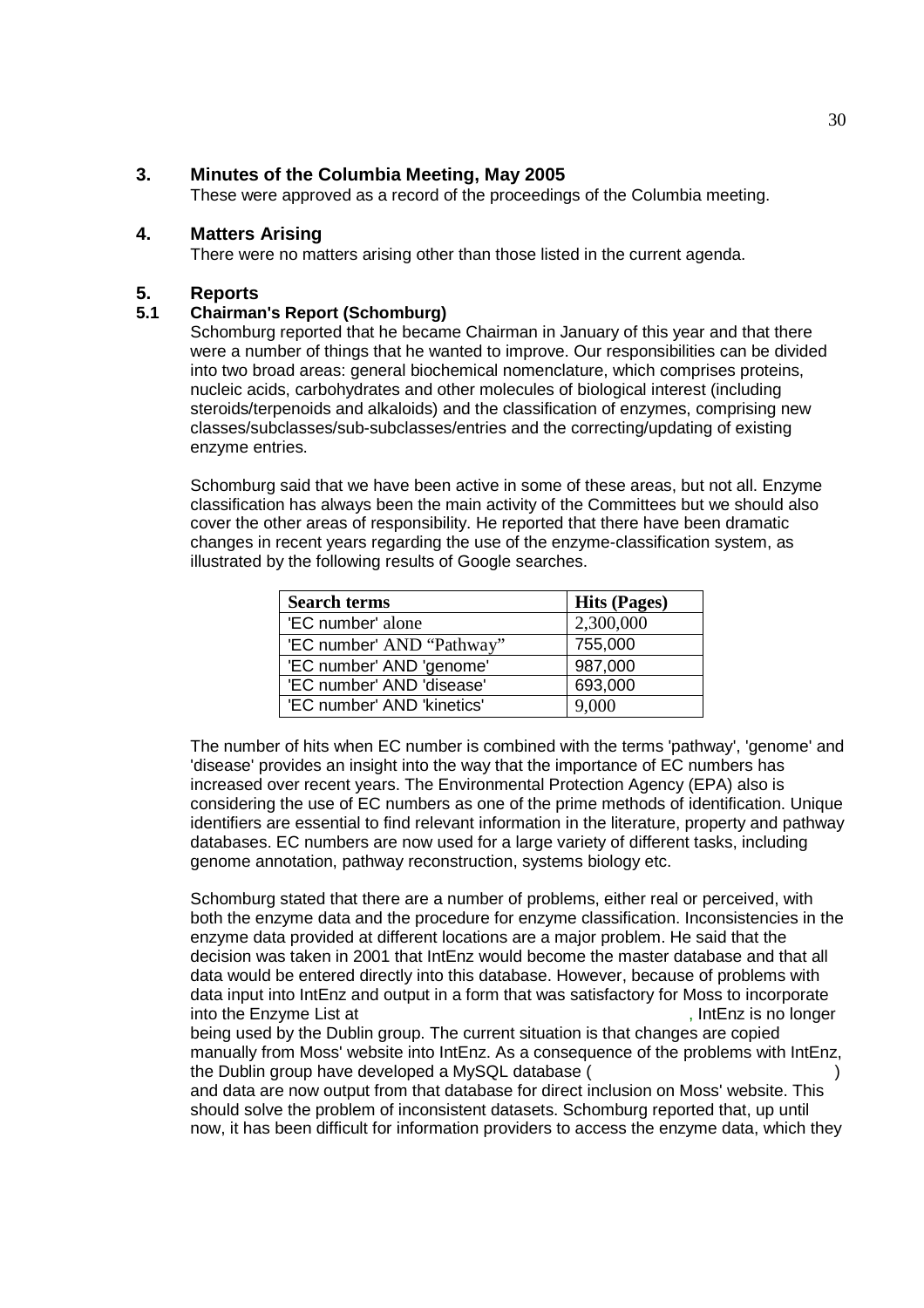have had to manually copy or parse from the information on Moss' website. Reported problems of inadequate feedback to submitters and a general feeling that the "Enzyme Commission is slow" need to be addressed.

Schomburg reported that he has had discussions with the Dublin group and that agreements have been reached. All changes to enzyme data are now made in a MySQL database, which is available for download by interested parties. Replication of the database between Dublin and Cologne groups has been set up and this works well. He said that tracking of changes is not yet included in the downloadable version and this should be addressed (**Action:** Dublin to include timestamps for all fields in which data have been modified; NOTE by Boyce: this has been implemented). Forms for the submission of data on new enzymes and error/updates to existing entries have been set up in Dublin (http://www.enzyme-database.org/news/me-database.org/news/me-

) but automatic feedback to submitters is not provided (feedback to individuals who submit data is by e-mail). Schomburg would like a more transparent system whereby submitters can see the status of their submission online, although that need not replace the "more personal touch" of direct e-mail communication.

Schomburg said that we should identify new enzymic activities in a more systematic way, e.g. using text-mining tools, as used by the BRENDA team, or Kanehisa's research methods associated with KEGG. We also need to identify more experts to help with specific groups of enzymes. He said that the data must be kept in an updatable repository and that the inclusion of the dates of all changes must be enforced. The name of the person making the changes should also be included and all changes should be archived, along with the reason that changes were made. He said that the archive must be stored at several locations and, in accordance with the 2001 decision, he would like the EBI to quarantee its long-term availability.

It was agreed to replace 'Common name' with the term 'Accepted name' as it was felt that this term was stronger and might make it easier for editors to enforce its usage. Ture Damhus indicated that IUPAC Division VIII have approved the use of just three terms: 'Not acceptable', 'Preferred' and 'Acceptable' and said that it was unfortunate that closely related bodies had different naming preferences. (**Action:** Boyce to replace 'Common name', and 'Recommended name' for enzymes in EC 3.4, with 'Accepted name').

Schomburg reported that e.g. the UniProt, KEGG and BRENDA teams are frequently finding new enzyme activities and said that we should formalize cooperation with these. Additional people are needed to help with these activities and we should get help from more external experts. He has applied to the Beilstein Foundation on behalf of the Committees, for a grant in support of enzyme nomenclature, some of which could be used to pay honoraria for such assistance. He also said that we need to increase awareness in the community that EC numbers are assigned only by the IUBMB. Kazic asked who would be responsible for quality control and Schomburg indicated that this will remain with the Committees. Dixon reported that, when he needed advice on a particular enzyme, he often wrote to the corresponding author of a key paper. He said that it might present a problem if some people were paid for their advice and others were not. Apweiler said that there was a need to enlarge the number of people devoted to the task and suggested that other groups that deal with enzymes, e.g. CAS, could advise/supervise implementation of a larger group classifying enzymes. He said that there is a need for a core of people who are responsible for day-to-day management, with the Committees being an advisory board to those who actually do the work.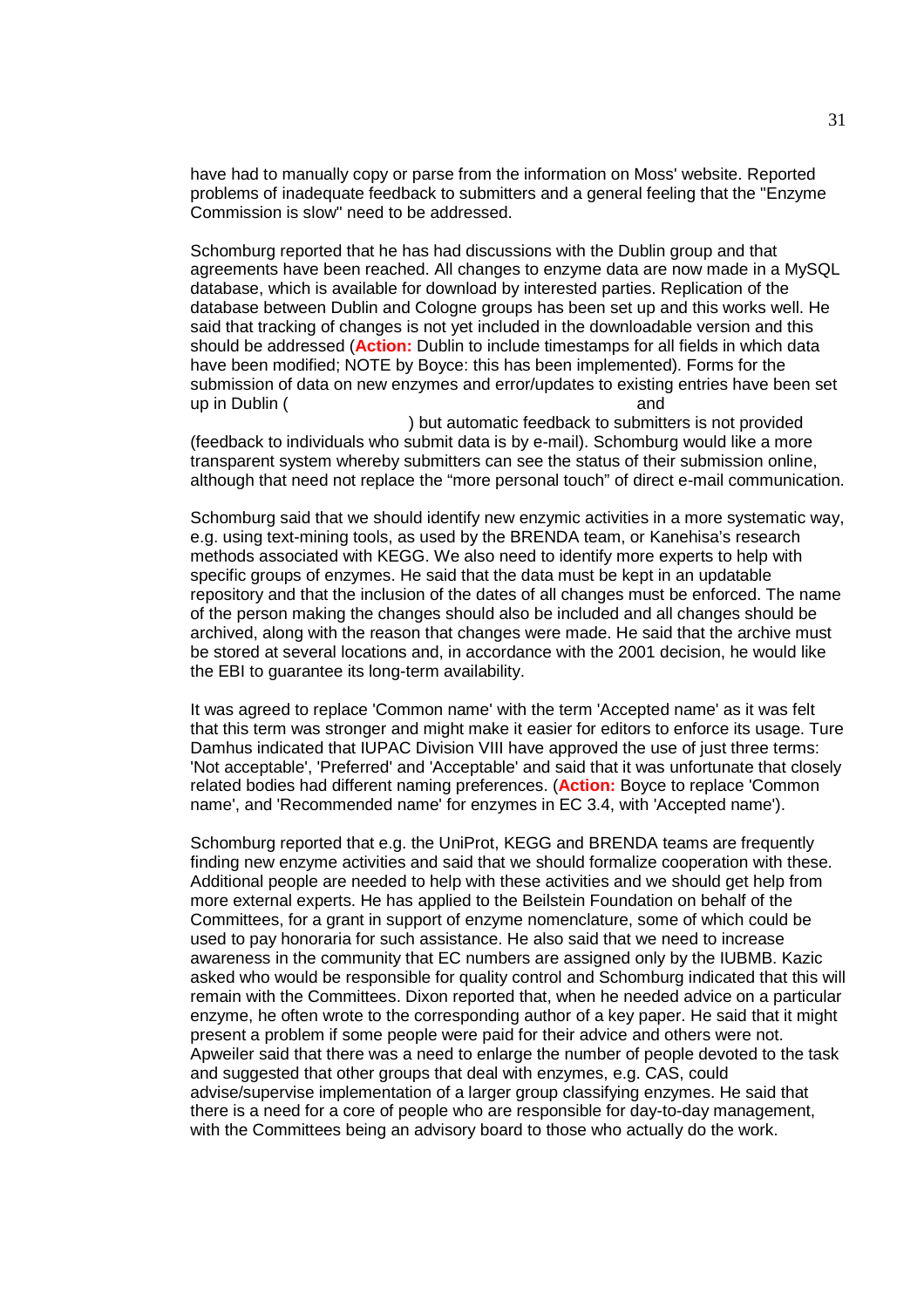Apweiler also reported that Mike Gribscov and Susan Taylor are communicating with UniProt regarding the classification of protein kinases (NOTE by Boyce: major reclassification and expansion of the list of protein kinases was completed in 2005 after a period of public review and these enzymes have been incorporated into the official Enzyme List. At the 2005 meeting, Berman had agreed to ask Susan Taylor for her input on these enzymes when they were at the public-review stage, but no feedback was received).

Additional proposals by Schomburg were to extend our activities to include other protein classes in collaboration with experts in those areas, e.g. TRANSFAC for transcriptionfactor data and IUPHAR's work on transport proteins. He said that we should find groups that maintain databases on particular areas of nomenclature. We could then study the nomenclature systems they use and, if appropriate, we could recommend their usage. Apweiler reported that UniProt have drafted guidelines on how to name proteins as there are no existing standards. It was agreed that the UniProt document should be distributed with the Minutes and we will determine if this is the sort of activity that we should consider (**Action:** Boyce to distribute UniProt document with the Minutes).

In relation to having additional experts involved in enzyme classification and nomenclature, Schomburg said that he would like to enlist experts that could be responsible for different classes of enzymes and to name them as experts on the enzyme website. McNaught agreed that this might be a good idea. Tipton pointed out that, in this context, "classes" need not necessarily correspond to EC classes, but rather to substrate groups. Apweiler suggested that editorial boards be asked for lists of people working in particular areas and that we pay these experts on an enzyme-by-enzyme basis. He said that the naming of experts was a good idea but financial remuneration was also important if we wished to receive responses in a timely fashion. It was agreed that those offering significant advice on specific enzymes should be acknowledged on the website and that the names of those making major contributions to the nomenclature and classification should be prominently displayed (**Action:** Moss and Schomburg, website). Cammack reported that he had had discussions with Patsy Babbitt [from the University of California at San Francisco (UCSF)] and she was interested in becoming involved in enzyme classification.

Another initiative that Schomburg would like to implement is to extend our activities in the area of small molecules in cooperation with ChEBI. Currently, ChEBI has fields for synonyms, one for IUPAC names and one for the commonly used name. McNaught reported that none of these names are considered to be a preferred name. It was suggested that the primary term for those molecules that occur most frequently in the Enzyme List should be identified. It was agreed that an application should be made for IUPAC funding for a project on small-molecule nomenclature. The group involved will be Marcus Ennis (approved as an associate member of the NC-IUBMB), Gerry Moss, Kirill Degtyarenko, Hal Dixon, Susumo Goto, Toni Kazic, Jaroslav Kahovec ) and someone from the BRENDA team (**Action:** Cammack to coordinate application to IUPAC).

In relation to the enzyme data, Berman wanted to know explicitly what version of the Enzyme List is the authentic one and where it is located. She said that there must be only one master copy of the Enzyme List and that only one group should have writeaccess to that. She said that everyone should sign up to say that they will not corrupt the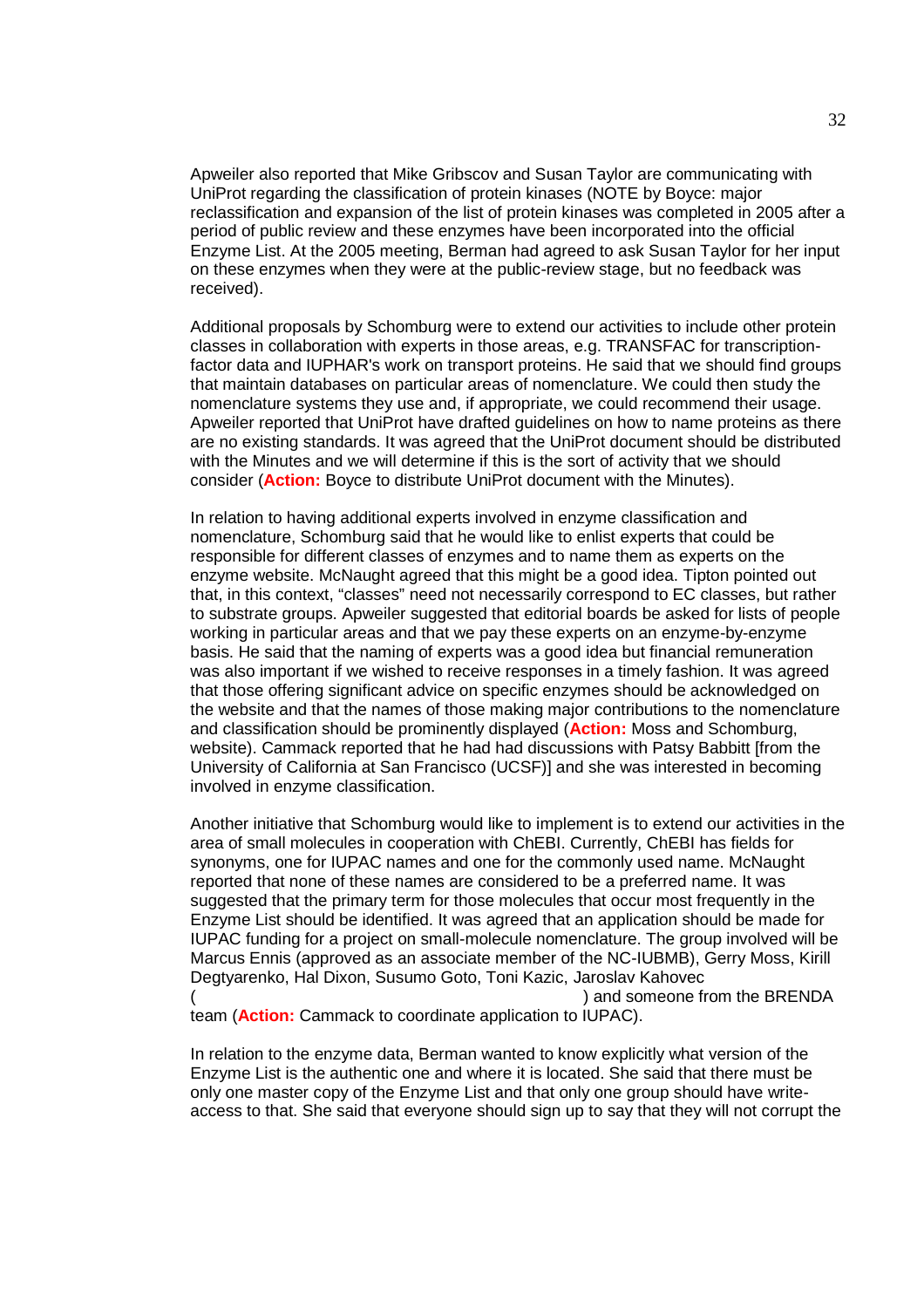data in the master database and agree to update their database so that the data remain consistent.

Apweiler said that he had received a guarantee from the Committees in 2001 that the master copy of the data would reside at the EBI until such times as they could no longer afford to maintain it. He said that they had developed the IntEnz database for this purpose at considerable expense. He said that this remit had not been revoked and that he would consider it a breach of contract if it was revoked. Boyce indicated that this was not an accurate account of the agreement that was reached as it was agreed that this decision could be reviewed by the Committees after cessation of the BioBabel grant (end of 2004) (NOTE: Minute 8.1 of the 2001 Minutes, copied below). She also reported that there were serious problems with the IntEnz database that had not been remedied by the end of the grant and this was the reason that the Dublin group had had to develop their own database. These problems included unavailability of the curatorial tools for variable periods of time, no provision of html output for Gerry Moss in the form that he uses at the qmul website, as agreed at the 2001 meeting, and most serious, data entered into the database were often lost (either all of the data from a particular field or, more difficult to spot, partial loss of data from fields). These problems resulted in an increased workload, which adversely affected new enzyme classification, and made it very difficult to keep track of data.

It was agreed that we need one master copy of the data. It was also agreed that the database archive will be stored at the EBI. Schomburg said that this does not imply that the EBI can make any changes to the data in the database. However, they would be responsible for guaranteeing its long-term availability. (**Action:** Schomburg to draft contract to this effect). The database should be available for download by anyone for both internal use and redistribution. Apweiler suggested that this be made available under the Creative Commons Attribution – Noderivs Licensing Scheme, which means that the data would be freely available but that those who download it cannot change the data and they must attribute the data to the IUBMB. Changes to the data remain the responsibility of the Committees. Licensees must also agree to keep the data up to date. It was also suggested that we could get data repositories in Japan/USA. These would have to be places with stable computers, daily back-ups etc.

#### **5.2 Treasurer's Report (Cammack)**

Cammack noted that we need to keep track of expenditure and to keep within budget, especially with respect to the IUBMB budget. He reported that the budget from the IUBMB is \$15,000 in total for the period 2005-2007. He asked that those attending the annual meeting next year inform him of their intention to travel before they make their bookings. In order to claim expenses for the 2006 meeting, members funded by IUBMB should contact Cammack. He hoped that the funding obtained could also be used to contribute to expenses incurred attending external meetings, such as the meeting that took place on May 12 of those actively involved in enzyme classification. He also pointed out that the funding has to be used to contribute to the meeting costs incurred by the host. Funding by IUPAC operates under a different system whereby participants receive a per-diem payment (\$170 for attendance at the meeting in Germany) plus travel costs. He reported that the IUBMB are considering moving to a similar per-diem system. Cammack reported that IUPAC has considerable funds available for projects, which are awarded on a competitive basis. If a project is approved, then the funds awarded can be used to pay for meetings of participants to discuss the project.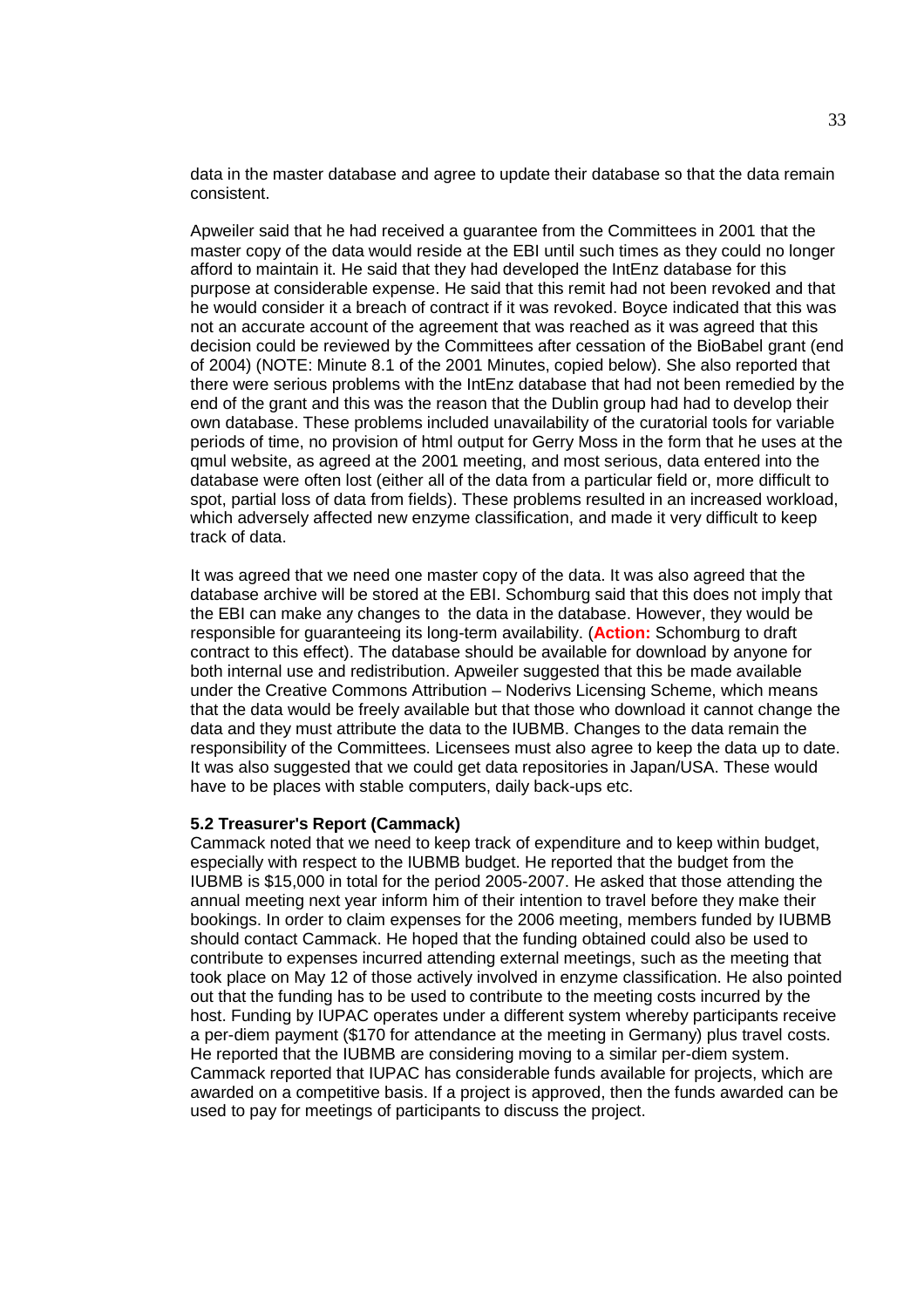As the Committees comprise two different bodies and three different types of membership (membership of JCBN, of NC-IUBMB or of both the NC-IUBMB and JCBN), Schomburg suggested that we decide on an umbrella name to refer to the Committees. His suggestions were "Joint Committee on Biochemical Nomenclature" (JCBN) or "Joint Committee on Biochemical Nomenclature and Enzyme Commission" (JCBN-EC). Dixon said that he was not in favour of these suggestions as they (1) had the same initials as the JCBN and (2) were rather long names. He suggested "International Biochemical Nomenclature Committee" as an alternative. Berman said that there was an advantage to having a name with the same initials as the JCBN in that there is some sort of branding. It was agreed to use the name 'Joint Committees on Biochemical Nomenclature' as an umbrella term when referring to the two committees. Schomburg reported that he has reserved the website addresses http://www.jcbn.org and

and that they currently provide a link to Gerry Moss' web pages. Dixon thought that IUPAC and IUBMB would not be affected by us having an umbrella name, but requested that they be informed of this decision (**Action:** Schomburg to inform IUBMB and IUPAC of this decision).

#### **7. Enzyme Nomenclature and Classification**

**7.1. Necessities of enzyme classification in the post-genomic/systems biology era (Schomburg)**

This was not discussed as a separate item as it had been covered in Item 5.1.

**7.2 Progress report on the classification of enzymes and dissemination of enzyme data (Boyce, Tipton)**

During the past year, 162 new enzymes have been added to the Enzyme List. In addition, 66 entries have been modified extensively, 38 enzymes have been deleted/transferred and numerous other enzymes have had minor changes made to them.

In order to make the activities of the Committees in relation to enzyme classification and nomenclature more transparent and to improve the service provided, a number of initiatives are being implemented. A Frequently Asked Questions document has been drafted, which will provide information on such things as the procedure involved in classifying an enzyme and the timeframe involved.

To address the problem that enzyme classification is considered a very slow process, a number of initiatives are being implemented to reduce the time between submission of data on a new enzyme and its inclusion in the official Enzyme List. Our previous practice was to have batches of enzymes that underwent public-review for a period of two months. Significant improvement in this time frame (currently four months for an enzyme received just after a batch has been published) will be achieved by changing from the batch system to the review of individual enzyme entries, which can be added to the public-review site as soon as they are ready. It was agreed at the meeting that the time for public review would be reduced from two months to four weeks, which will also reduce the time involved. The date on which an EC number will be made official will be appended to each new enzyme so members are asked to check the enzymes undergoing public review (available at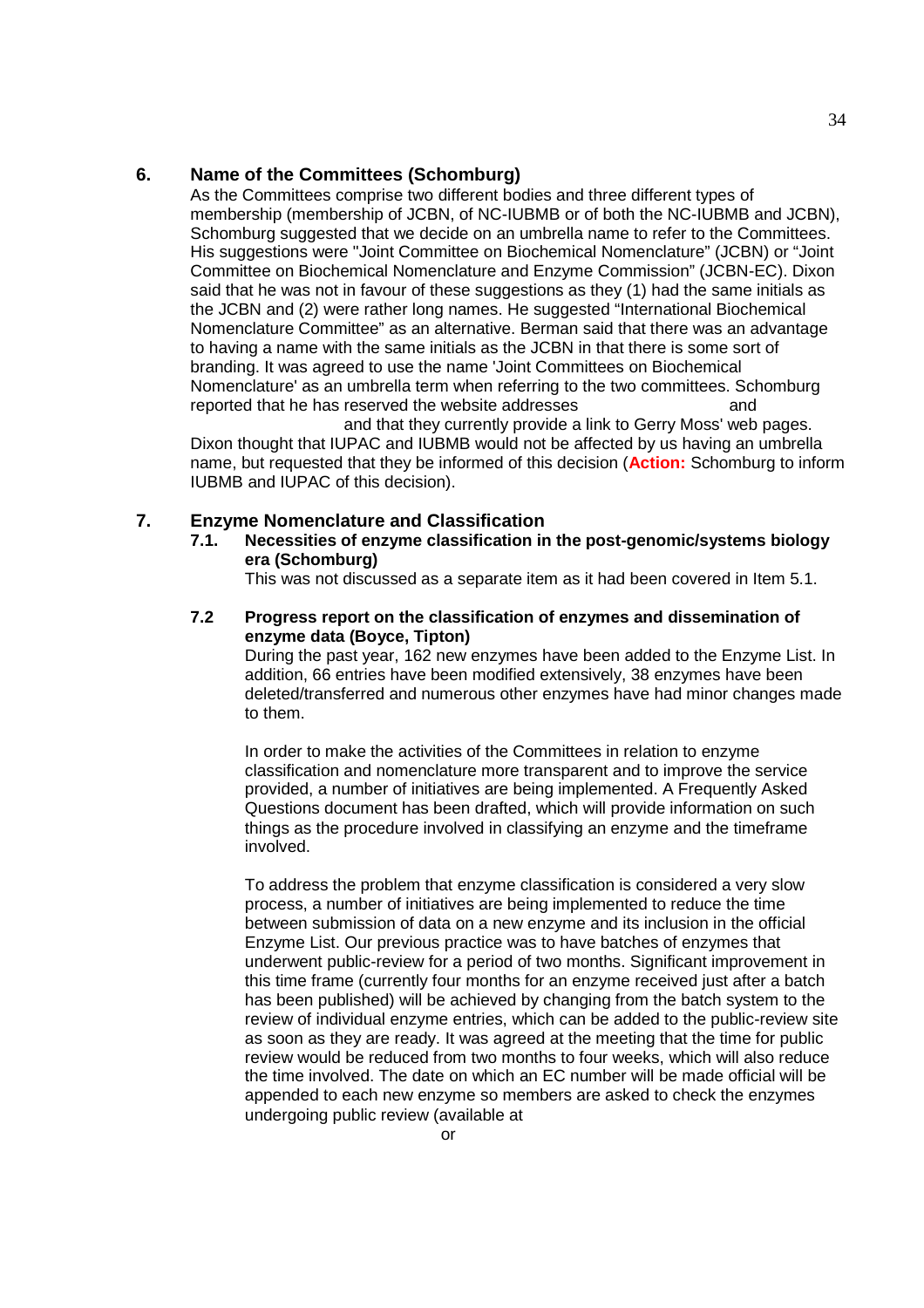) regularly. We will also. be more active in informing interested parties when new material is available.

Data can be output from the database in the form used by Moss on his website, which should prevent inconsistencies occurring between the two data-sets.

Tipton pointed out that the transfer of enzymes from one EC number to another is not always the result of errors on our part – new information on many enzymes results in their transfer to more appropriate EC numbers.

#### 7.3 **Request for suggestions for appointment of members with expertise in the areas of nucleic-acid enzymes and peptidases (Tipton)** Tipton pointed out that we no longer need to look for an expert in the area of peptidases as Ida Schomburg has done considerable work in updating the peptidase entries for the Enzyme List. He also reported that Alan Barrett had written to him suggesting that, since the basis for peptidase classification differs from that used for other enzyme classes, we should list only three or four peptidases, based on specificity, and refer users to MEROPS to find more detailed information. Tipton consulted other peptidase experts about this suggestion (including Tony Turner and Karl Bauer) and they were strongly against this suggestion.

Ida Schomburg gave a brief report on the work she has carried out on drafting peptidase entries. She checked all entries in MEROPS that do not have EC numbers and searched for literature that provided the details required for characterization. Of the 122 peptidases that had some publications, she considered 60 of these to be sufficiently characterized to warrant classification. She had sent initial drafts to Boyce and Tipton for comment and, after some further work on the "Accepted names", she will provide revised material from which Boyce will produce the entries for the Enzyme List. Links will be provided to the relevant MEROPS entries but it was agreed that the MEROPS recommended names will not necessarily be used as our Accepted names, although they would be included in the lists of synonyms (**Action:** Ida Schomburg to revise data and Boyce to draft entries).

An expert on nucleic-acid-related enzymes is still needed and Tipton asked for suggestions of people who could be approached. Cammack suggested that David Lilly of St. Andrew's be contacted and Tipton agreed to do this (**Action:** Tipton to contact David Lilly). Kazic said that she will also try to contact some possible experts (**Action:** Kazic).

7.4 **During the past year, we received a number of complaints from Prof. Jack Kyte, University of California, about changing the common names of enzymes. Having replied saying that the only time we change a common name is if it is (a) not a commonly used name for the enzyme or (2) incorrect or misleading, we agreed to raise this issue at the Nomenclature meeting.**

It was agreed that we should change accepted names only for very important reasons but will continue to change names if they are either misleading or incorrect. The example that Prof. Kyte cited was originally called "dihydrolipoamide *S*-acetyltransferase" (EC 2.3.1.12) but that name has since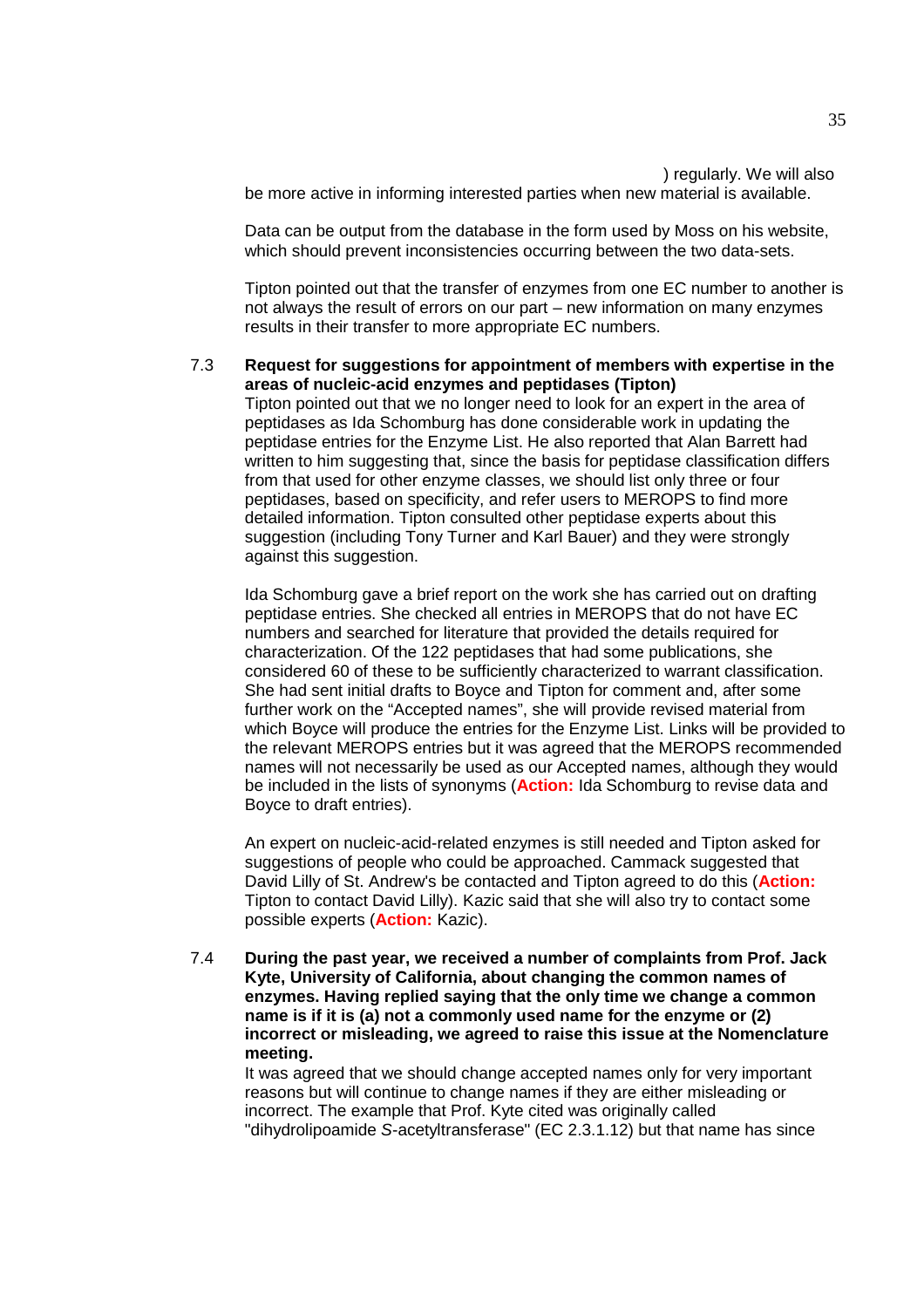been changed to "dihydrolipoyllysine-residue acetyltransferase". Dixon reported that Richard Perham, and expert in the field, had been consulted on all of the names shown for the oxo-acid dehydrogenase complexes (http://www.chem.qmul.ac.uk/iubmb/enzyme/reaction/misc/oxoacid.html). The

reason for the change of name was that it was now known that the natural substrate of the enzyme is the dihydrolipoyl lysine-residue, and not dihydrolipoamide. (**Action:** Boyce to include the reason for name changes in the FAQ and Tipton will inform Prof. Kyte of the decision reached).

## **7.5 Correspondence with Dr. Ron Caspi of MetaCyc who feels that each individual reaction should be given a separate EC number**

Ron Caspi believes that we should not classify enzymes but rather that we should classify the reactions, e.g., each reaction catalysed by alcohol dehydrogenase (EC 1.1.1.1) should have a separate EC number, as should consecutive reactions. Axelsen said that, from a bioinformatics point of view, it would be preferable to have one reaction per EC number. Kanehisa said that the Committees make an experimentally verified list of enzymes, but said that the species and gene upon which the entry is based should be made clear in enzyme entries. He said that the number of reactions in known pathways with no EC numbers is large. He also pointed out that they have a reactions database and that, while reaction specificity is straightforward, substrate specificity is a problem. It was decided that there was nothing we can do as our function is to classify enzymes and not reactions.

#### **7.6 Dr. Peter Karp's proposal for differentiating between different types of incomplete EC numbers (those where it is assumed that an enzyme must exist but there is insufficient characterization to warrant an EC number and those where an EC number could be issued based on the evidence available) (Schomburg)**

Partial EC numbers are used for two different purposes: (1) to indicate those enzymes that do not have a full EC number but are sufficiently characterized to warrant an EC number and (2) those that are not sufficiently characterized, but that the author assumes would belong in a particular sub-subclass. A dash is often used to represent both of these cases (e.g. 1.1.1.-). Karp (in his paper at

 $\qquad$ abstract $\qquad$ ol $\qquad$ recommended the use of 'n' for case (1) (e.g. 1.1.1.n) and the use of a question mark for case (2) (e.g. 1.1.1.?). This paper had been sent for comment to Boyce and Tipton before publication and they had expressed support for these proposals. Kazic suggested that we should discuss this with PubMed before embarking on any such recommendation. Axelsen said that the use of the question mark may not be a good idea. In response, Schomburg said that Amos Bairoch also approved of Karp's symbolism. Apweiler said that he supported the proposals in principle but that removal of the ambiguity associated with the dash depended on users using the symbols 'n' and '?' in the correct way. Schomburg, Axelsen, Apweiler and Kazic will look into the details. If they find no reasons to reject the proposal within the next four months, we will recommend it. Schomburg will also discuss the proposal with people from The EMBL Nucleotide Sequence Database, KEGG and UniProt. Tipton suggested that we publicize the proposal on the web and ask for feedback. This was agreed. (**Action:** Schomburg,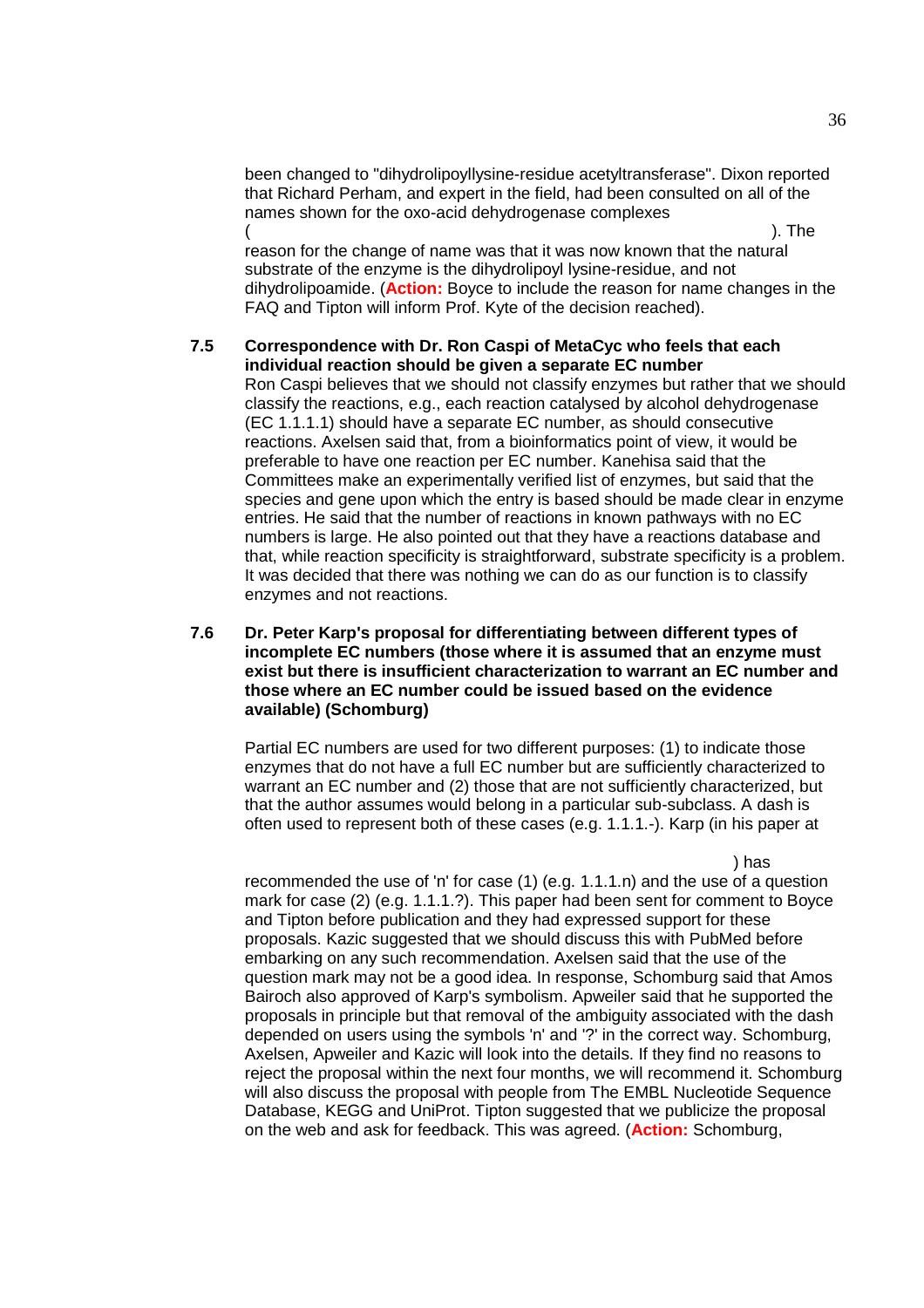Axelsen, Apweiler and Kazic to determine if there are any reasons not to implement this system; Schomburg to discuss the proposal with people from The EMBL Nucleotide Sequence Database, KEGG and UniProt, and Moss to include a note on the proposal on his website along with a request for feedback).

# **7.7 Update on amine oxidases (Tipton)**

Tipton reported that he had a complete draft that he sent to several concerned people but he is still waiting for a reply from a plant/fungus expert before he circulates it to the Committees.

### **7.8 Isomerases that are energases (Tipton)**

The issue of separating isomerases on the basis of whether or not they use NTP was settled with the decision being made not to differentiate on this basis. Tipton reported that he is in the process of preparing the list and will send it to Boyce to include in the enzyme database. (**Action:** Tipton to send Boyce revised list of isomerases).

## **7.9 Ribonuclease (Tipton)**

Tipton reported that, in 2005, the International RNase Congress yet again asked that EC 3.1.27.5 (pancreatic ribonuclease) be reclassified since it is not a hydrolase. They would like it to be a transferase (it was between 1961 and 1972, as EC 2.7.7.16) but they would be content for it to be a lyase. It was agreed to reclassify it as a lyase (**Action:** Boyce to reclassify this enzyme).

## **7.10 Standards for reporting enzyme data (Tipton)**

Tipton reiterated that standards for the reporting of enzyme data are being drafted by the STRENDA committee. The Committees have already approved the first STRENDA document (Level 1, List A - on required data for e.g. Materials & Methods section of publications). The second document (Level 1, List B: Reporting Enzyme Data*)* is at the preliminary draft stage and is available for comment at http://www.strenda.org/document has the final document has the title "Level 2: Organism-related Definitions of Experimental Conditions" and is at the stage where they are consulting experts.

Apweiler reported that there will be a Nature Biotechnology focus issue on standards for reporting life-science data. A lot of data will come from the proteomics standardization group. The editor encouraged Apweiler to submit the STRENDA documents for inclusion in this issue. It was agreed that we recommend the STRENDA documents.

#### **7.11 Publicity and information**

http://gold.zvon.org/.

Moss provided details of the usage of his website, broken down into the various types of data that were accessed (see Appendix I). Dixon also mentioned that a much improved version of the Gold book is available online at

#### **8. Items for Discussion**

**8.1 Report on meeting with IUBMB Executive on the work of the Nomenclature Committees and future funding (Cammack or Schomburg)**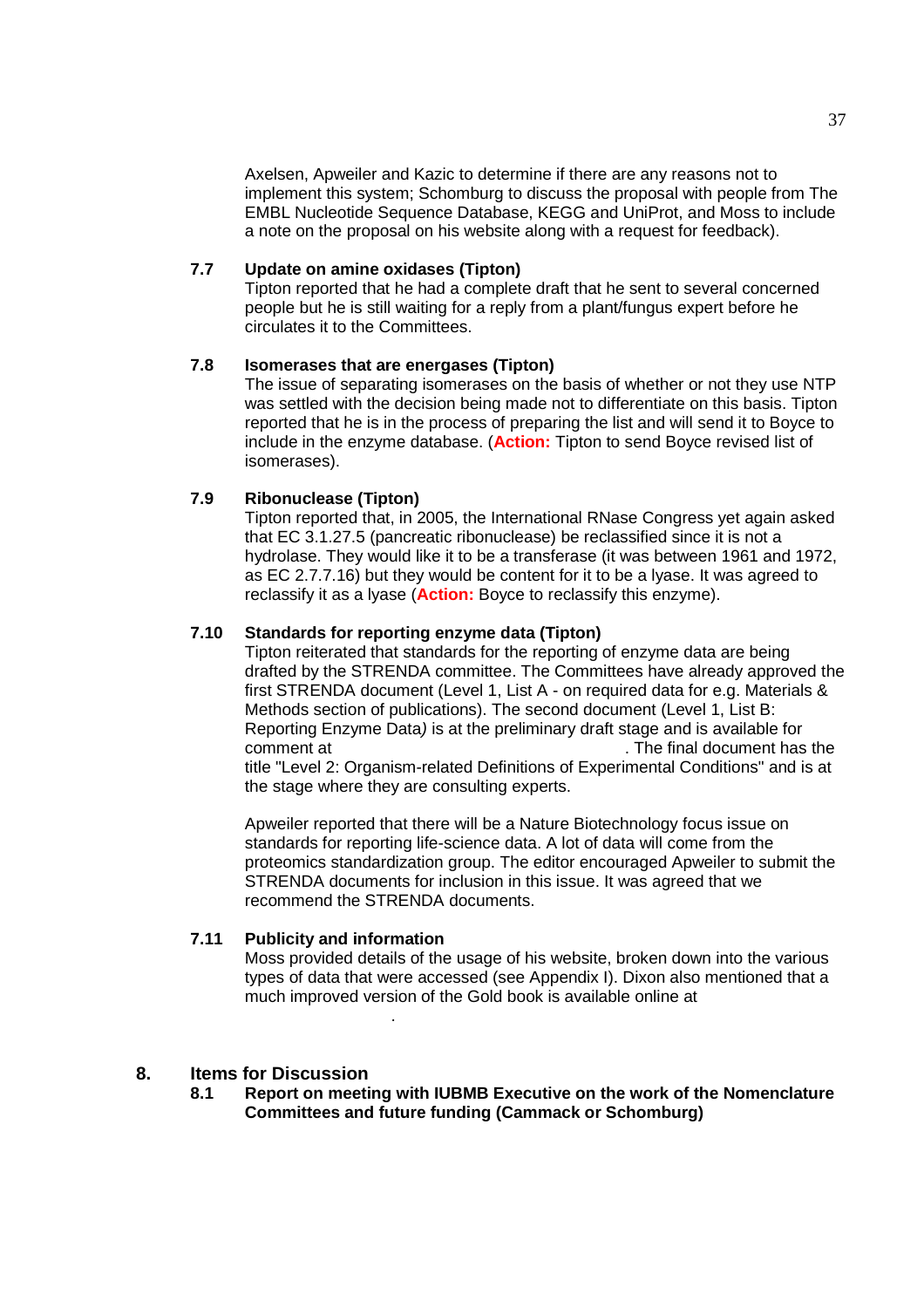Cammack reported that he gave a presentation on the activities of the Committees to the IUBMB Congress on July 1 2005. There is a requirement in the statutes of the IUBMB to support nomenclature activities. Cammack reported that one of the successes of the Committees' activities has been the nomenclature website run by Moss. He also reported that summaries of nomenclature recommendations can be published in IUBMB Life on an annual or biannual basis.

Schomburg reported that, in general, the IUBMB was very supportive of our work but they had criticized the speed and transparency involved in the process.

#### **8.2 Report on meeting with FIFRA Scientific Advisory Panel on enzymes for the US Environmental Protection Agency (Cammack)**

Cammack reported that he had attended a meeting with the US Environmental Protection Agency (EPA) in May 2005. The EPA have to name compounds for inclusion in their inventory. Until recently, they did not include enzymes. For each enzyme, they have a description based on function, sequence, source and how the enzyme has been processed. Many of these enzymes do not have EC numbers as they are often not purified (e.g. could be found in pig pancreatic extract rather than be a purified enzyme).

Questions relating to enzyme function were asked at the meeting and it was felt that the function should carry the highest weight of the four parameters above. Detailed minutes of the meeting are available at

. They wanted to know if an enzyme was produced by engineering or extraction from an unknown source, could the enzyme be given an EC number. Cammack had stated that it should be possible to create an EC number for an enzyme so long as its specificity had been explored sufficiently. It was agreed that there would not be a problem providing EC numbers for engineered enzymes. According to EPA rules, an EC number would have to be provided within 90 days of submission. Tipton stated that, with the initiatives taken to reduce the time between submission of an enzyme and assignment of an official EC number, this should not be a problem provided that sufficient data were provided. Cammack has raised the issue of remuneration for this work with the EPA but no agreements have been reached. Sabine Kuhn raised her concern that the EPA are strongly opposed to data being changed, so, for example, if it turned out that an EC number had to be changed, the EPA could object to the change being made. Discussions are ongoing between Cammack and the EPA (**Action:** Cammack to continue discussions with the EPA).

#### **8.3 Update on Nicholson minimaps and animaps (Nicholson)**

Nicholson reported that the 22nd edition of the large metabolic map produced by Sigma-Aldrich is now available (http://www.sigmaaldrich.com/Area $\sim$ 

). He thanked the Committees for their continued support of his activities and reiterated that the copyright for his charts, minimaps and animaps lies with the IUBMB. He said that the IUBMB had obtained considerable money over the past five years from Sigma-Aldrich as a result of his metabolic charts. Some of this money is used to sponsor attendance at conferences by researchers from developing countries who otherwise would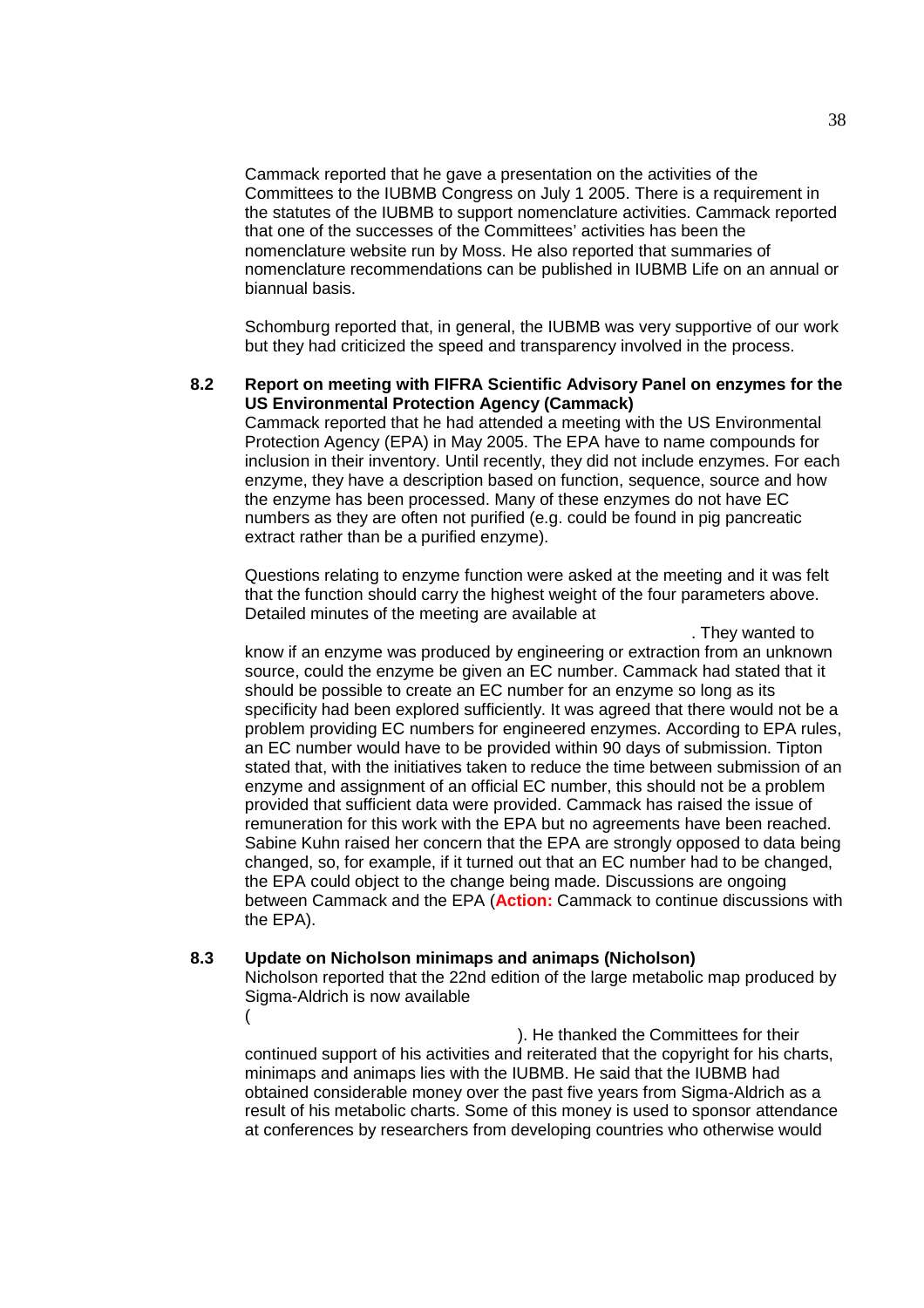not have the money to attend international meetings. NIcholson reported that the 'inborn-errors of metabolism' map is being extensively revised at present. He is currently concentrating on the provision of animated maps, as he feels that these will engage students more than static maps and will bring the chemistry to life for them. Web versions of four animaps have been prepared by Andrew McDonald in Dublin and are available at

). Nicholson is currently working on one to illustrate the mitochondrial respiratory chain. Nicholson gave a demonstration of the reactions that take place in the pyruvate-dehydrogenase complex.

#### **8.4 Should we standardize on a single method for indicating locants in chemical names? (Dixon and McNaught)**

Locants are used to indicate the position of a functional group within a molecule. In the Enzyme List, we use two methods to indicate locants: for amino acids, we use a superscript whereas for other compounds, largely carbohydrates, we add a number and hyphen before the atom to which the substituent is attached, e.g. N<sup>5</sup>acetyllysine but 4-*O*-methyl-D-xylitol. Dixon said that, If we wanted to move to a single system, this would be an excellent time to do so as the recommendation could be included in the new edition of the Blue Book, which will be published in 2007. This change would apply particularly to amino acids and sugars, since these are known by their trivial names. Horton pointed out that there are far more substituted carbohydrates than substituted amino-acids so it would be better to change the system for amino acids. Dixon said that if a decision is made to change the current system, then JCBN approval would be required. McNaught said that such a change could be processed as an erratum, which would be relatively straightforward. McNaught said that we should only consider the case of "N" followed by a numerical locant (as a superscript). It was agreed that we will change the system for amino acids so that a single naming scheme is used for all locants (**Action:** Schomburg to notify IUPAC and IUBMB of this change and Boyce to implement associated changes in the Enzyme LIst; McNaught to draft a corrections notice on the subject of locants for publication in Pure and Applied Chemistry. Once approved by the Comittees, this will need to go through the IUPAC review procedure before final approval).

## **8.5 Doubly substituted peptides. Moss asked that this item be raised after a request from Dr Hellwich of the Beilstein Institute**

Dr. Hellwich attended the meeting so he described the problem that he had encountered. In the case of amino-acid or peptide sequences, an amino acid can be doubly substituted but there is no recommendation on how this should be indicated in print. He said that one author had inserted both substituents separated by a comma before the amino-acid symbol and that this could be with or without parentheses enclosing the substituents. Hellwich suggested that a recommendation on how to deal with this situation should be added to the Nomenclature and Symbolism for Amino Acids and Peptides document ) as a minor addition. Dixon.

expressed concern about the use of parentheses as these are used to express side-chain modifications. It was agreed that Moss, McNaught, Hellwich and Dixon will draft recommendations (**Action:** Moss, McNaught, Hellwich and Dixon to draft recommendations on how to indicate doubly substituted peptides).

#### **8.6 Proposal for one- and three-letter codes for pyrrolysine (Apweiler)**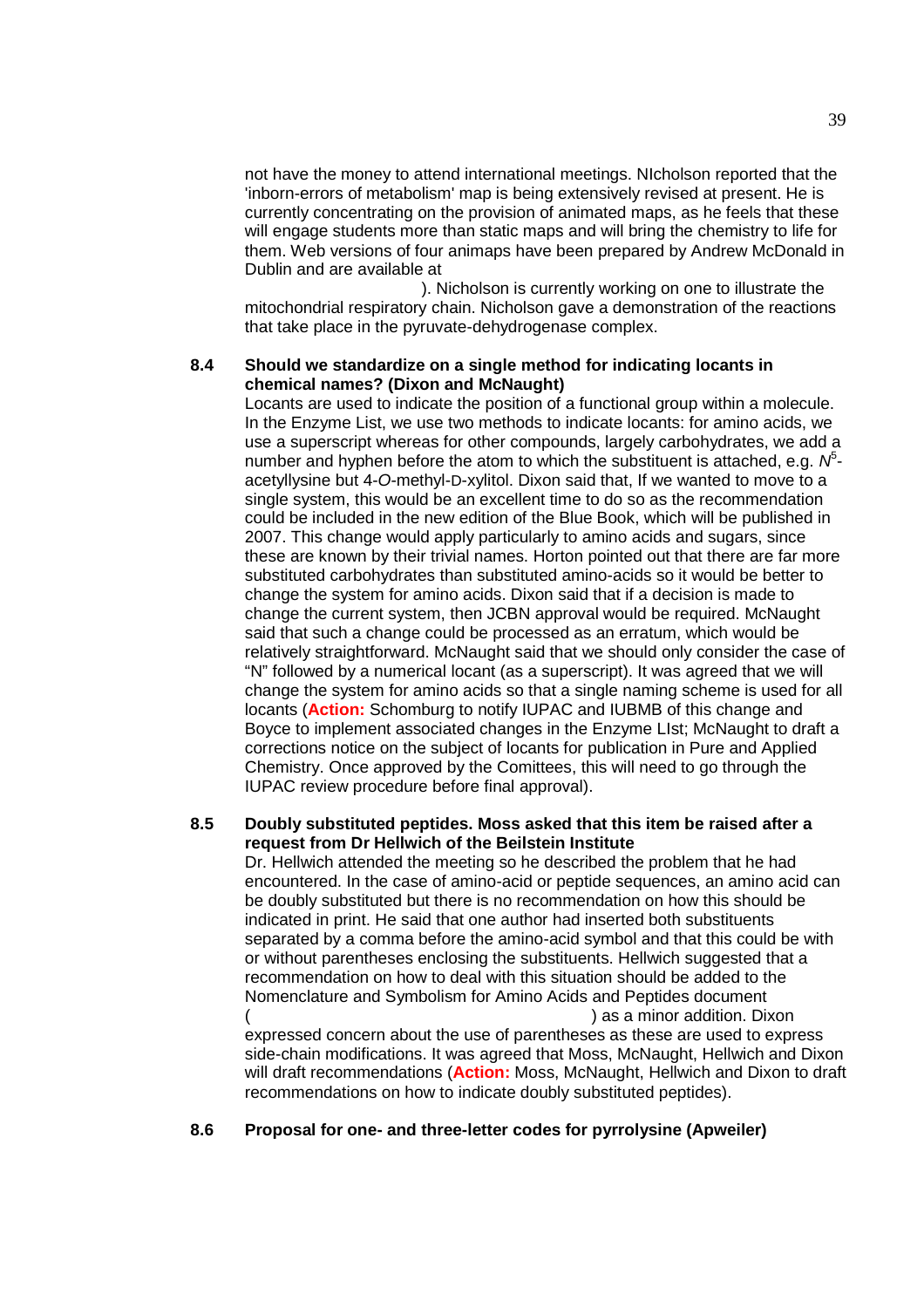Apweiler reported that pyrrolysine is the 22nd naturally occurring amino acid and that there have been a number of publications about this compound. However, there is a need for a clearly defined way of representing pyrrolysine in sequence databases so a one-letter and a three-letter code were needed. Apweiler recommended that we accept the suggestions of the NCBI to use the letter 'O' as the one-letter code and 'Pyl' for the three-letter code. Boyce pointed out that the three-letter abbreviation 'Pyl' is already used in the Enzyme List for EC 6.1.1.25, lysine-tRNAPyl ligase. This was agreed to. (**Action:** Boyce to draft a Newsletter item to this effect). Any such change should also be included in the amino-acid document.

#### **8.7 Small molecules (Schomburg)**

This was dealt with under Item 5 as part of the Chairman's report.

# **9. Update on Action Items from the Minutes of the 2005 Meeting**

- **9.1 Membership procedure. Cammack said that we should have a term limit for the position of full member and Berman agreed to send him a document that she had on membership procedure (Minute 6.5: Action by Berman)** No action yet by Berman.
- **9.2 Cammack to relay to McNaught the terms of membership to the JCBN and McNaught to complete the necessary paperwork (Minute 6.5: Action by Cammack and McNaught)**

This has been completed. Rules are different for members and associate members. The JCBN terms of reference were amended in 2002, resulting in a reduction in the number of IUPAC-funded members on the Committees (from four to two). The terms of reference are available at

The IUBMB terms of reference

for the NC-IUBMB (1999) are available at

lature.htm.

**9.3 Cammack to get suggestions for new Associate Members from the IUBMB. He also agreed to contact Richard Roberts of Nucleic Acids Research as part of an initiative to invite journal editors to become Associate Members (Minute 6.5: Action by Cammack).**

Cammack suggested that Patsy Babbitt from UCSF, whose area of interest is how protein structures mediate protein function, be considered for associate membership of the Committees. (**Action:** Cammack to send further details).

**9.4 Moss to approach Chemical Abstracts regarding nomination of a representative to the Committees as an Associate Member (Minute 6.5: Action by Moss).**

This has been done. Margaret Holdemann from CAS will be made an associate member of NC-IUBMB with a start-date of 14 May 2006. Moss said that the issue of data exchange between the Committees and CAS is a separate issue that is under negotiation.

**9.5 Cammack to issue invitation to Marcus Ennis to become an Associate Member. Also, Cammack to write a "Bitesize nomenclature" document on**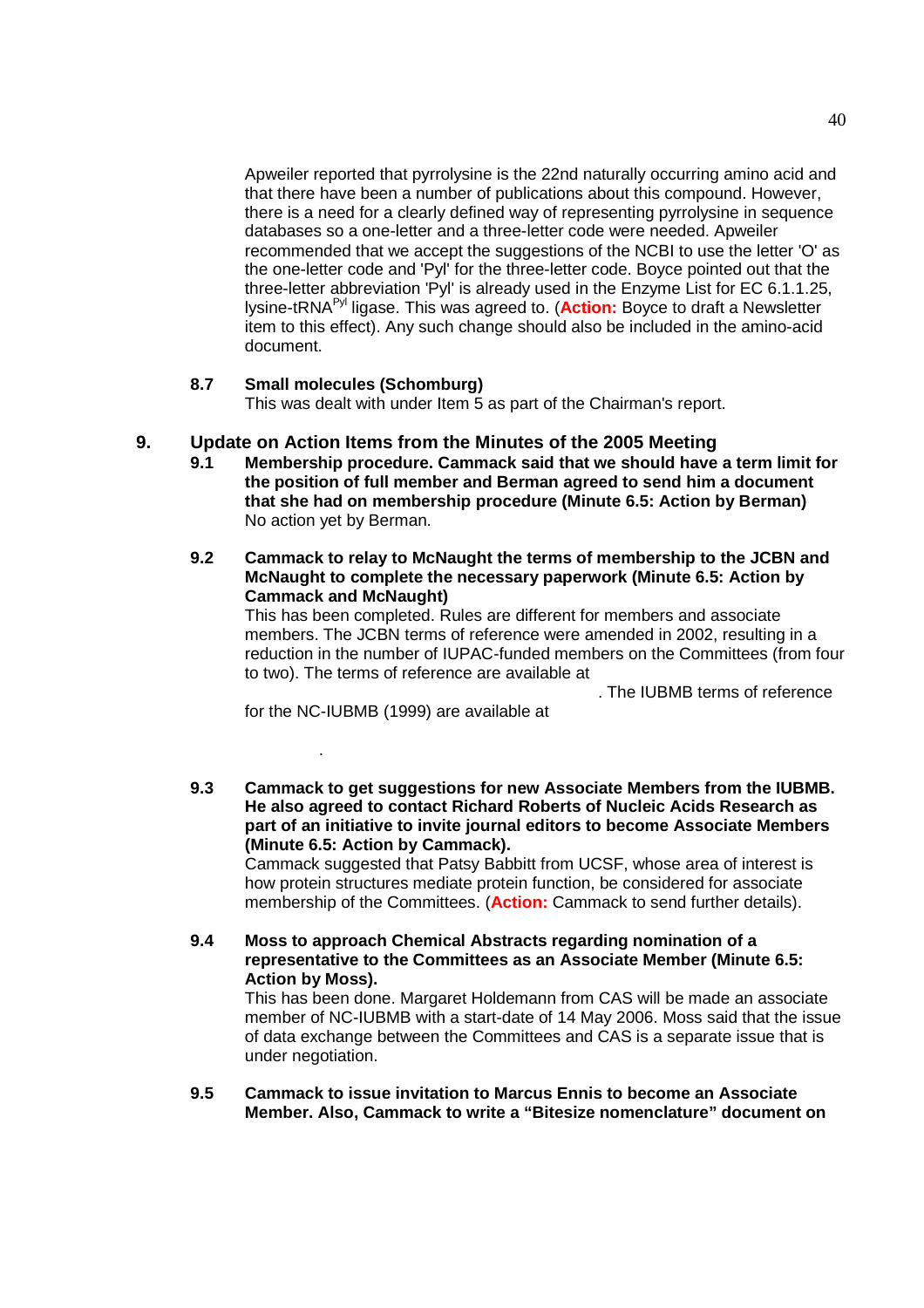**the nomenclature of organic molecules of biological interest following discussions of this topic with Ennis (Minute 6.5: Action by Cammack).** Marcus Ennis has been invited to become an associate member of JCBN and his official term will begin on January 1 2007. It was noted that the tenure of an associate member is a maximum of ten years. No action has been taken on the nomenclature document.

- **9.6 Cammack to write to both Committees to have Don Nicholson appointed as an Associate Member of the NC-IUBMB and will provide an updated Membership List on the website (Open Forum: Action by Cammack).** Cammack reported that he had done this verbally at the meeting in Budapest.
- **9.7 Berman stated that she would like to provide Frank Allen of the Cambridge Crystallographic Data Centre (CCDC) with a business model to help them through their current financial difficulties and that would also allow the Committees access to the information in the CCDC's database (Minute 7.5: Action by Berman).**

Berman has not taken action on this.

- **9.8 McNaught to instigate dialogue between Frank Allen and the Chairman of the RSC and to inform Allen of our willingness to provide letters of support, if requested (Minute 7.5: Action by McNaught).** McNaught reported that he has had many discussions with Frank Allen. He said that his offer of a letter of support was appreciated but was not required.
- **9.9 Kanehisa agreed to send Boyce a list of those enzymes that they found to be assigned different EC numbers using their automated method. (Minute 7.2: Action by Kanehisa).**

Kanehisa said that he had not sent this list as he had been unhappy with the assignment of the fourth digit obtained using his software. He said that he would provide Boyce and Tipton with a copy of the software that they use for E-zyme.

- **9.10 Moss to ask Dixon to look into the incorporation of up-to-date nomenclature into the Cyclic Peptides document (Minute 7.5: Action by Moss).** This has not been updated yet.
- **9.11 Lipid MAPS. Cammack to ask Chester if he would be willing to undertake this project and to communicate with Lipid MAPS people (Minute 7.6: Action by Cammack).** No action taken. This item is not to be added to future agenda.

**9.12 Schomburg to provide comments on new protein-kinase entries to Boyce, and Berman to ask Susan Taylor to provide feedback (Minute 8.1: Action by Schomburg and Berman).**

The protein-kinase revisions have been incorporated into the Enzyme List. There was no feedback from Berman or Susan Taylor.

**9.13 Tipton to circulate revised amine-oxidase entries for comment (Minute 8.3: Action by Tipton)**

Tipton is awaiting feedback from one of the experts that he consulted before proceeding with this.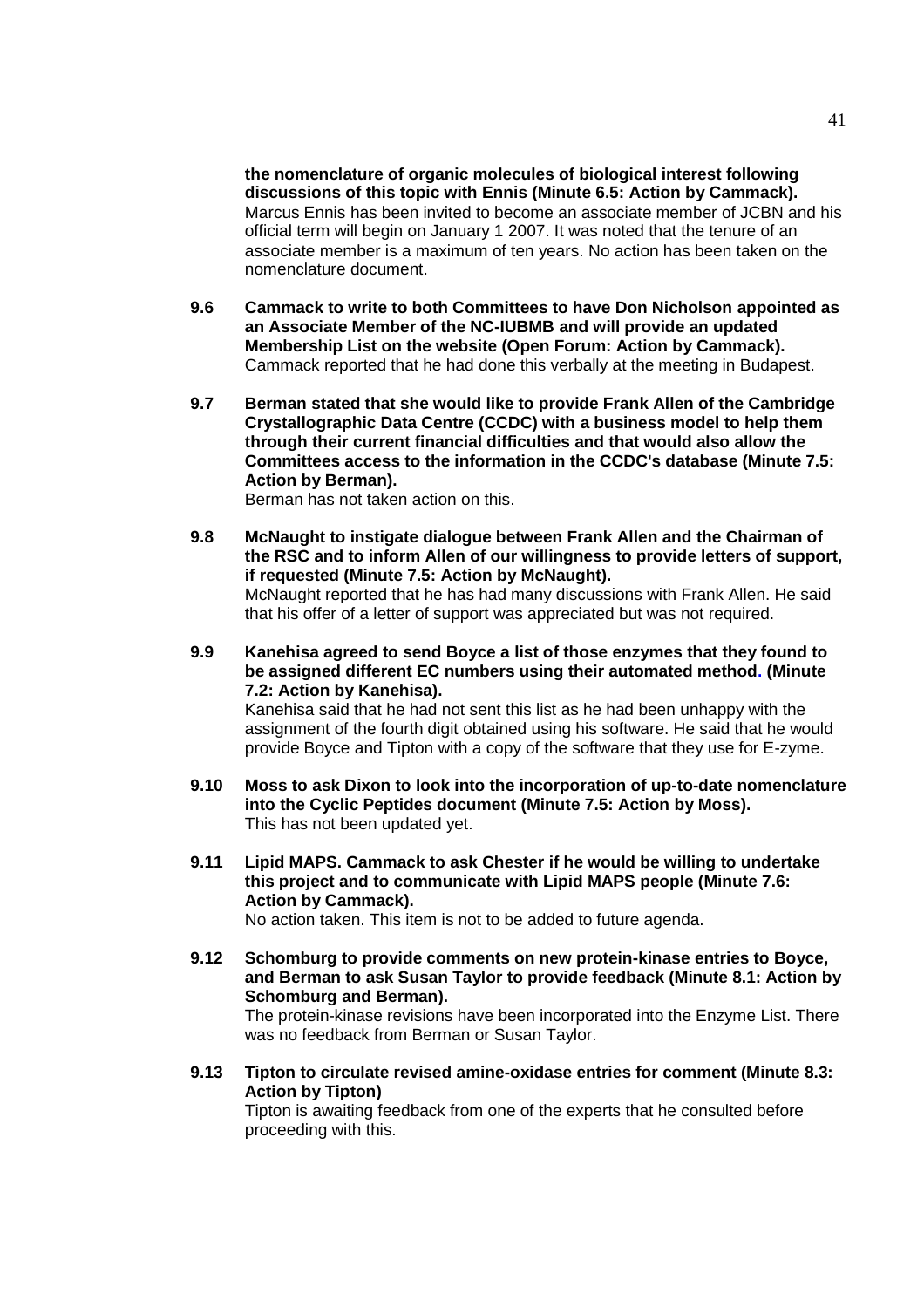- **9.14 Moss to check the validity of the entry EC 5.99.1.1 (Minute 8.4: Action by Moss)** No action taken.
- **9.15 There is an apparent anomaly in the definitions of oxygenases regarding dioxygen. Sub-subclasses 1.13.11 and 1.14.12 should be based on whether one or two oxygens are incorporated into the substrate(s), regardless of whether the oxygen atoms come from the dioxygen or from water. The definitions of these sub-subclasses should be amended accordingly. (Minute 8.5: Action by Moss and Dixon)**

The wording has been agreed upon but the website has not yet been updated.

**9.16 We should provide a Frequently Asked Questions (FAQs) page in which we could outline what is required to classify an enzyme and the timescale that is normally involved between submission of a suggestion and inclusion of the enzyme in the Official Enzyme List (Minute 8.9: Action by Boyce, Moss, Tipton and Dixon)**

A draft FAQ has been prepared by Boyce. Once revisions have been incorporated, Boyce will circulate it and would welcome comments/suggestions. (**Action:** Boyce to circulate FAQ document)

**9.17 Indication of charge in reaction equations, particularly in relation to NAD/NADH<sup>2</sup> vs. NAD<sup>+</sup> /NADH + H<sup>+</sup> . Tipton reported that Goldberg was disappointed with our decision to revert to charged forms and agreed to contact Cornish-Bowden and Goldberg to see if they could estimate the number of users who favoured the uncharged version of reaction equations (Minute 8.8: Action by Tipton)**

Tipton reported that Bob Alberty is now realizing that many people are against his recommendation and that, although we tried to implement it, responses from users of the Enzyme List caused us, after discussion by the Committees, to revert to the use of  $NAD^+/NADH + H^+$  etc.

**9.18 Horton to finalize his article on carbohydrates for consideration as one of the "Bitesize nomenclature" documents (Minute 8.10: Action by Horton).** Horton reported that he does not have a formal draft ready yet but he does have a general plan. The 92-page carbohydrate document addresses most problems that people encounter. He plans to draft a simplified version of the document for biochemists, which will address source-based names that have been superceded and will be approximately 20-pages long.

Horton said that he would agree to modify Section F

) as well as the cyclitol section ). Hellwich said that the carbohydrate document is the most highly regarded of the chemical-nomenclature documents and that there was no need for a completely revised version of the document. Moss agreed with Hellwich and said that there should also be a section on cyclic polysaccharides. Kanehisa indicated that monosaccharide codes are the most important from a database perspective. McNaught suggested that more advice should be provided on glycoside conjugates, as should an explanation of how to decide what the parent compound is. Dixon reported that the short form used for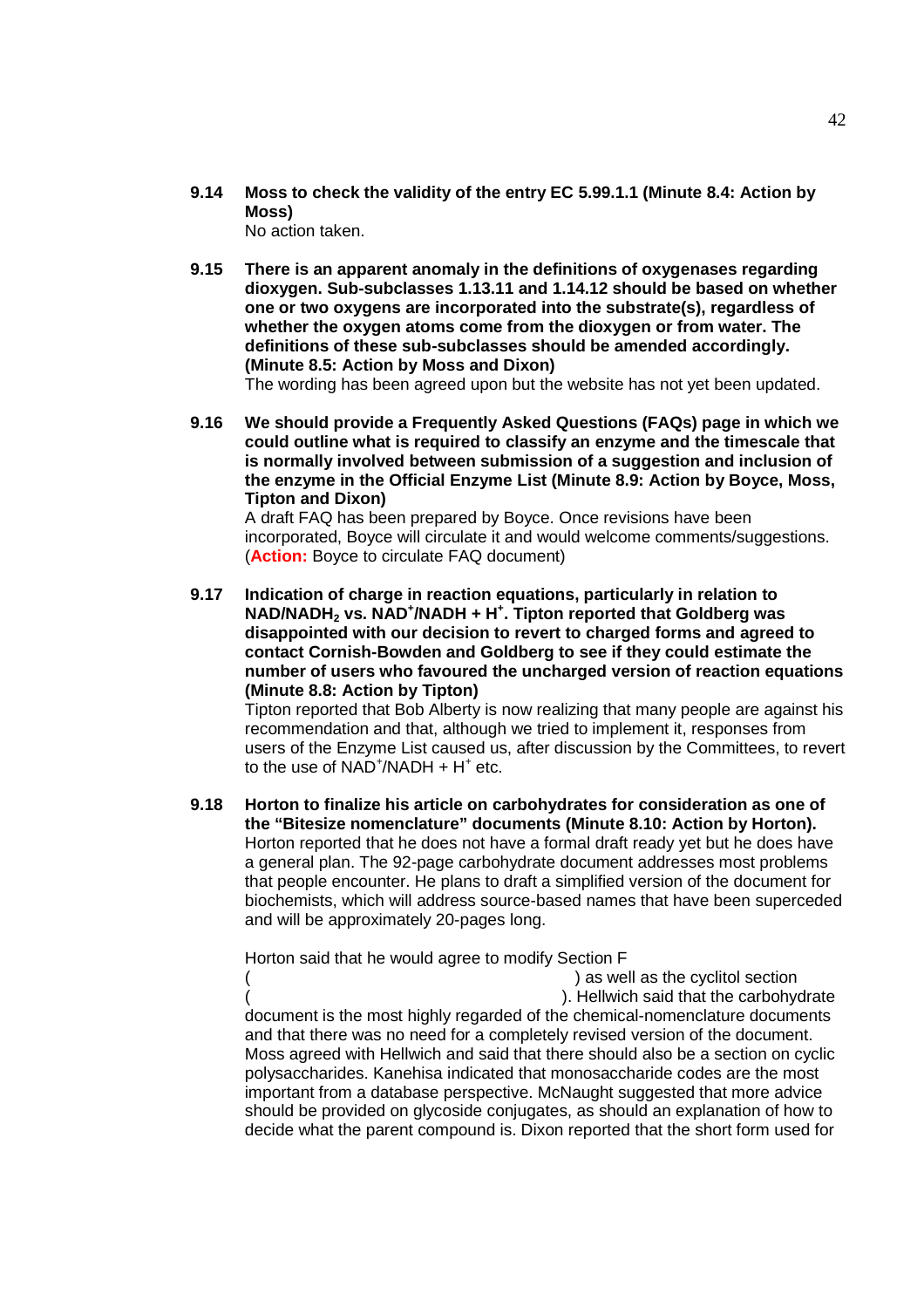describing oligosaccharides allows for the inclusion or exclusion of hyphens to indicate bonds and he asked that the hyphenated form be used as this would be helpful to users. Horton said that database people should be brought in to work on this and suggested the inclusion of Claus-W. von der Lieth. von der Lieth has a BBA publication and an in-press article in Glycobiology. Horton said that he hopes to have a rough draft of the 20-page document prepared well in advance of our 2007 meeting. Apweiler said that he would like von der Lieth invited to our next meeting as an expert and this was agreed (**Action:** Schomburg will contact von der Lieth and invite him to our next meeting).

- **9.19 Attempt to achieve consensus on a standardized format between the two groups proposing iconic symbolism for carbohydrate nomenclature. (a) Horton to send Boyce details of these systems for distribution with the Minutes (Minute 9.16: Action by Horton) and (b) Cammack said that he would like for us to provide links to both sets of iconic symbols from our website but without recommending them. He agreed to write to both groups and let them know what we plan to do (Minute 9.16: Action by Cammack)** Horton said that consensus between the two groups was extremely unlikely, as they were each committed to their own system.
- **9.20 Horton to write to the Heidelberg group to determine if they have successfully incorporated all curated structures from the literature into the SWEET2 database since CarbBank's demise (Minute 9.17: Action by Horton)**

Horton reported that a BBA article by the Heidelberg group [Biochimica et Biophysica Acta 1760 (2006) 568–577] discusses the problems of incorporating structures from the literature into SWEET2 and how they have resolved these problems. Horton also gave a presentation on the carbohydrate databases that are currently available.

**9.21 Biochemical compounds glossary. Cammack to co-opt a panel (Minute 12.1: Action by Cammack).**

This was discussed under Item 5.1, the Chairman's report.

**9.22 McNaught said that we should try to get synonym lists from Chemical Abstracts and Moss agreed to talk to them about this (Minute 12.2: Action by Moss).**

This has been discussed with Sabine Kuhn from CAS and discussions will continue.

**9.23 Tipton to distribute draft recommendations of glossary entries for the terms metabolomics vs. metabonomics for possible inclusion in a Newsletter (Minute 14.1: Action by Tipton)**

Tipton reported that he had sent the definitions of these terms to Cammack for inclusion in the next Newsletter but a newsletter has not been published since.

**9.24 Moss said that he could collate some of the examples of WHO's international non-proprietary names (INNs) that he has come across to provide to Berman, and that Berman and Apweiler were to investigate methodology once Moss has provided examples (Minute 10.1: Action by Moss, Berman and Apweiler)**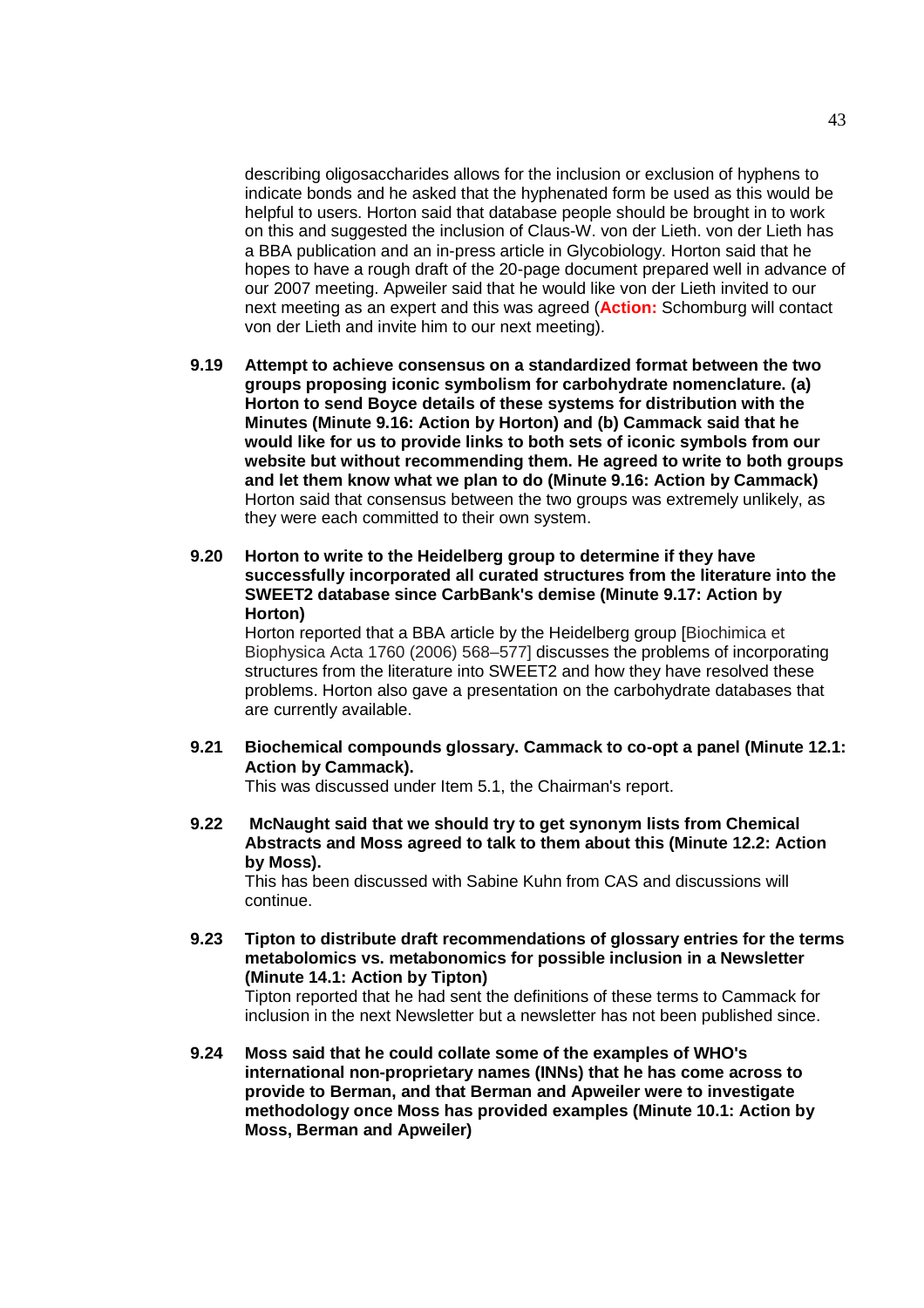Moss distributed some examples of INNs documents at the meeting. He said that, in the course of his work, he has to give a full name to antisense oligonucleotides and we have no documentation on how to name modified oligonucleotides. Moss reported that there is considerable interest in antisense oligonucleotides but some of them are very difficult to name as they could have up to twenty sets of brackets within a single name. Moss has talked to Sabine Kuhn and she will let him know how the naming problem is handled by CAS. Berman reported in her presentation that they are undergoing a remediation exercise and they also have the problem of naming antisense oligonucleotides. Moss reported that there are two separate problems: (1) Extending the one-letter code to include more complicated examples and (2) the actual naming of these compounds including those without a sugar unit. (**Action:** Sabine Kuhn to contact Moss about procedure used at CAS and Moss to contact Berman's associate regarding how PDB handle the problem of naming antisense oligonucleotides).

- **9.25 Schomburg reported that gene names rather than protein names are being used increasingly in papers and asked if we should issue a statement to discourage this practice. Cammack agreed to draft a Newsletter item regarding this (Minute 10.1: Action by Cammack)** No action yet taken.
- **9.26 Update of phosphorus document. Members were to provide McNaught with names of potential panel members and Dixon was to be consulted (Minutes 10.1 and 11.1: Action by all)**

Dixon reported that he has been frustrated by the phosphorus document for years. He said that he had co-opted a panel to revise this document and that Berman has now agreed to join the panel. Dixon said that he was grateful to Moss and McNaught for the substantial contributions they have made to date. A draft will be ready within a few weeks but without the references. An application to be recognized as a project was sent to IUPAC and a decision by IUPAC will be made on May 19 2006. Members of the panel are Dixon, Moss, McNaught, Boyce, Berman, Dr. Larry Barnes of San Antonio, TX and Stephen B. Shears of the NIH.

**9.27 Production of a new printed version of the Enzyme Nomenclature book. Vliegenthart said that if the IUBMB want a new version of the book to be published, then they should negotiate with different publishers and inform us of the decision they take. Cammack was to correspond with Azzi (Minute 9.18: Action by Cammack)**

Cammack said that it might seem strange to be talking about a printed version of the Enzyme List when everything is available on the web. He said that some people prefer to consult a book rather than the web and that he still finds the 1992 version handy to have. Cammack provided a breakdown of the estimated page numbers for each section of a revised edition of the enzyme book. Tipton pointed out that it was possible to print out (or save as pdfs) the entire enzyme list or any selected parts of it from the MySQL database at

. A discussion on the pros and cons of publishing an updated version of the book met with considerable scepticism by the Committees. As a result, two options were put forward. The first was to drop the idea altogether and the second was for Schomburg to ask the IUBMB Executive (at the meeting in Kyoto in July 2006) for their opinion on the publication. It was agreed that we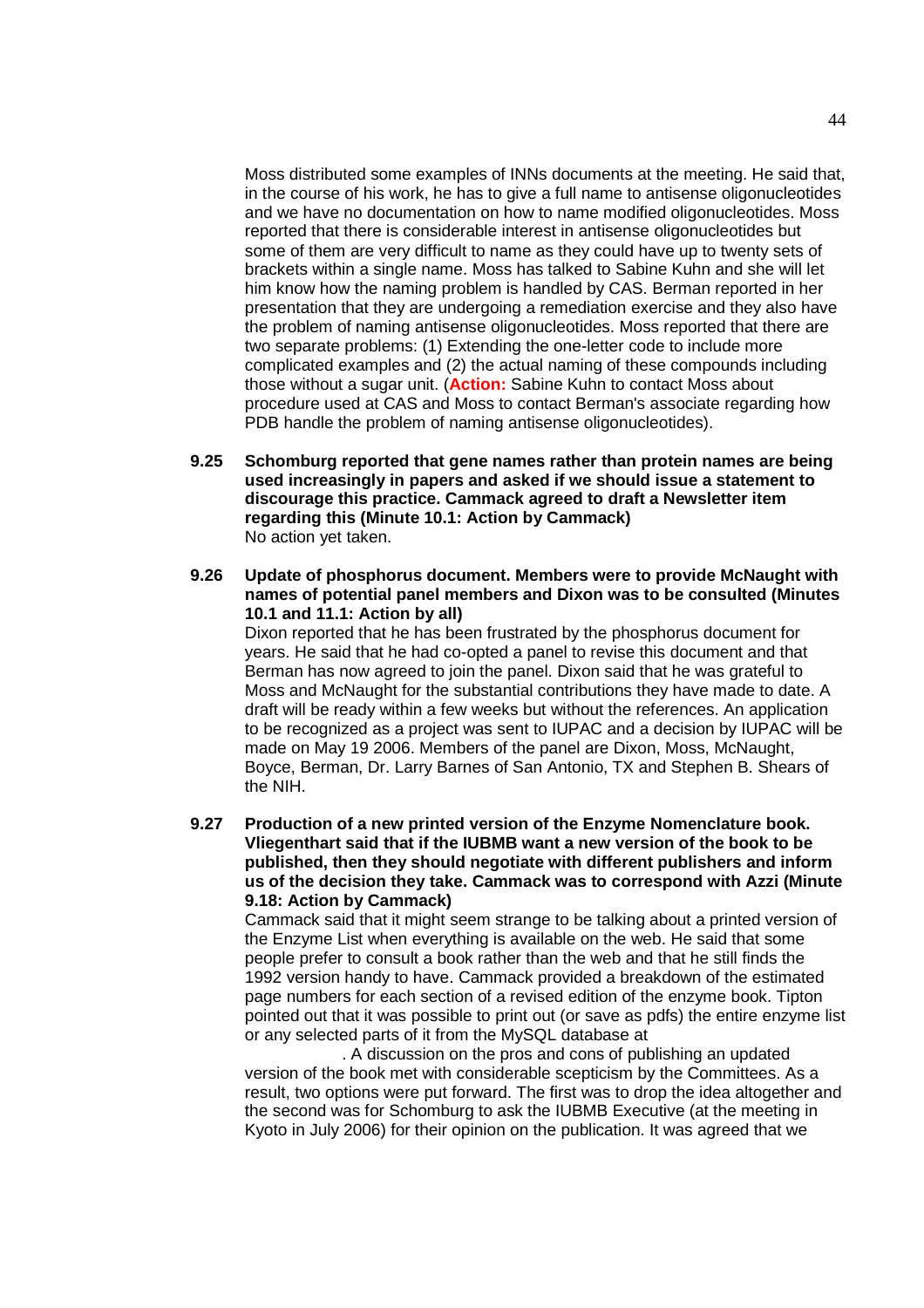would proceed with the second option (**Action:** Schomburg to consult with the IUBMB Executive)

**9.28 Kazic suggested that we hold a workshop to determine if there is a community need for an increase in the activity of the Committees regarding the Enzyme List, which would require additional funds. Kazic and Tipton were to liaise regarding a workshop proposal to the NIH (Minute 8.8: Action by Kazic and Tipton)**

Tipton has prepared a draft application for funding of a workshop and Kazic is to contact the NIH within the next month to get support for the proposal. The grant application must be submitted by August 2006.

**9.29 Berman suggested that we apply to the Rockefeller Foundation to host the meeting at Bellagio, Lake Como in 2007. Berman to get information on Bellagio and to request references in support of application; Schomburg to make the application. (Minute 11.3; Action by Berman and Schomburg)** Schomburg reported that Berman's analysis had shown that such a meeting would be too expensive.

## **10. Funding Situation and Possibilities** (Cammack, McNaught)

#### **10.1 IUPAC**

As discussed previously, IUPAC funding is available for projects on a competitive basis.

## **10.2 IUBMB**

Our funding situation with regard to IUBMB is known (\$15,000 over three years)

#### **10.3 Other possibilities**

As reported above (Item 5.1), Schomburg has applied to the Beilstein Foundation for funding for IUBMB activities in relation to enzyme classification. Ture Damhus said that he would be happy to approach his company on our behalf to see if they would be willing to fund activities such as our meetings. He said that we should contact him if we were interested in pursuing this. Apweiler reported that they get funding from companies for IUPHAR meetings (in the region of \$15,000).

# **11. Future Projects and Activities**

#### **11.1 Update of the phosphorus document (Dixon)**

This was discussed under Item 9.26. Dixon reported that there is a proposal to revise the book Principles of Chemical Nomenclature. The chapter on biochemical nomenclature is to be revised by Moss with assistance from Dixon. This project proposal is being submitted to IUPAC for approval.

#### **11.2 Revision of carbohydrate nomenclature (Horton)**

Horton reported that he will draft a small document on carbohydrates that is aimed particularly at biochemists. For revision of the main document, Horton requested input from members of the Committees (or outside) on the parts of the document that should be revised or additional items that should be added (**Action:** interested parties to submit suggestions to Horton regarding sections of the carbohydrate document that should be revised).

# **11.3 Publication of a new edition of the Enzyme Nomenclature book**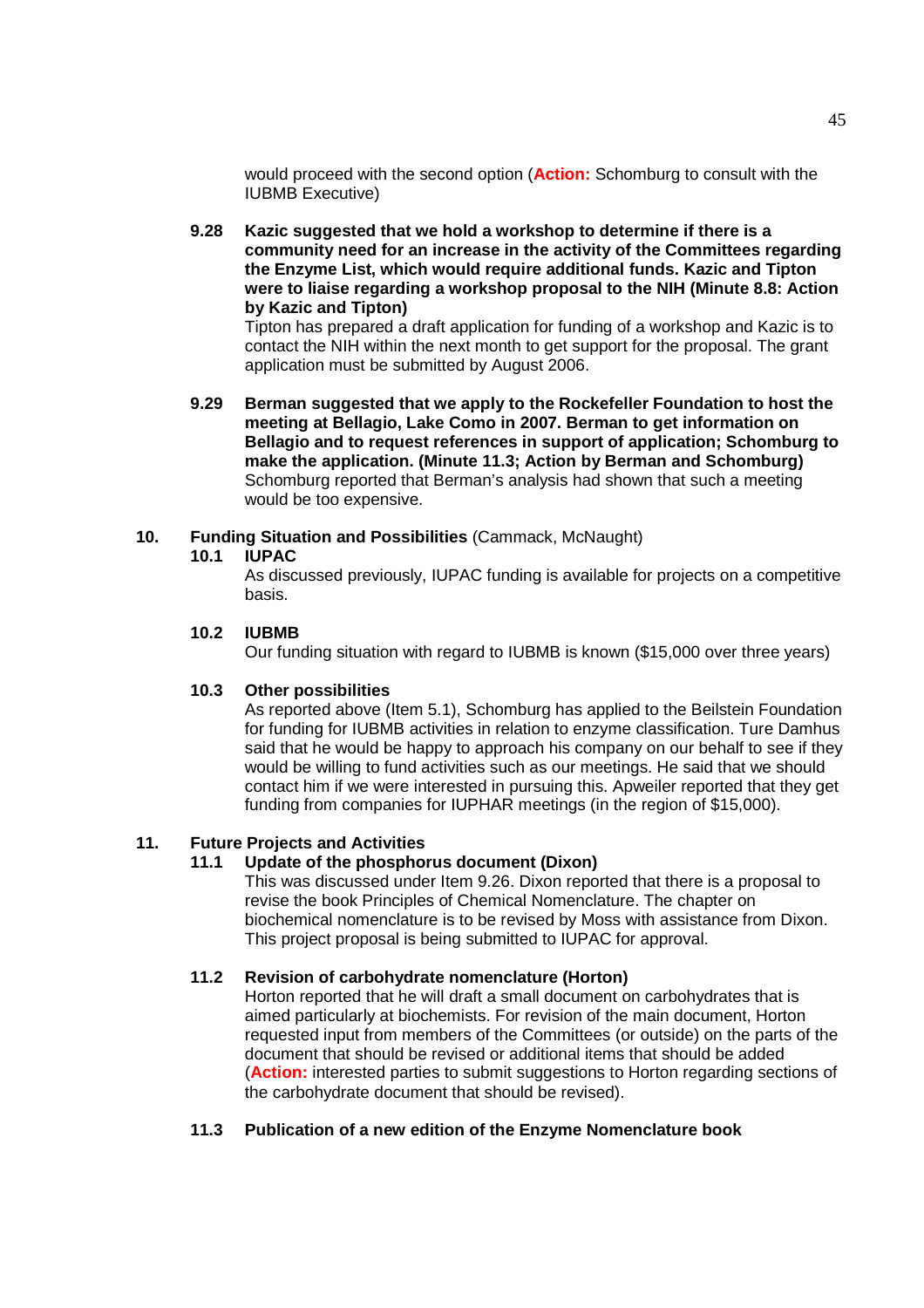Discussed under Item 9.27.

## **12. Newsletter**

#### **12.1 Publication of the 2006 Newsletter (Cammack)**

Cammack said that this has not been done yet but that he would like to update it before distributing it to the Committees. Chemistry International might publish a newsletter and IUBMB Life would also publish a newsletter. Boyce suggested that items be added to a newsletter as they occur. Kazic suggested that we write an editorial but it was pointed out that these are not cited. Cammack informed the Committees that the Minutes of previous meetings have been published on the web. As some of the issues are sensitive, Schomburg will ask the Executive Committees to publish the Minutes in a condensed form in future. (**Action:** Boyce to collate items for a newsletter and Schomburg to consult with the Executive Committees about publishing a condensed version of the Minutes).

## **12.2 Items for the 2007 Newsletter**

Discussed under Item 12.1

#### **13. Any Other Business**

There was no other business.

## **14. Date and Place of Meeting in 2007**

It was agreed that the next meeting will be hosted by Horton in Bethesda, MD, on May 5-6, 2007.

#### **15. Open Forum**

#### **15.1 Update on databases and related activities**

Short presentations on updates to their databases and related activities were given by Apweiler, Berman, Kanehisa, Kazic, Moss and Schomburg.

Tipton asked Schomburg to approach the IUBMB about providing online access to the Journal Biochemistry and Molecular Biology Education (BAMBED) to members of the Committees (**Action:** Schomburg to make request to IUBMB for online access to BAMBED).

Ture Damhus said that he would be happy to help with any inorganic nomenclature, especially in connection with the phosphorus document and small molecules. He also reported that there is a section at the beginning of the new edition of the Red Book that describes all of the changes included in the new edition.

Moss reported that WHO produce INNs. They have included 158 enzymes and he needs to check that they have used the appropriate EC number. Moss said that he would prefer if they used the name of the protein rather than the name of the enzyme, which is an identifier for the reaction.

In relation to the Enzyme Database, Moss said that he had difficulties accessing the links to the GO ontology and that, since these added little value, they should be removed. However, following the conclusion of the meeting, several GO links were checked and shown to access the relevant information, so they will remain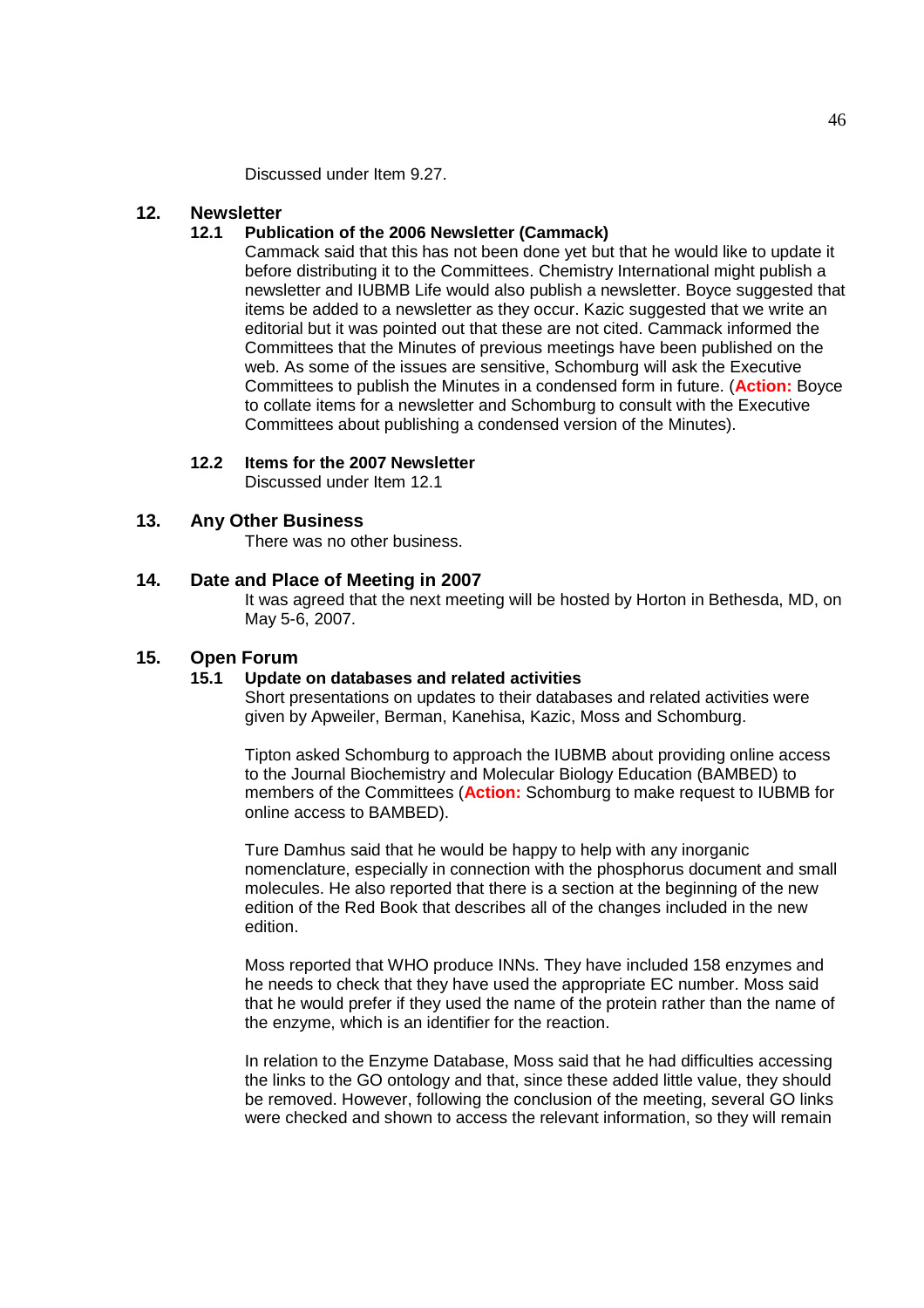in the Enzyme Database.

Dixon thanked Schomburg on behalf of the Committees for hosting the meeting.

#### **\_\_\_\_\_\_\_\_\_\_\_\_\_\_\_\_\_\_\_\_\_\_\_\_\_\_\_\_\_\_\_\_\_\_\_\_\_\_\_\_\_\_\_\_\_\_\_\_\_\_\_\_\_\_\_\_\_\_\_\_\_\_\_\_\_\_\_\_\_ 8. Nomenclature Databases minute from the 2001 Minutes**

#### **8.1 The BioBabel project**

By way of introduction, Cammack said that, over the years, Bairoch had wished to link the enzyme list to genetic databases and databases on nomenclature of organisms and to the scientific literature. He was pleased to say that Apweiler had good news on that front. Apweiler began with a short summary of the history of non-IUBMB-IUPHAR funding issues. In 1997, he had first obtained funding for enzyme nomenclature and classification through an EU grant and some funding from NSF. He said that Trinity College Dublin (TCD) received approximately \$500,000 over five years for annotation purposes. This funding was about to run out, but he had secured new funding under a new EU project, which was due to start in August or September. This project has a total budget of 2,400,000 euros and will involve the EBI, the Swiss Institute of Bioinformatics (Bairoch's group), Michael Ashburner from the University of Cambridge, TCD and the BRENDA group in Köln. Berman said that this was a major step forward in terms of getting funding for this type of project. As noted by Purich, one has often to go to several places to get the information needed and to assemble this requires a large manpower input. The title of the project is 'Enhanced Interoperability of Biological Databases by Standardization of Biochemical Terminology and Introduction of a Shared Ontology', or 'BioBabel'. The work packages all deal with standardization of nomenclature and terminology across the databases. A central work package (workpackage 5) involves the development and maintenance of shared biochemical terminology. This part of the project will take about ten man-years working on establishing the enzyme nomenclature database in Oracle and will incorporate the ENZYME database of Bairoch, the Enzyme List maintained by TCD, and the BRENDA database. Apweiler had been asked by IUPHAR to set up their receptor nomenclature database and this would integrate well with the enzyme database.

Apweiler said that these matters had been discussed at a meeting attended by a subcommittee of the Biochemical Nomenclature Committees (comprising, *inter alia*, Apweiler, Barrett, Boyce, Cammack, Dixon, Moss, Schomburg and Tipton) as the contract had to be finalised and returned to the European Commission. Cammack had been asked to respond on behalf of IUBMB on whether the Committees should take part in this contract. He agreed, but with the following provisos: (1) copyright remains with IUBMB, (2) there is a 2-month public review period as before and (3) the database would remain freely accessible to the biochemical community. If those conditions are met, it fulfilled the requirements from the Committees' side. (**Action:** Apweiler to provide details). Apweiler had also talked to Brian Clark in Virginia at the beginning of April. Clark said that he was pleased that these activities would be going on and he was supportive of them.

Cammack observed that there were basically two parts to this project, in relation to enzyme nomenclature: (1) creation of a database that would contain, amongst other things, a corrected version of the enzyme-list data that was already on Moss' website, and (2) creation of a mechanism that should assist the compilation of future enzyme entries. Boyce was creating entries that would be put in the database, so it was essential that she would have constant access to the database. Apweiler agreed and said that the database would be set up at EBI, but editorial control and intellectual property would stay unchanged. The only difference would be that, instead of new enzyme entries sitting on Boyce's computer, they would be in the Oracle database. The BioBabel proposal involved the creation of input and output technologies to allow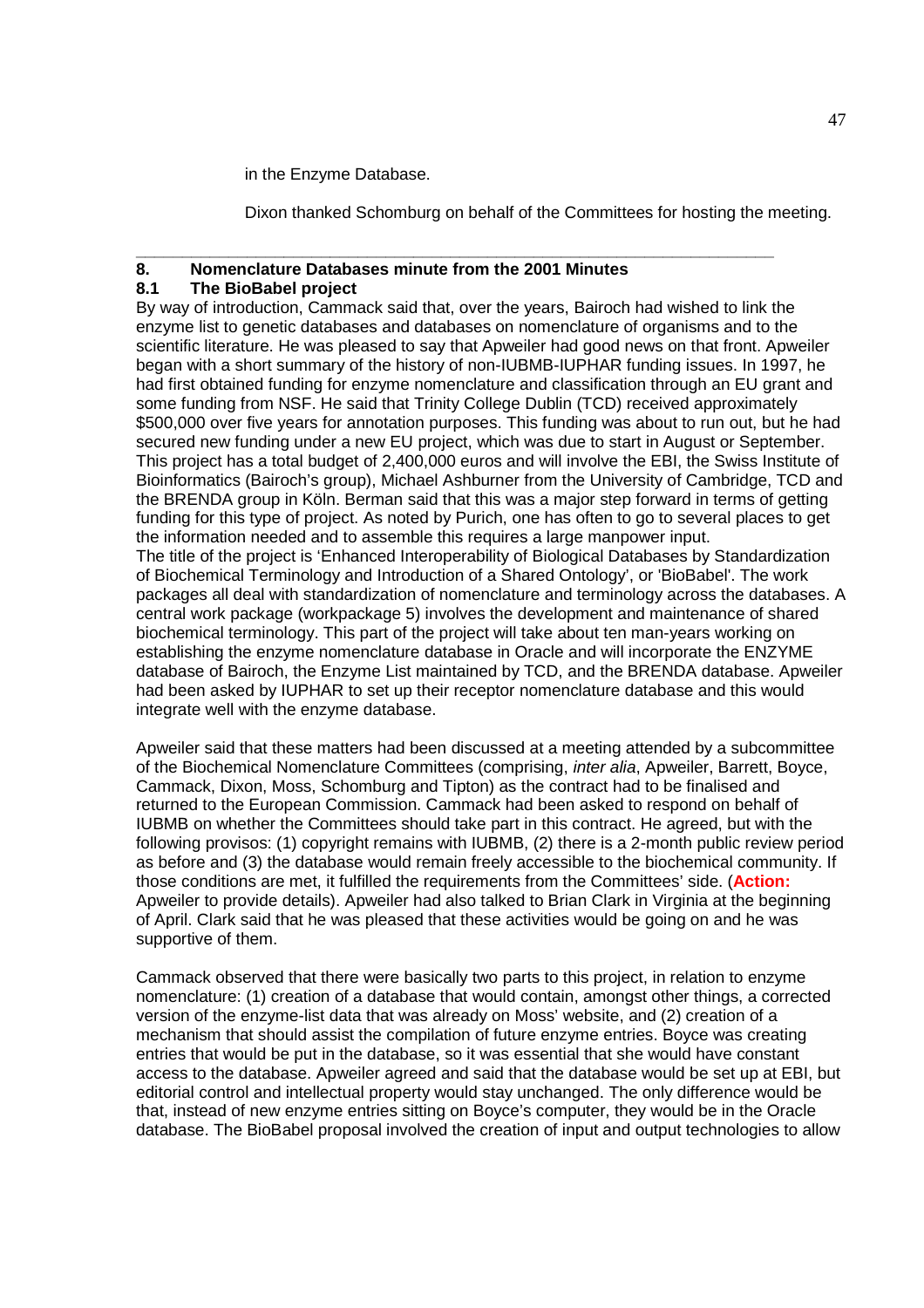Boyce to annotate directly into the database. The procedures for assigning new EC numbers, and of making sure that only changes approved by the Committees were propagated, would remain unchanged.

Apweiler said that the principal person working on enzyme annotation was Boyce. Additional people on the project would be coming up with suggestions to her for improvements to the data. In due course, more data would be forwarded to the Biochemical Nomenclature Committees for approval. Apweiler hoped that this would improve the speed of assignment and avoid the departures from the normal approval procedure, whereby 2 months are allowed before an entry is made official, unless there is a request for further investigation.

In order for the system to operate effectively, there must be one master copy of the database; in other words, all additions and corrections are to be made to the database first, then transferred to other documents and databases. Apweiler needed a clear mandate that the database at the EBI would be the master database and asked the Committees to agree to this. Berman agreed that such a provision was essential. There was an analogous situation with the Protein Data Bank (PDB); funding and annotation is from many locations, but everybody inputs into one master copy. This is a principle that was established by the International Union of Crystallography (IUCR) a long time ago. Berman pointed out that, if in, say, five years time, there was a funding issue, the master copy would still be there, for the Committees to use as they thought fit.

McNaught asked for a written statement from Apweiler saying what was needed. Rolf reiterated that what he wants is, within the framework of BioBabel, to move the current flat files of the enzyme list into a relational database and to maintain the information there as the master copy of the data. The EBI would be the provider of the database and nothing else. All the material would stay in the public domain, copyright IUBMB. Apweiler said that nobody need see that the master copy was served out of the EBI. All the output would go to whatever URL or webpage we want to use, and run by whosoever the Committees designate.

There remained many inconsistencies in the current lists of enzymes, because although the various curators of each database had noted errors and corrected them in their own database, these had not been passed on to other databases. One person each from the EBI, from Geneva and from Köln would go through the data and list inconsistencies, which would then be passed to Boyce for correction, in consultation with others.

Tipton noted that, at that time, SWISS-PROT, which was updated periodically, was a year behind with the enzyme data supplied by the Committees and asked whether having the Oracle database system would rectify this situation. Apweiler replied that, as the database will be dealing with a controlled vocabulary, enzyme data would be directly incorporated into the corresponding tables of SWISS-PROT from the Oracle database. One of the other work packages deals with building a better dictionary of chemical compounds; Schomburg had already done quite a lot of work in this regard. Tipton pointed out that Kazic had also done a great deal of synonym work. He expressed the hope that the two groups would be able to collaborate on this and other aspects.

Cammack asked about the status of Moss' html database and said that, as he understood it, it was possible to output html files from Apweiler's database that can be put on Moss' website. He pointed out that the advantage of Moss' website was that it was relatively easy to add free text, diagrams and links to other databases that would not be handled easily by the Oracle database. Apweiler replied that, in their InterPro database, they can output as ASCII. He also said that you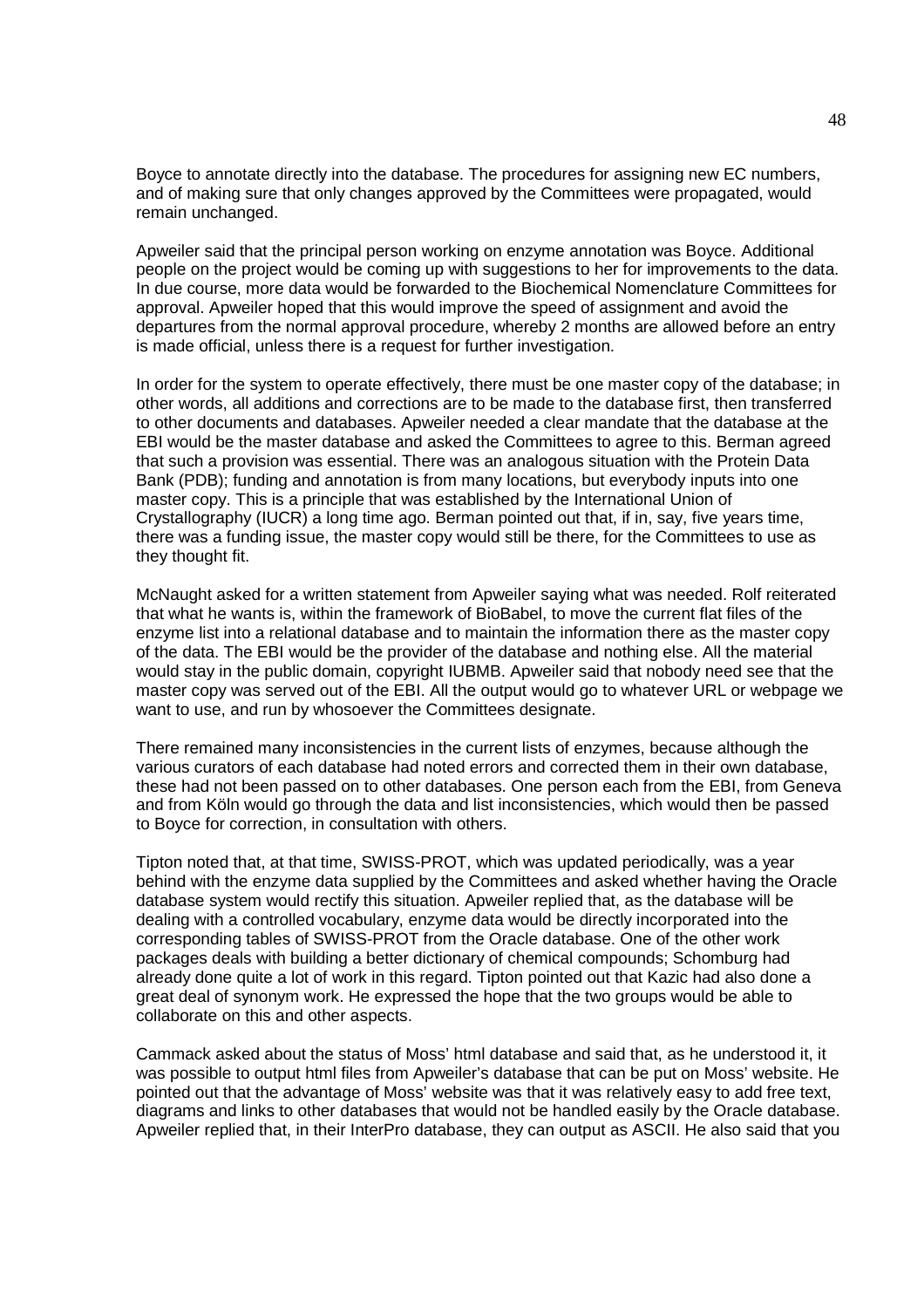can store data in whatever way you want and that it is only an output question. He said that modern databases have no problem handling graphic information.

Cammack asked if the setting up of this database would cause a delay in announcing new material, such as the "newenz" lists. Apweiler confirmed that until the database was functioning properly, the present system of creating entries would continue. Boyce should compile data and corrections while the database was being created. The only potential bottleneck would be during the initial upload of all data onto the database as the central master copy. Subsequently, all future updates would be handled through the master database. Berman asked Apweiler if he would have an executive summary of 'what was going to be available and where' so that database providers would be aware of what was available (**Action:** Apweiler).

Cammack asked Tipton, as the designated committee member responsible for the enzyme list, if he was content with the situation. Tipton replied that any decision had to be ratified by the IUBMB since they were the "owners" of the enzyme list. McNaught asked how long this arrangement would remain in place, and Apweiler replied that it would be for as long as there were funds to support it. McNaught said that there should be the opportunity to review the situation at intervals, possibly at Nomenclature Committee meetings, and this was agreed.

Cammack asked if the Committees were content to accept Apweiler's proposals. This was agreed. McNaught recommended that, as the final decision rested with the IUBMB, the Committees should e-mail the IUBMB Executive Committee, explaining Apweiler's requirements, saying what the Biochemical Nomenclature Committees have agreed to and get their confirmation that they are happy with such developments. Cammack asked if we needed to wait until the next meeting of the IUBMB but Tipton said that such a delay was unnecessary. (**Action:** Cammack).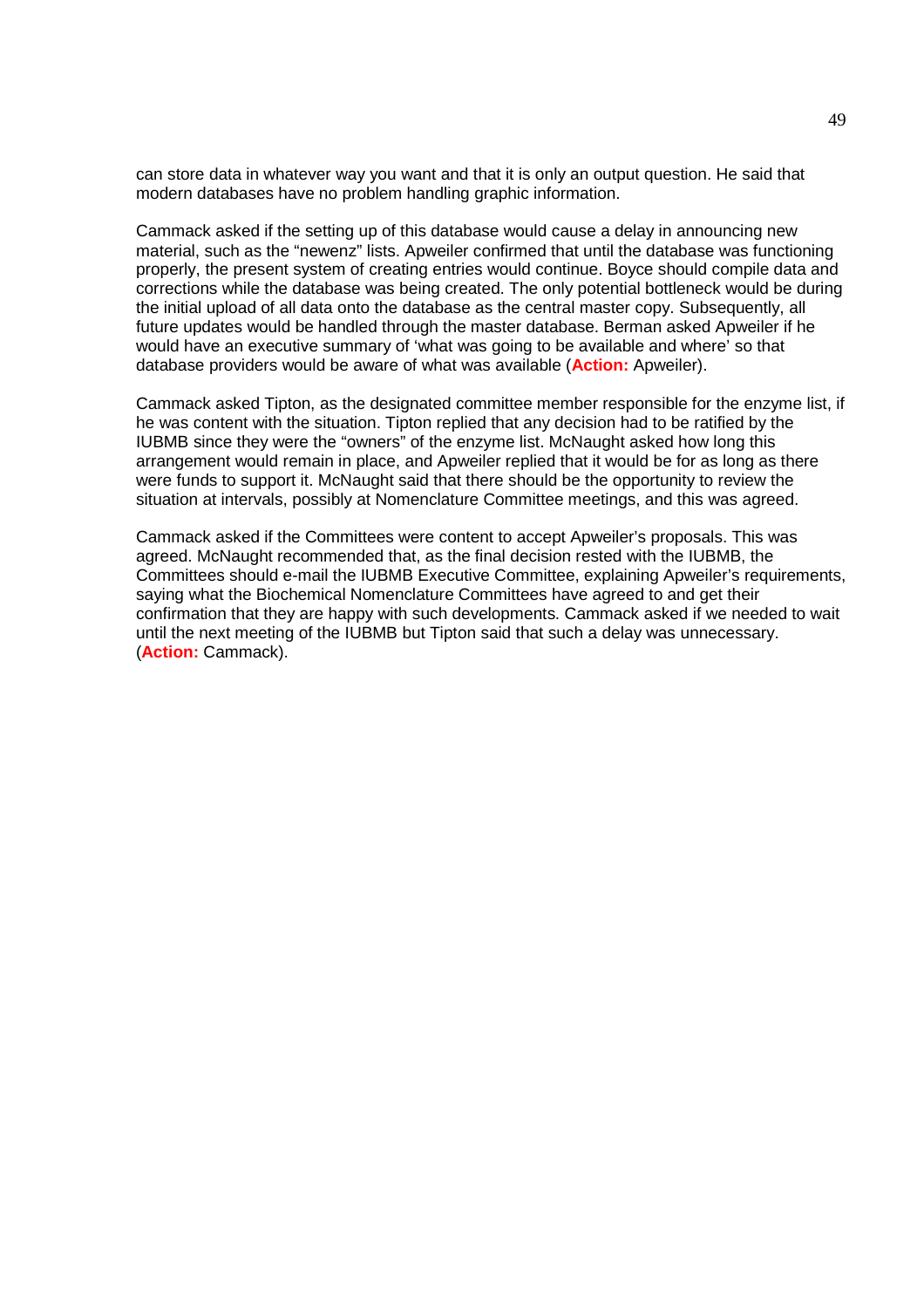# **APPENDIX III**

# **IUPAC International Chemical Identifier (InChI)**

# **Report to IUPAC Division VIII Committee, September 2006**

*1. New software release.*

InChI version 1 software version 1.01 was released in August 2006.

It contains:

- InChI version 1 software version 1.01 documentation, and Windows and Linux (i386) executable programs
- InChI version 1 software version 1.01 source code and Application Program Interface (API)
- InChI validation protocol
- What's new in InChI software version 1.01

The release includes the following new features:

- InChI validation protocol to establish whether software that includes the InChI algorithm produces valid InChI
- InChI reversal: InChI to structure conversion (connection table, bond orders, charges, stereochemical parities; the resultant structures have no coordinates; success rate on average 99.7%)
- Several bug fixes that eliminate known InChI failures
- Some minor additional features

The InChI version in this package remains 1, not 1.01 because the chemical identifier produced remains same; only the software and documentation are updated.

# 2. *InChI development.*

Arrangements are in progress to provide additional resources at NIST, to facilitate further InChI development. We intend to establish a Guest Worker to work alongside Dmitrii Tchekhovskoi, with the following brief:

 To ensure that knowledge of the InChI protocol and software is shared with a second person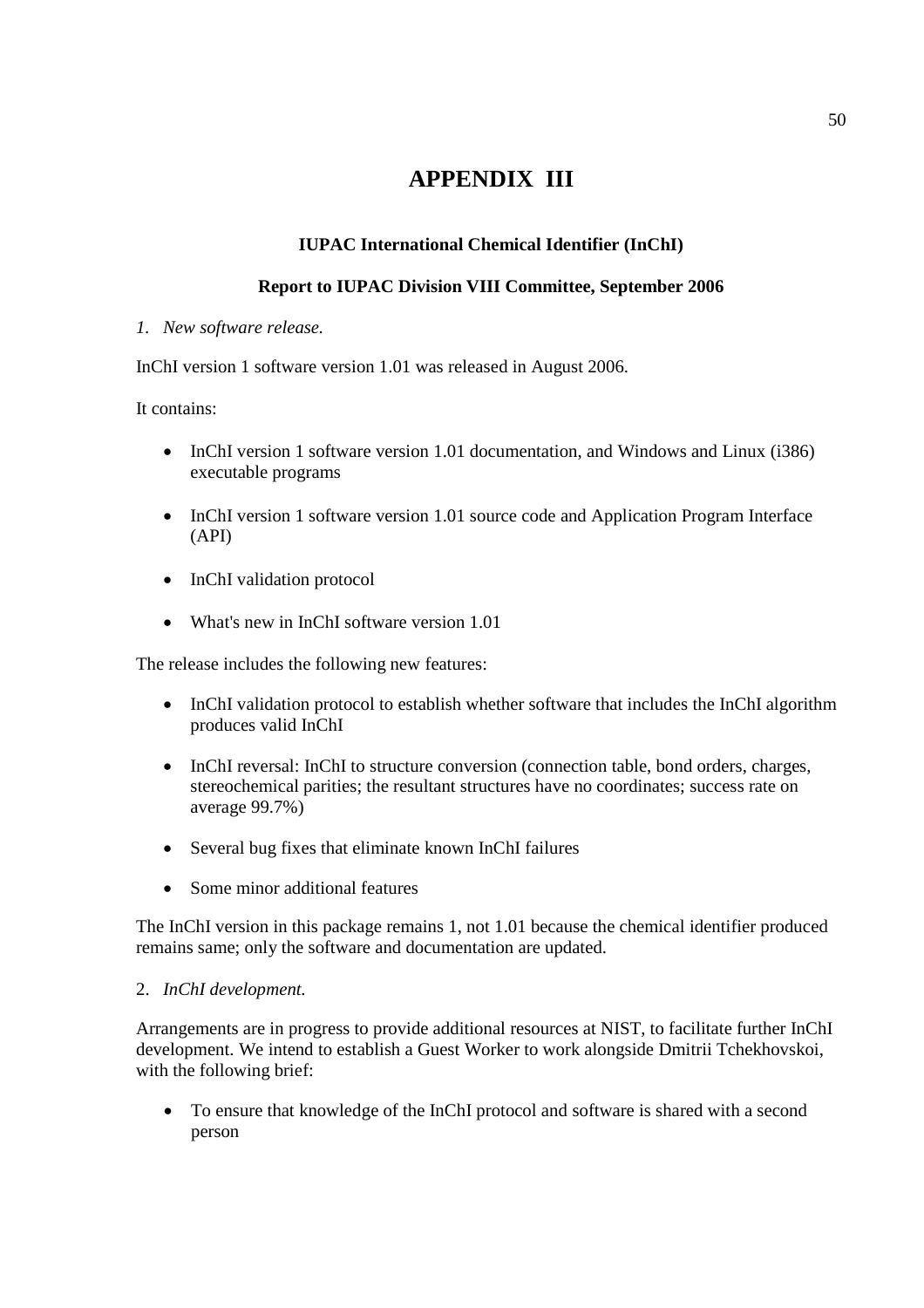- To deconstruct the InChI software into an input and 'editing' module, a normaliser, a canonicaliser and a serialiser, for easier use by software developers
- To extend InChI to cover simple polymers, in accord with requirements specified at a meeting of the Task Group in Prague in June 2005
- To further explore the need for other InChI extensions and to implement in priority order as time permits
- To deal with any other requests for InChI enhancement as they arise

A likely candidate has been identified, and negotiations are in progress.

- 3. *InChI dissemination*
	- Steve Heller has put together an extensive programme of formal presentations and talks with software developers, database providers and publishers, to ensure the continued effective spread of information about InChI, keeping up the pressure to take advantage of the facilities offered. Attached is a list of presentations (past and future) since the Beijing General Assembly.
	- The facility to use Google to search for InChIs, temporarily disabled owing to changes in Google protocols, is now reinstated, but the characters 'InChI=' should now be omitted from the search string.

# 4. *InChI takeup*

- A list of software developers and database providers now using InChI is attached. Particularly noteworthy are PubChem's online 'InChI-generation-as-you-draw' facility ) and facilities for InChI-based similarity and substructure searching (http://pubchem.nih.nih.gov/searching (http://pubchem.nih.gov/search/index.nih.gov/search/index.nih.gov/searching (http://pubchem.nih.gov/searching (http://pubchem.nih.gov/searching (http://pubchem.n
- We are aware that there are other people/organizations making additions to InChI, such as Java add-ons/versions, etc. We may not hear about such activities until there is a problem or the work is finished. There is an irregular stream of questions and reports on the inchidiscuss listserver hosted at SourceForge.
- The Royal Society of Chemistry is working with groups at the Unilever Centre for Molecular Informatics (Cambridge) and Southampton University to develop publishing applications.

# 5. *InChI-related publications*

 The Chemical and Engineering News article noted as in press at the last meeting was published August 22 2005 (*C&EN.* vol.83, No.34, pp 39-40; web version at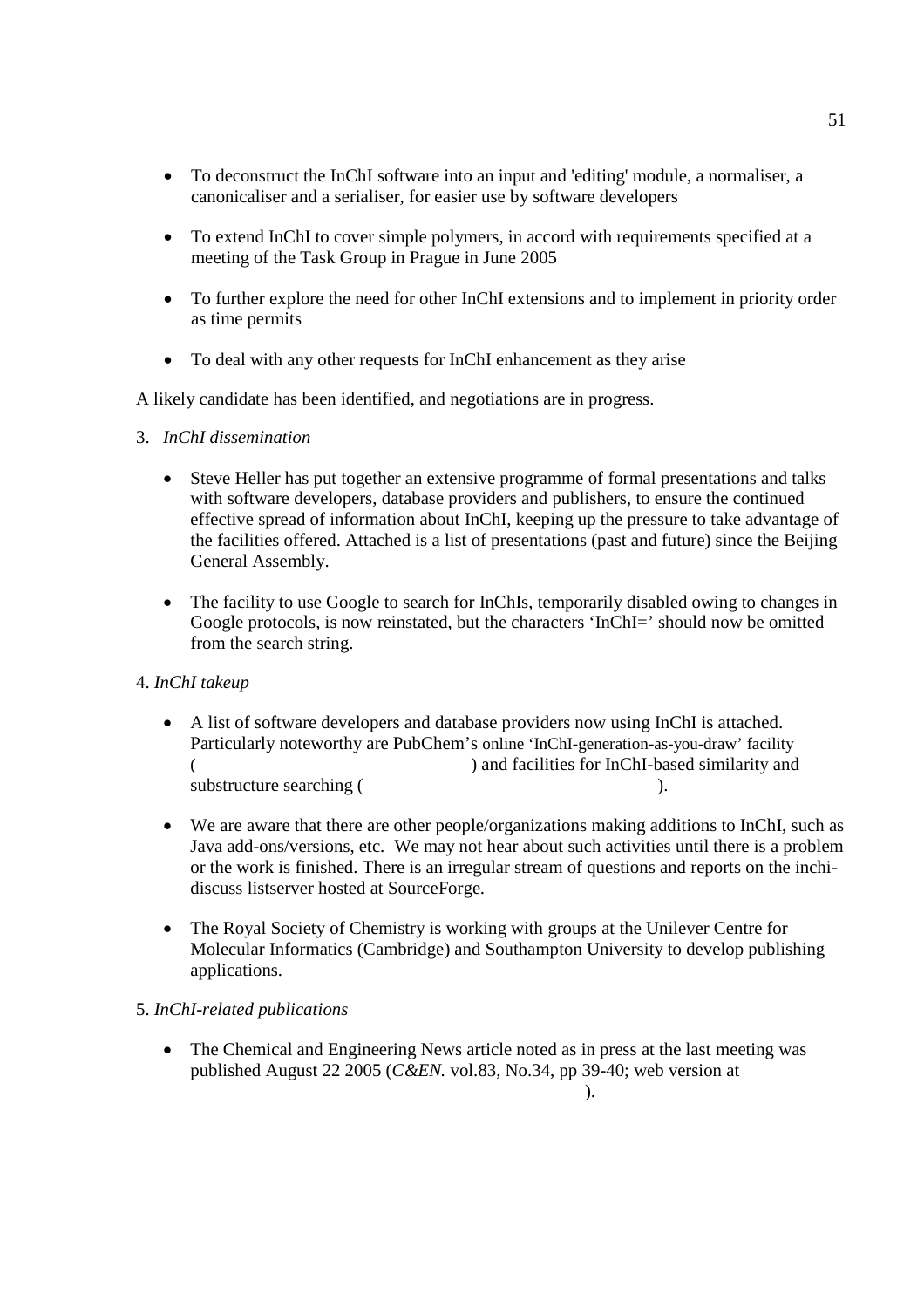- An article on InChI will appear in *CI* November 2005 as part of the new 'Tools of the Trade' series.
- A selection of references to InChI-related articles is attached.

Alan McNaught Steve Heller 30 August 2006

# **Presentations by Steve Heller since August 2005**

The IUPAC InChI and Structural Changes in Chemical Information, Beilstein Institute, November 2005

Open Access/Open Source/Open Data and the IUPAC International Chemical Identifier (InChI), 1st German Conference on Chemoinformatics, Goslar, Germany, November 2005

Open Source/Open Access and the IUPAC International Chemical Identifier (InChI), 5th International Chemical Congress of Pacific Basin Societies - Pacifichem 2005 Conference, Honolulu, Hawaii, December 2005

What the IUPAC/NIST Chemical Identifier (InChI) Means to You, FDA Science Forum, Washington DC, April 2006

The Evolution and Revolution of Scientific Information Resources in the Last 50 Years, Prous Science - European Forum, Barcelona, Spain, September 2006

# **InChI takeup by software developers and database providers**

# **Software:**

# *1. Structure Drawing*

- a. ACD Labs: ChemSketch
- b. CambridgeSoft: ChemDraw
- c. ChemAxon: Marvin
- d. BK-Chem $\cdot$
- *2. Structure Search*
- a. IBM (internal project)
- *3. Analysis software*

a. SciTegic: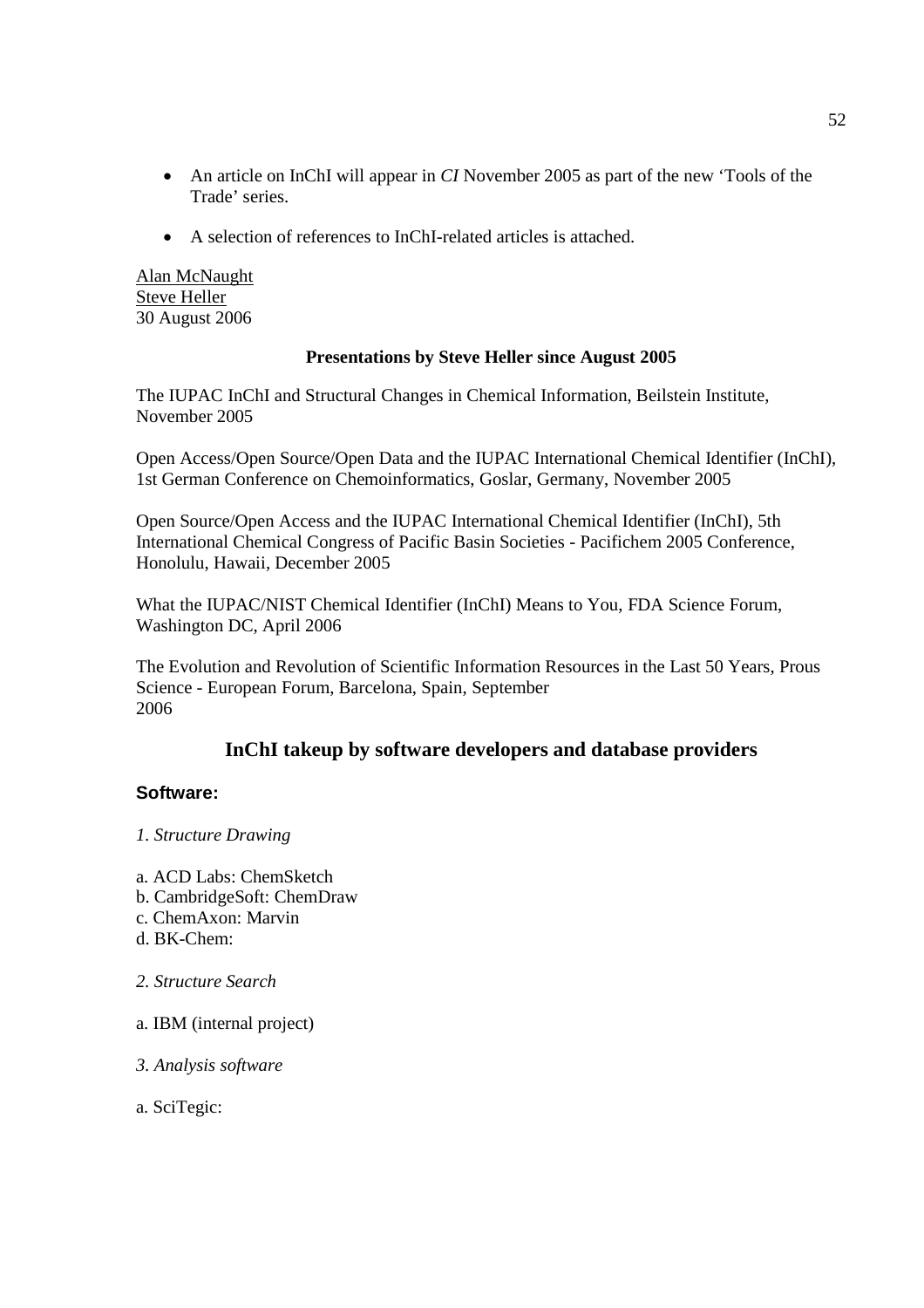- *4. Structure file interconversion*
- a. OpenBabel:
- *5. Other software*
- a. World Wide Molecular Matrix:

## **Databases:**

1. NIST WebBook 2. NIH PubChem. 3. NCI DTP 4. EPA - DSSTox 5. UC-SF ZINC project  $6.$  KEGG 7. ISI Web of Science 8. Carcinogenic Potency 9. ChEBI 10. Wiley Mass Spectra 11. Prous Science Integrity 12. FDA GeneTox and Chronic/subchronic Databases 13. Compendium of Pesticide Common Names

# **Information resources:**

B. Kosata: P. Murray-Rust/N. Day: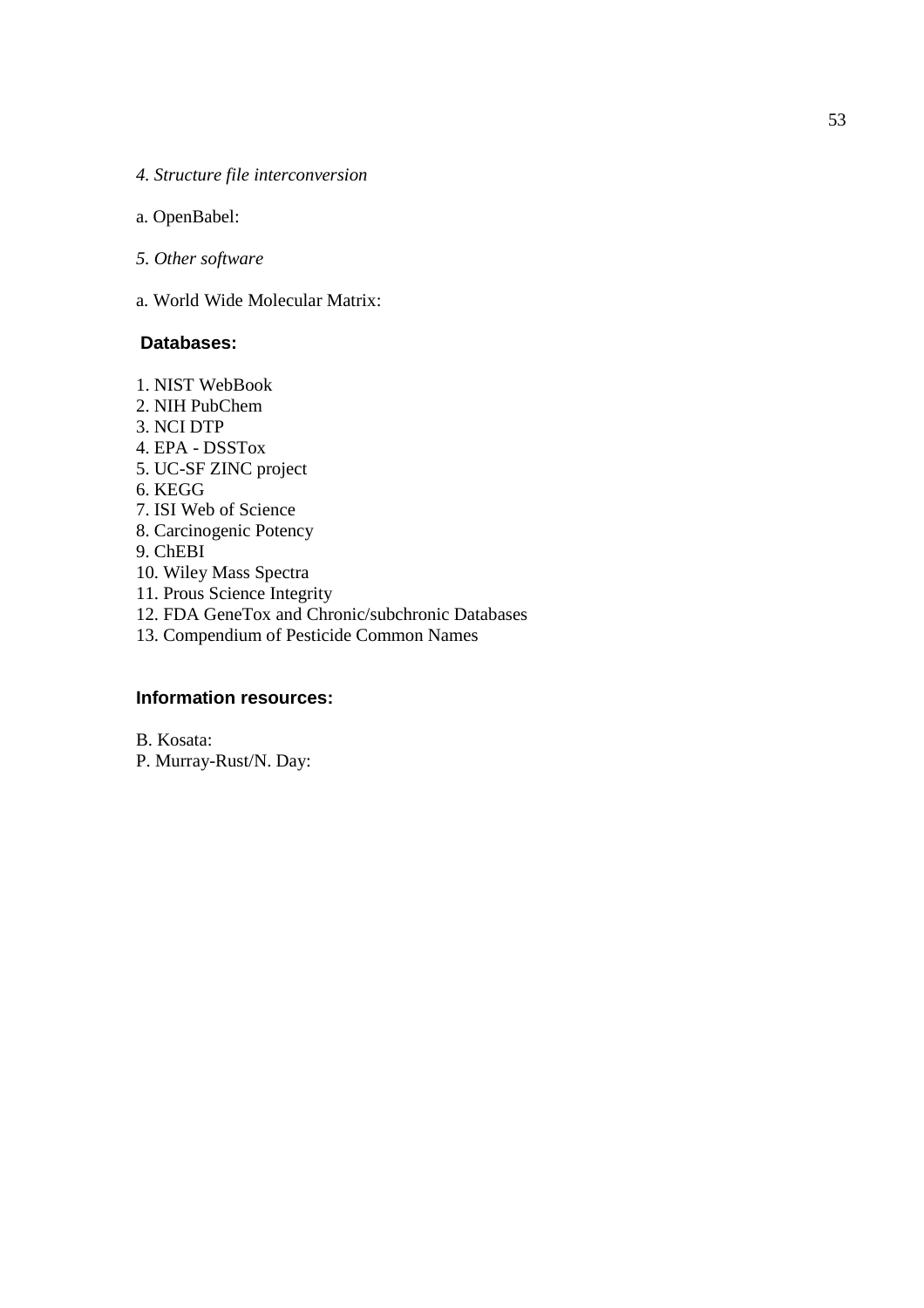#### **Some articles and presentations that make use of InChI**

- Chemical Structure Indexing of Toxicity Data on the Internet: Moving toward a Flat World, A. M. Richard, G. L. Swirsky, and M. C. Nicklaus, *Current Opinion in Drug Discovery and Development*, 2006, 9:314-325
- Bringing Chemical Data onto the Semantic Web, K. R. Taylor, R. J. Gledhill, J. W. Essex, J. G. Frey, S. W. Harris and D. C. De Roure, *J. Chem. Inf. Model*., 2006, **46**(3), 939-952.  $[$
- A Computer-Aided Drug Discovery System for Chemistry Teaching, Robert Gledhill, Sarah Kent, Brian Hudson, W. Graham Richards, Jonathan W. Essex, and Jeremy G. Frey, *J. Chem. Inf. Model.*, 2006, **46**(3), 960-970. [doi:10.1021/ci050383]
- $\bullet$  Analysis of 2.6 Million Unique Compounds gathered from the Libraries of 322  $\pm$ , A. Monge, A. Arrault, C. Marot and L. Morin-Allory, presented at the *10th Electronic Computational Chemistry Conference*, April 2005
- Application of InChI to Curate, Index, and Query 3-D Structures, M.D. Prasanna, J. Vondrasek, A. Wlodawer and T.N. Bhat, *Proteins: Structure, Function, and Bioinformatics*, 2005, **60**, 1-4.
- Enhancement of the Chemical Semantic Web Through the Use of InChI Identifiers, S.J. Coles, N.E. Day, P. Murray-Rust, H.S. Rzepa and Y. Zhang, *Org. Biomol. Chem*., 2005, **3**(10), 1832-1834 [doi:10039]
- Representation and Use of Chemistry in the Global Electronic Age, P. Murray-Rust, H.S. Rzepa, S.M. Tyrrell and Y. Zhang, *Org. Biomol. Chem.*, 2004, 3192-3203  $[$
- $\bullet$  P. Murray-Rust, H. S. Rzepa and Y. Zhang, , W3C Workshop on Semantic Web for Life Sciences, 27-28 October 2004, Cambridge, Massachusetts USA.
- P. Murray-Rust, H. S. Rzepa and S. Stein, , W3C Workshop on Semantic Web for Life Sciences, 27-28 October 2004, Cambridge, Massachusetts USA.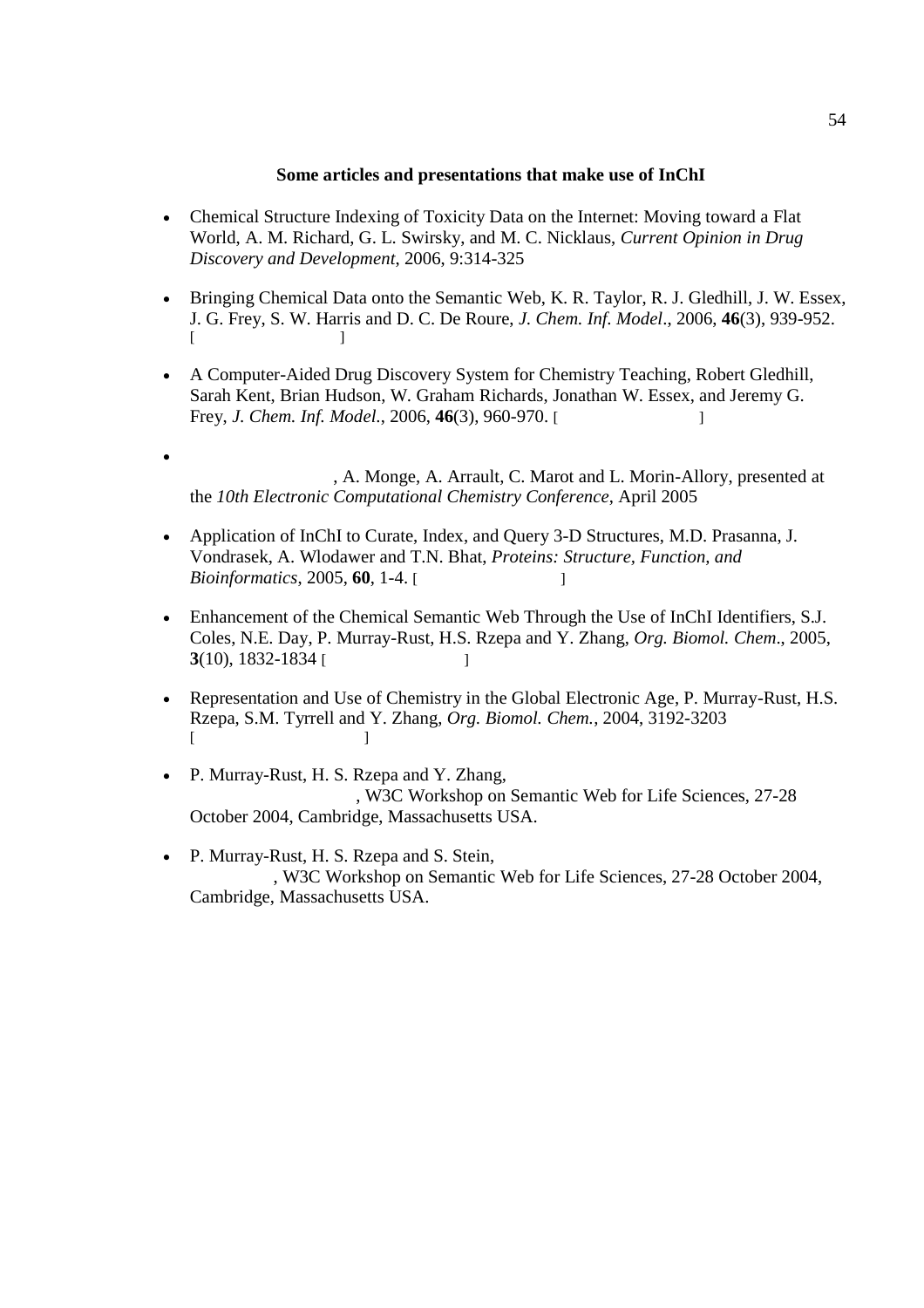# APPENDIX IV

#### **Inorganic Preferred IUPAC Names (PINs) Meeting**

#### Copenhagen, April 12-13, 2006

Present: Alan Hutton, Jan Reedijk, Jeff Leigh, Gerry Moss, Ebbe Nordlander, Ture Damhus, Alexander Senning (12 April only), Richard Hartshorn.

The aim of this meeting was to produce a detailed plan for work on PINs for inorganic and organometallic compounds not already covered by the new Blue Book. The key outcome was a plan for a project proposal for developing rules for assigning/choosing PINs for inorganic and organometallic compounds. Some suitable participants (core group and corresponding members) have been identified, and others will be approached. Several problematic areas have been identified and some progress has been made towards resolving those issues.

#### **Notes on Agenda Items**

1. Review of PINs concept and the way it is being implemented in the revised Blue Book (coverage, retained names, preselected names etc).

*Gerry Moss outlined the background to the PINs project. Essentially this revolved around the fact that users of nomenclature want "The IUPAC Name" for a compound or structure. There are several systematic ways of naming compounds and structures, all of which give unambiguous names and which are therefore satisfactory from a nomenclature point of view, as well as a number of trivial names that are still in wide use.*

*Several years ago a meeting in Washington resolved that continued work on nomenclature should be a core activity for IUPAC and that there was a desire in the chemical community for there to be a single IUPAC name for a compound or structure. This led to the establishment of Division VIII when IUPAC Commissions were dissolved. This was consistent with the attempt to produce unique names for compounds (PINs) and that had been begun as part of the project to revise the Blue Book.*

*A draft version of the Blue Book was posted on the internet for public review 2004- 2005 and is currently undergoing further revision. Hard copy publication may well not be until 2007. Key features of the Blue Book are as follows:*

 *Wider coverage of organic nomenclature (compounds containing at least one carbon atom and only elements from Groups 13-17)*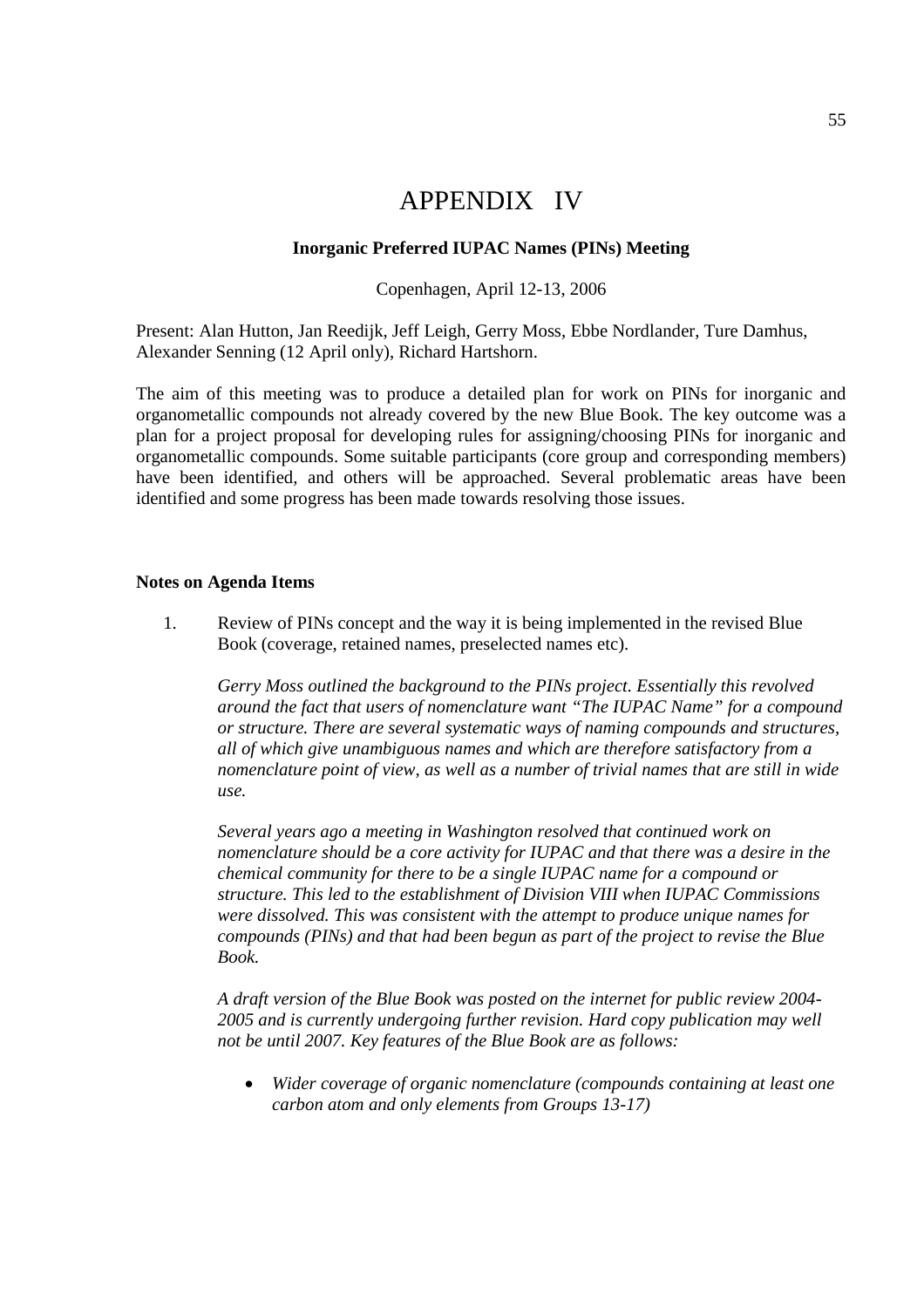- *All accepted unambiguous names are presented (general IUPAC nomenclature)*
- *One is identified as PIN*
- *Generally it involves substitutive nomenclature (with parent hydrides/structures)*
- *Trivial "retained" names (e.g. benzene, acetic acid, pyridine, acetone) are used as PINs where appropriate*
- *Some "retained" prefixes are used (e.g. tert-butyl, but not isopropyl) and Appendix 2 provides such prefixes and old names with PINs indicated*
- *"Preselected names" have been used where it was necessary to define an inorganic parent on which to base the PIN for an organic derivative – this does not mean that this preselected name need be chosen as the PIN for the inorganic parent (see sections P-10, P-11, and P-12)*
- *Retained names and prefixes and choice of larger substituent groups have normally been used for PINs so that the final name can be shorter.*

*Discussion raised the question of whether the PIN for a compound is "forever", or should evolution be permitted. This may be a question for the Division Committee to consider.*

2. Brief review of correspondence with Hervé Schepers (EU Taxation and Customs) in relation to end users and databases.

*Richard Hartshorn briefly reviewed the correspondence and introduced the ECICS database, which is likely to be useful when developing PINs. Key points are that PINs should wherever possible be short, simple, and already well known* [subsequent note – permission has been obtained for the database to be circulated among the working group]

*A related comment was that deciphering names may become more important, particularly as obsolete names and non-PIN systematic names are used less. This may form the basis of a new project to provide a catalogue of obsolete names that have been used in the past for compounds and provide the modern equivalent/PIN* [subsequent note – perhaps part of this would involve providing a series of pointers that identify the characteristics of different nomenclature systems as a way of recognising what sort of name is being used – a preliminary to deciphering a name]

3. Discussion of general principles: degree to which we make use of retained names; use of organic PINs within inorganic PINs (presumably yes/mostly); use of additive nomenclature (presumably yes/mostly); transient species, reaction intermediates, mixtures, phases, levels of characterisation and ill-defined structures (any link to INChIs?).

*This discussion flowed freely, but the following points were made:*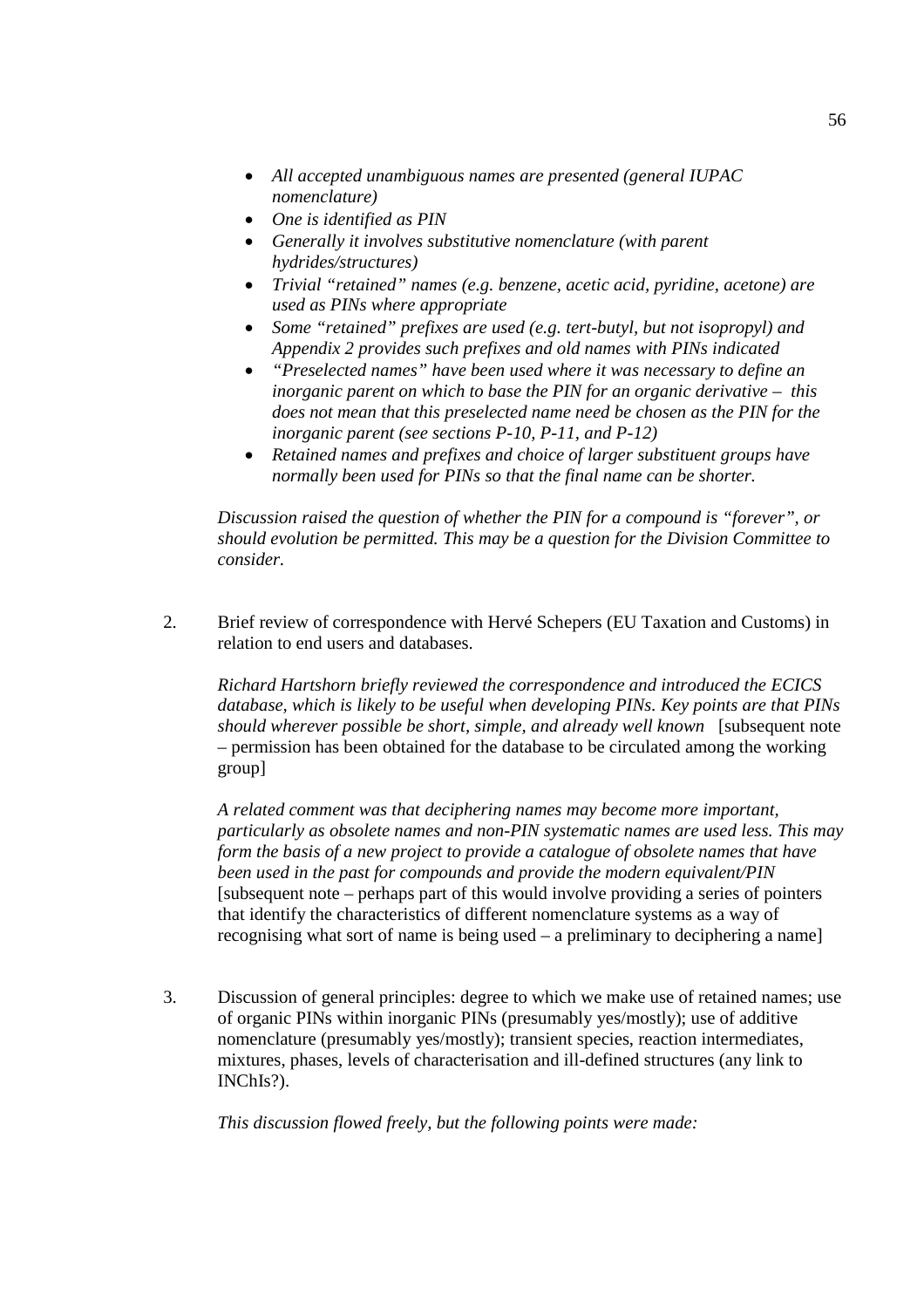- *Where organic fragments form part of an inorganic PIN, the organic PIN should be used wherever possible*
- *Additive nomenclature desirable for inorganic PINs*
- *More examples is better*
- *Principles of organic PINs may be important/useful (e.g. the PIN for H3CSH may help in choosing the PIN for H3SiSH)*
- *Wide use of additive and substitutive nomenclature*
- *Do not consider mixtures unless the individual compounds or structures are defined*
- *Phases and ill-defined compounds/structures should not be dealt with*
- *Compounds/structures can have more than one PIN (e.g. butan-2-ol – racemic, or R or S)*
- *PINs using compositional nomenclature may be required for materials of known composition but unknown structure*
- *Should different kinds of PINs be indicated in some way?(such as compositionbased, structure-based)*
- 4. Specific issues related to use of additive nomenclature e.g. choice of central atom, mononuclear vs di/polynuclear. Any other issues?

*An initial problem that will have to be addressed if additive nomenclature is to be used for inorganic PINs. This is tied to the fact that there is little guidance given regarding the choice of the central atom, which is an essential first step in developing a name using this kind of nomenclature. A series of rules need to be developed so that the same central atom(s) is(are) chosen by all users for the PIN. In the case of polynuclear species, more than one central atom can be used (and this often makes the name easier to construct), but alternatively, it may be possible to pick only one central atom and treat the remaining ones as ligands to the first. There was some discussion of this issue and the view was that it was likely that choosing multiple central atoms would be the best way forward. Probably this would mean all metal atoms, but there will also need to be consideration given to cases where elements from groups 13-17 are present (and which have often been treated as central atoms).*

*Should ligands themselves be named using additive or substitutive nomenclature? This may depend on the PINs that are chosen for the ligands.*

*Grammatical rules for the placement of*  $\kappa$ / $\eta$  *symbols in complicated ligand names need to be more clearly defined.*

*Different classes of PINs may be required. For example some relatively common materials have well characterised (elemental) compositions even though the structure may not be known. This is an extension of the established idea that a molecule may have more than one PIN (e.g. where the structure is known but the configuration may not be). There may be five levels at which we consider providing PINs (composition, structure, isotopic substitution, configuration, conformation) and many of these are*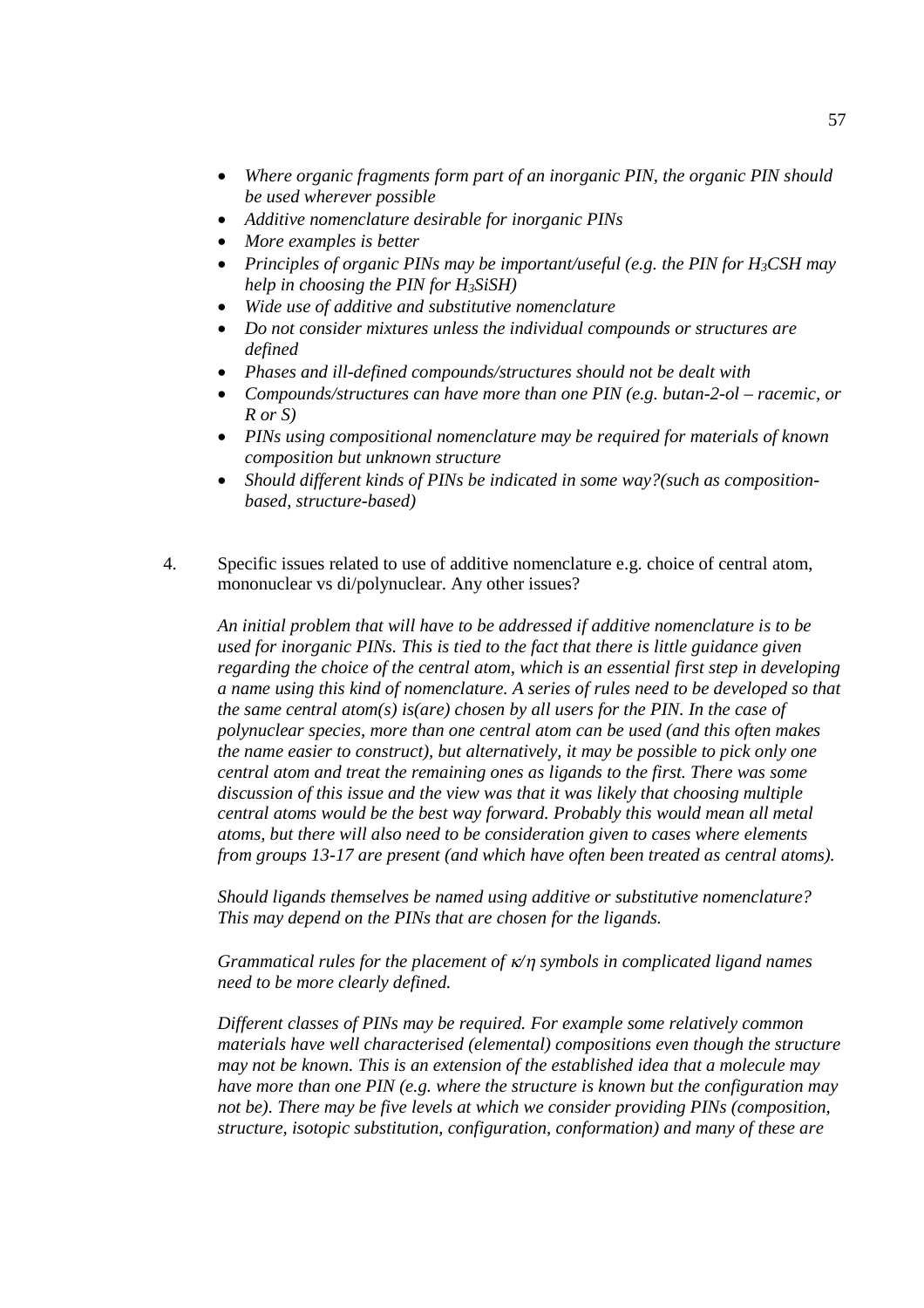*already supported in the current organic PINs proposals. This then raises the question of whether the class of PIN should be indicated in some way. This may be an issue for the Division Committee to consider.*

5. Identify sub-projects (based on classes of compounds? E.g. organometallic, coordination, main group) and define boundaries between them.

*The first comment was that the flow diagram on p9 of the Red Book might help, as this directs the reader to appropriate nomenclature discussion for particular kinds of compounds. This effectively identifies sub-projects for PIN work.*

*The issues with selection of central atom and placement of*  $\kappa$ /*n symbols have to be resolved.*

*It was further noted that many of the coordination and organometallic compounds that are given in the Red Book may actually be rather straight-forward, as they already incorporate organic PINs (or at least they did to the best that could be done at the time). They will still be sub-projects, but perhaps not major ones.*

*Oxoacids and other main group compounds will need work, with particular attention being given to when retained names might be chosen as PINs, as opposed to systematic names. Some aspects of this task will be dependent on the outcome of the work on central atom choice.*

6. Timescales – what can be done in parallel, what must be done sequentially?

*Central atom selection needs to be clarified early in the process. Oxoacids and main group probably represent the most challenging task and should be attempted next as it may require the most time and may identify other problems that will need to be sorted out.*

*Coordination compounds and organometallic compounds and placement of*  $\kappa/n$ *symbols should be able to be done later (and will depend on earlier sub-projects).*

*This is considered a large project with several interrelated parts. It may take three years or more (the related organic PINs project has been going for many years, albeit as part of a complete revision of the Blue Book). The working group envisaged annual meetings of those involved, to be held in association with the Division Committee meeting. There is likely to be a need for small sub-groups (2-3 people) to get together to address particular problems on an occasional basis. A first meeting might be able to be held in January – as a way of getting the project started sooner. Such a meeting would be in conjunction with a possible meeting of people involved in a revision of the Principles book (as there is a significant overlap of people between the two groups).*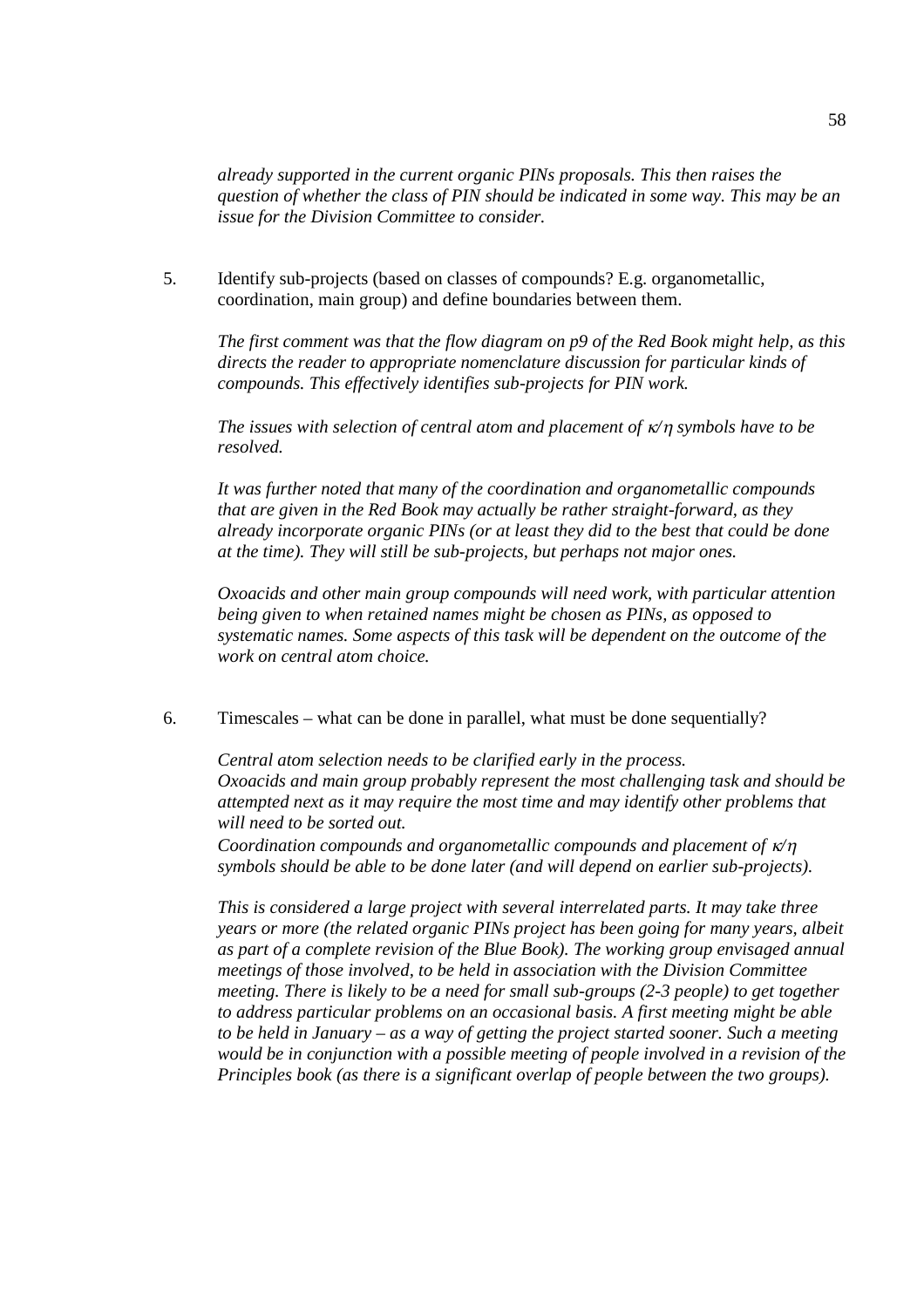*Catalogues and databases will provide useful material for testing and it is suggested that there should be reviews of the outcomes of the project by interested people throughout the process. Jan Reedijk indicated that he is in Brussels on a regular basis and might be able to liaise with Hervé Schepers as part of the review process.*

7. Identify task group leaders and other participants for projects.

*Richard Hartshorn will prepare the project proposal. Ture Damhus, Alan Hutton, Ebbe Nordlander, and Jan Reedijk have indicated a willingness to participate in various parts of the project.*

*It was suggested that Andrey Yerin might be able to contribute, and that Karl-Heinz Hellwich be approached to see if there are any interested inorganic people at MDL.*

*Kevin Thurlow and Ole Norager might be approached for lists of relevant compounds*

The rest of the meeting time was used to address the issue of central atom selection and what should be done in cases when there are multiple possible central atoms. No firm conclusions were drawn.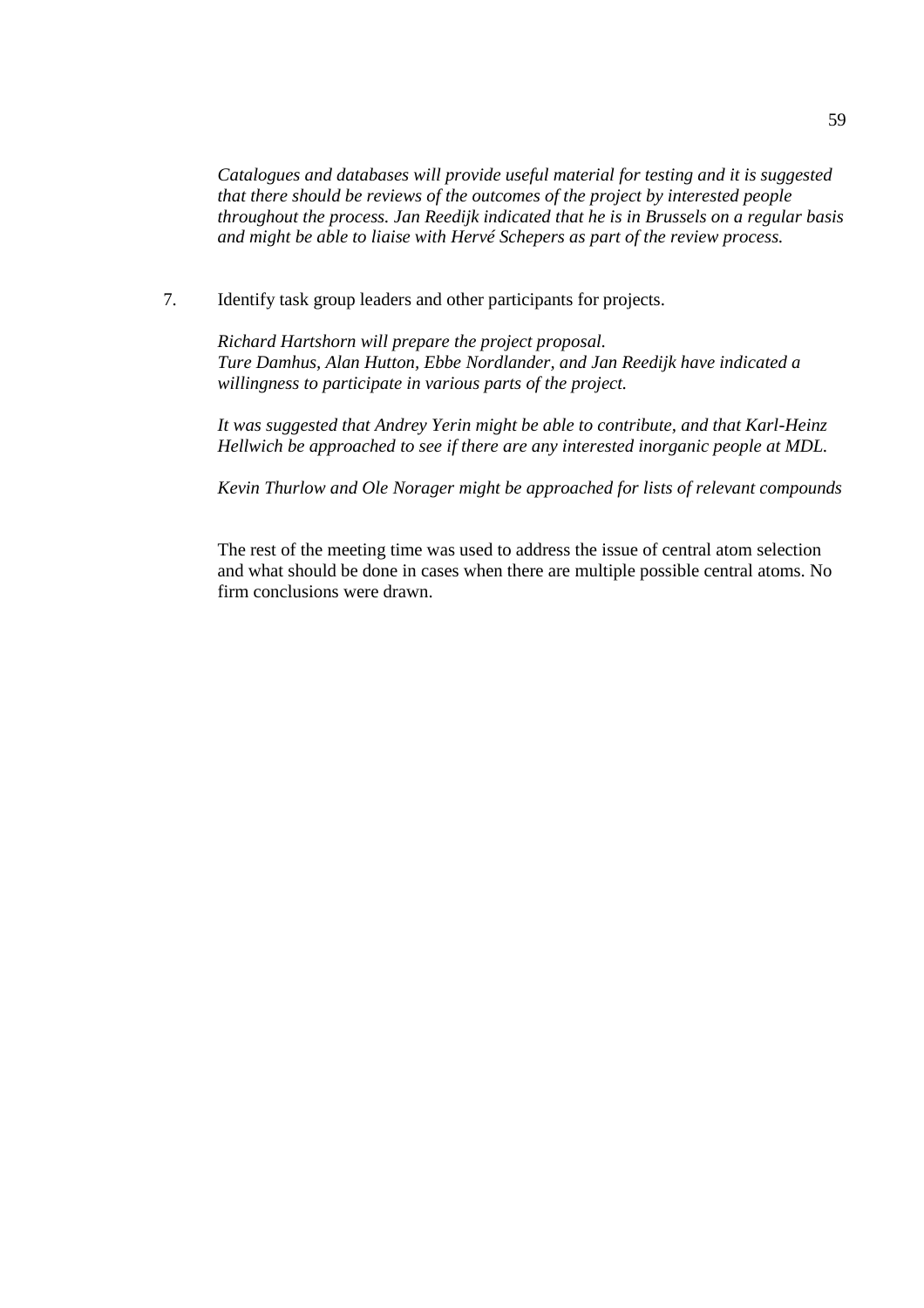# **APPENDIX V**

# **Nomenclature World Wide Web Database – Statistics**

Statistics based on log of IP addresses used each day. Total usage to date about 5640000. Data on 202 countries recorded so far. Summary data for 1996-2005 at www.chem.qmul.ac.uk/iupac/usage/ For full details of each document see www.chem.qmul.ac.uk/iupac/ or

#### Average use **per week**

| Year                                | 1996                     | 1997                     | 1998                     | 1999                     | 2000                     | 2001                     | 2002                     | 2003                     | 2004                               | 2005 | 2006 |
|-------------------------------------|--------------------------|--------------------------|--------------------------|--------------------------|--------------------------|--------------------------|--------------------------|--------------------------|------------------------------------|------|------|
| Total usage                         | 296                      | 650                      | 1476                     | 2786                     | 5515                     |                          |                          |                          | 9813 15360 19105 20392 24617 32310 |      |      |
| <b>Search Facility</b>              | -                        | $\overline{a}$           | $\overline{a}$           | 204                      | 1663                     | 4169                     |                          |                          | 8355 11308 12192 15071 20641       |      |      |
| <b>Bibliographic Data</b>           |                          | 61                       | 142                      | 235                      | 325                      | 470                      | 598                      | 655                      | 706                                | 787  | 889  |
| Map of Usage                        |                          | 7                        | 8                        | 29                       | 37                       | 58                       | 83                       | 78                       | 107                                | 131  | 229  |
| <b>IUPAC Nomenclature</b>           |                          |                          |                          |                          |                          |                          |                          |                          |                                    |      |      |
| <b>Class Names Glossary</b>         | 138                      | 157                      | 430                      | 693                      | 1039                     | 1504                     | 2178                     | 2492                     | 2836                               | 2944 | 3814 |
| Physical Org Chem Glossary          | 29                       | 36                       | 136                      | 343                      | 751                      | 1089                     | 1796                     | 1934                     | 1782                               | 1714 | 2359 |
| Atomic Weight                       | 23                       | 48                       | 95                       | 144                      | 310                      | 651                      | 964                      | 1431                     | 1525                               | 1926 | 2247 |
| <b>Stereochemical Glossary</b>      | $\overline{a}$           | 32                       | 85                       | 135                      | 231                      | 392                      | 602                      | 694                      | 778                                | 942  | 1252 |
| Periodic Table                      | $\overline{a}$           | $\frac{1}{2}$            | $\overline{\phantom{a}}$ | 17                       | 155                      | 291                      | 475                      | 870                      | 782                                | 999  | 1063 |
| <b>Section F (Natural Products)</b> | $\overline{a}$           | $\overline{a}$           | $\overline{\phantom{a}}$ | 14                       | 121                      | 321                      | 450                      | 505                      | 583                                | 783  | 990  |
| <b>Medicinal Chemistry Glossary</b> | $\overline{a}$           | $\overline{\phantom{0}}$ | 56                       | 87                       | 150                      | 316                      | 532                      | 601                      | 636                                | 708  | 830  |
| <b>Bioinorganic Glossary</b>        | $\overline{a}$           |                          | 61                       | 108                      | 201                      | 391                      | 633                      | 570                      | 523                                | 664  | 815  |
| <b>Fused Ring</b>                   | $\overline{a}$           | $\overline{a}$           | 64                       | 73                       | 110                      | 198                      | 241                      | 275                      | 299                                | 342  | 454  |
| Numerical Term                      | $\overline{a}$           | 18                       | 27                       | 35                       | 54                       | 99                       | 150                      | 189                      | 238                                | 325  | 404  |
| Regular Organic Polymer             | $\overline{a}$           | $\overline{a}$           | $\overline{\phantom{a}}$ | $\overline{\phantom{a}}$ | $\overline{\phantom{a}}$ | $\frac{1}{2}$            | $\overline{\phantom{m}}$ | $\frac{1}{2}$            | 141                                | 236  | 354  |
| <b>Ions and Radicals</b>            |                          |                          | $\overline{\phantom{a}}$ | $\overline{\phantom{a}}$ | 72                       | 150                      | 196                      | 226                      | 245                                | 278  | 353  |
| Fullerenes                          |                          | $\overline{a}$           | $\overline{\phantom{a}}$ | $\qquad \qquad -$        | $\qquad \qquad -$        | $\overline{\phantom{a}}$ | 69                       | 124                      | 162                                | 232  | 265  |
| Phanes                              | $\overline{a}$           | $\overline{a}$           | 31                       | 42                       | 56                       | 80                       | 95                       | 135                      | 181                                | 209  | 243  |
| Hantzsch Widman                     | 12                       | 14                       | 31                       | 46                       | 56                       | 89                       | 116                      | 125                      | 154                                | 195  | 226  |
| Element Name $> 100$                | $\overline{a}$           | $\overline{a}$           | $\frac{1}{2}$            | 20                       | 45                       | 78                       | 87                       | 93                       | 147                                | 170  | 226  |
| Section H (Isotopic Label)          | $\overline{a}$           |                          | 26                       | 34                       | 46                       | 73                       | 90                       | 93                       | 112                                | 154  | 191  |
| Spiro                               |                          |                          | $\overline{\phantom{a}}$ | 26                       | 47                       | 90                       | 114                      | 115                      | 137                                | 163  | 180  |
| von Baeyer                          | $\overline{\phantom{0}}$ | $\overline{\phantom{a}}$ | $\frac{1}{2}$            | 29                       | 61                       | 106                      | 130                      | 118                      | 133                                | 164  | 176  |
| <b>Delta Convention</b>             | 8                        | 9                        | 19                       | 30                       | 54                       | 82                       | 110                      | 106                      | 121                                | 130  | 157  |
| Fullerene numbering                 | $\overline{a}$           | $\overline{a}$           | $\overline{\phantom{0}}$ | $\overline{\phantom{a}}$ | $\overline{\phantom{a}}$ | $\overline{\phantom{a}}$ | $\overline{a}$           | $\overline{\phantom{a}}$ | $\overline{a}$                     | 118  | 150  |
| Lambda Convention                   | 6                        | 8                        | 17                       | 28                       | 40                       | 60                       | 76                       | 74                       | 85                                 | 101  | 118  |
| Phane II                            | $\overline{a}$           | $\overline{a}$           | $\overline{\phantom{0}}$ | $\qquad \qquad -$        | $\qquad \qquad -$        | $\overline{\phantom{m}}$ | $\overline{a}$           | 59                       | 68                                 | 86   | 95   |
| Guide Errata                        |                          |                          |                          | 20                       | 21                       | 25                       | 32                       | 47                       | 53                                 | 68   | 81   |
| <b>IUPAC/IUBMB Nomenclature</b>     |                          |                          |                          |                          |                          |                          |                          |                          |                                    |      |      |
| Amino Acids & Peptides              | 31                       | 62                       | 135                      | 186                      | 359                      | 670                      | 1072                     | 1366                     | 1594                               | 1918 | 2450 |
| Carbohydrates                       | 46                       | 72                       | 144                      | 237                      | 453                      | 835                      | 1156                     | 1444                     | 1266                               | 1238 | 1561 |
| Steroids                            | 12                       | 21                       | 87                       | 93                       | 396                      | 811                      | 1213                     | 1460                     | 835                                | 555  | 650  |
| Vitamin B-6                         | $\overline{a}$           |                          | $\overline{a}$           | 34                       | 95                       | 155                      | 267                      | 466                      | 306                                | 302  | 466  |
| Lipids                              | $\overline{a}$           |                          | $\overline{\phantom{a}}$ | 29                       | 70                       | 132                      | 198                      | 232                      | 252                                | 302  | 439  |